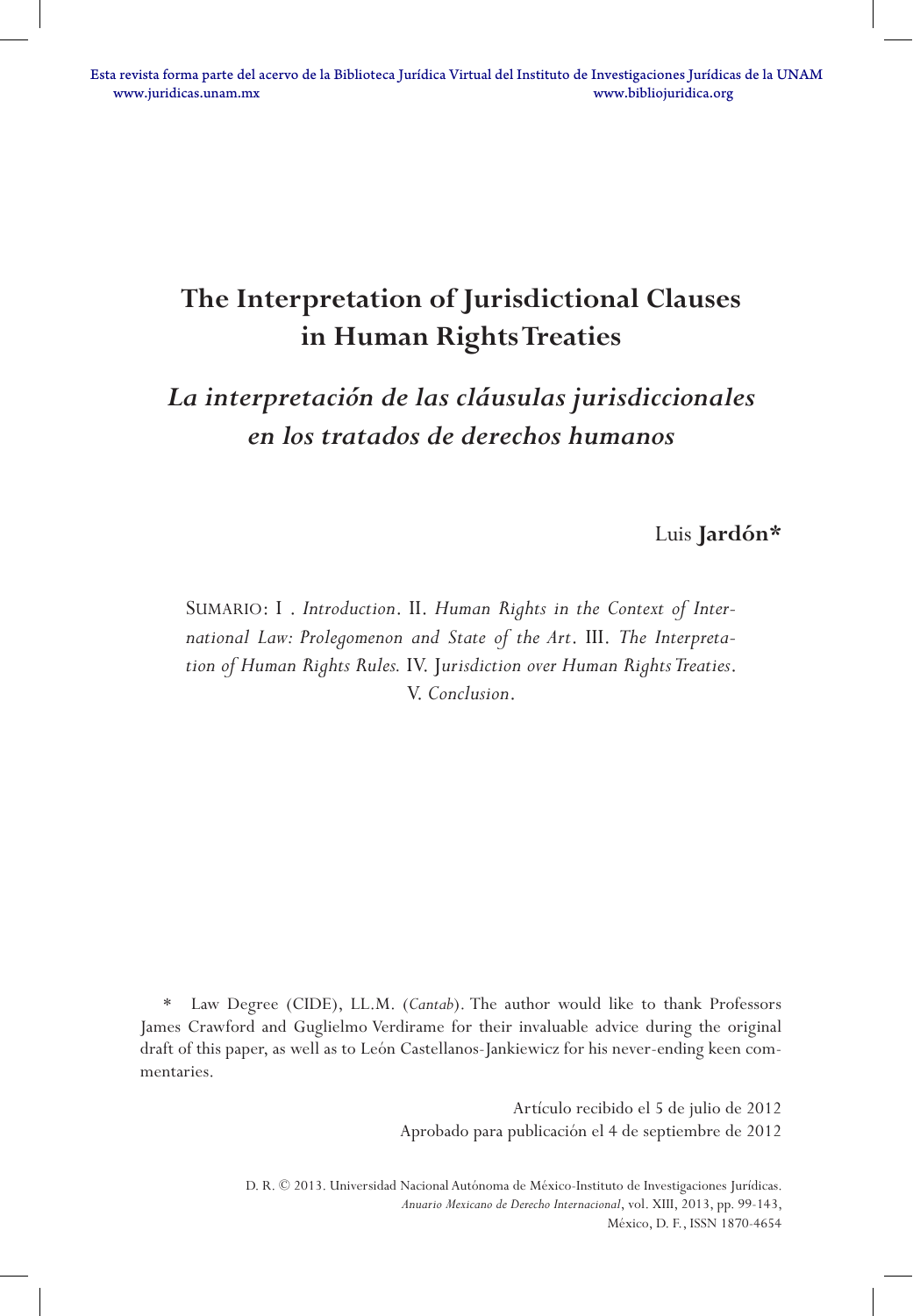Resumen: Este documento analiza los métodos por los que las cláusulas jurisdiccionales contenidas en tratados de derechos humanos deben ser interpretados. El trabajo rechaza la idea de que existan reglas especiales para interpretar las reglas de derechos humanos por lo que las posturas que defienden tal idea no pueden ser extendidas a la interpretación de las cláusulas jurisdiccionales contenidas en tratados en derechos humanos. Sin embargo, el autor sostiene que los valores protegidos por los derechos humanos pueden ser utilizados para interpretar una cláusula jurisdiccional, siempre y cuando sean incorporados dentro del método contenido en el artículo 31 de la Convención de Viena sobre el Derecho de los Tratados.

**Palabras clave:** tribunales internacionales, jurisdicción, interpretación de tratados, fragmentación del derecho internacional, derechos humanos.

Abstract: This paper assesses the methods by which jurisdictional clauses contained in human rights treaties shall be interpreted by international tribunals in order to determine their jurisdiction over them. The work rejects the idea that special rules for interpreting human rights rules and consequently postures that defend this idea cannot be extended to the interpretation of human rights jurisdictional clauses. Nevertheless, the author concludes that values protected by human rights can indeed be used to interpret a jurisdictional clause, as long as they are incorporated in the method of interpretation contained in article 31 of the Vienna Convention on the Law of Treaties.

**Descriptors**: International tribunals, jurisdiction, treaty interpretation, fragmentation of international law, human rights.

Résumé: Le présent document examine les méthodes par lesquelles les clauses juridictionnelles des traités des droits de l'homme doivent être entendues. Le document rejette l'idée selon laquelle il existe des règles particulières pour l'interprétation des règles relatives aux droits de l'homme ainsi que les positions défendues cette idée ne peut pas être étendue à interprétation des clauses juridictionnelles des traités des droits de l'homme. Cependant, l'auteur soutient que les valeurs protégées par les droits de l'homme peuvent être utilisés pour interpréter une clause attributive de juridiction, à condition qu'ils soient intégrés dans la méthode prévue à l'article 31 de la Convention de Vienne sur le droit des traités.

**Mots-clés**: tribunaux internationaux, compétence judiciaire, interprétation des traités, fragmentation du droit international, droits de l'homme.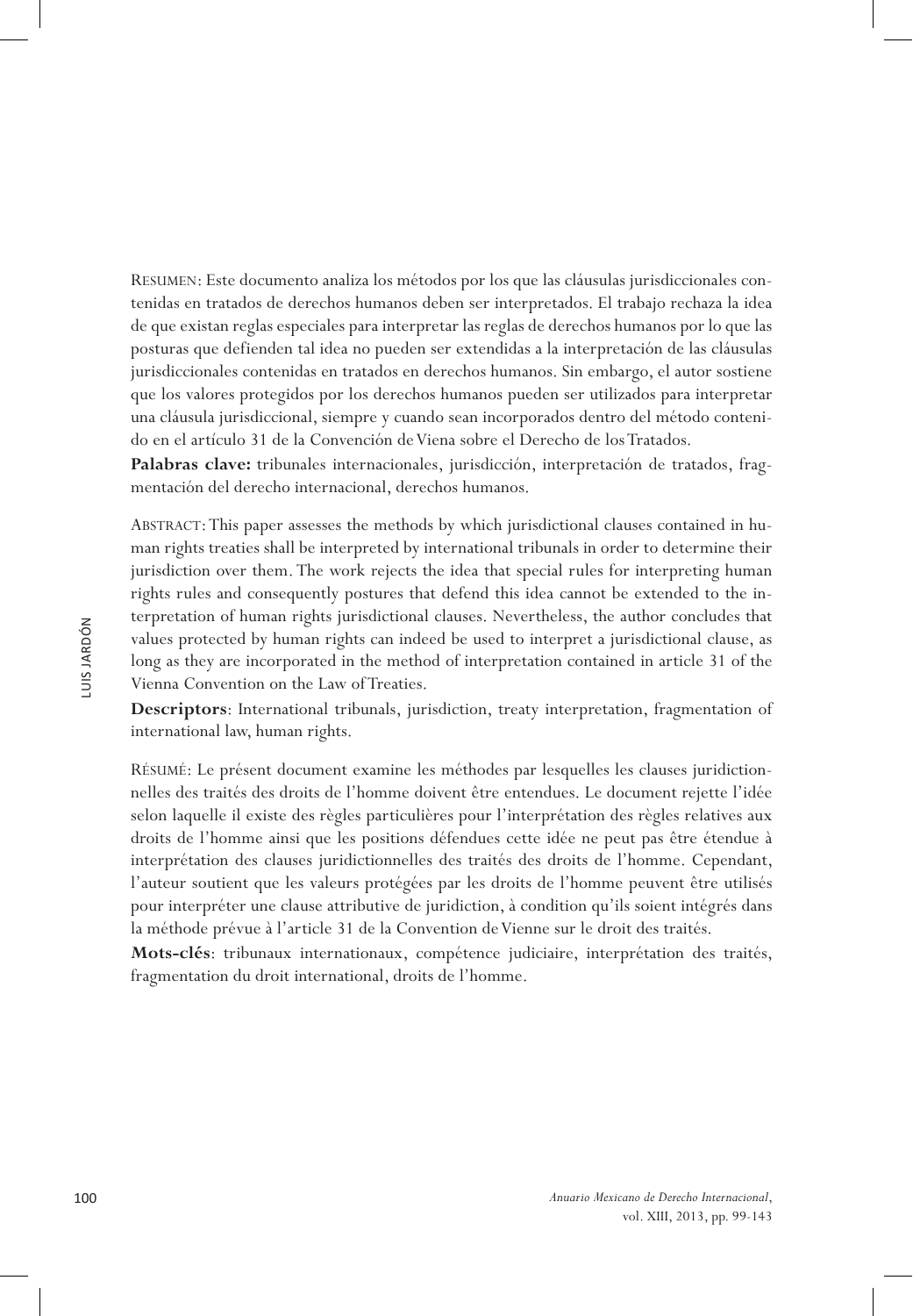Human rights are a powerful cause that can overthrow regimes, trans form states, and unite societies. The principles and values protected by them are so suggestive that it is sometimes now affirmed that they have changed the structure of the international legal system causing the inap plicability of its current rules.

The purpose of this paper is to demonstrate that such principles and values can be applied for the interpretation, not only of substantive rules of international law, but also of the rules concerning the jurisdic tion of international tribunals. This is possible not as a consequence of the nature and goals of human rights, but in application of the current rules of international law. The international legal system is still capable of accommodating all of its values, tensions, and expectations.

First, this work assesses the nature of human rights and submits that they should be understood as a subsystem of international law that, as such, must follow the rules of the international legal system. Second, it analyses the method of interpretation of international rules and rejects the necessity of special rules for the interpretation of human rights trea ties. Finally, it elaborates on the nature of international adjudication in order to explain how tribunals determine their jurisdiction over human rights treaties and concludes that by applying the general rule of inter pretation, jurisdictional clauses may be interpreted in light of human rights values and principles.

Towards the beginning of the past century Professor Oppenheim re marked that '[h]e who would portray the future of international law must first of all be exact in his attitude towards its past and present'. 1 This postulate becomes of particular relevance when it comes to the understanding of human rights and its relationship with international law, especially nowadays when a trend for *human rightism*, as Professor Pellet has properly named the phenomenon, seem to have affected the interpretation of the system. 2 The future of the international human

<sup>&</sup>lt;sup>1</sup> Oppenheim, L., *The Future of International Law*, London, OUP, 1921; 1.<br><sup>2</sup> Pellet, Alain, "Droits-de-l'Hommisme' et Droit International", in Gilberto Amado Memorial Lecture at the Palace of Nations (July 18, 2000), 2. Available at *http://untreaty.un.org/ ilc/sessions/52/french/amado.pdf*, visited 29 November 2010.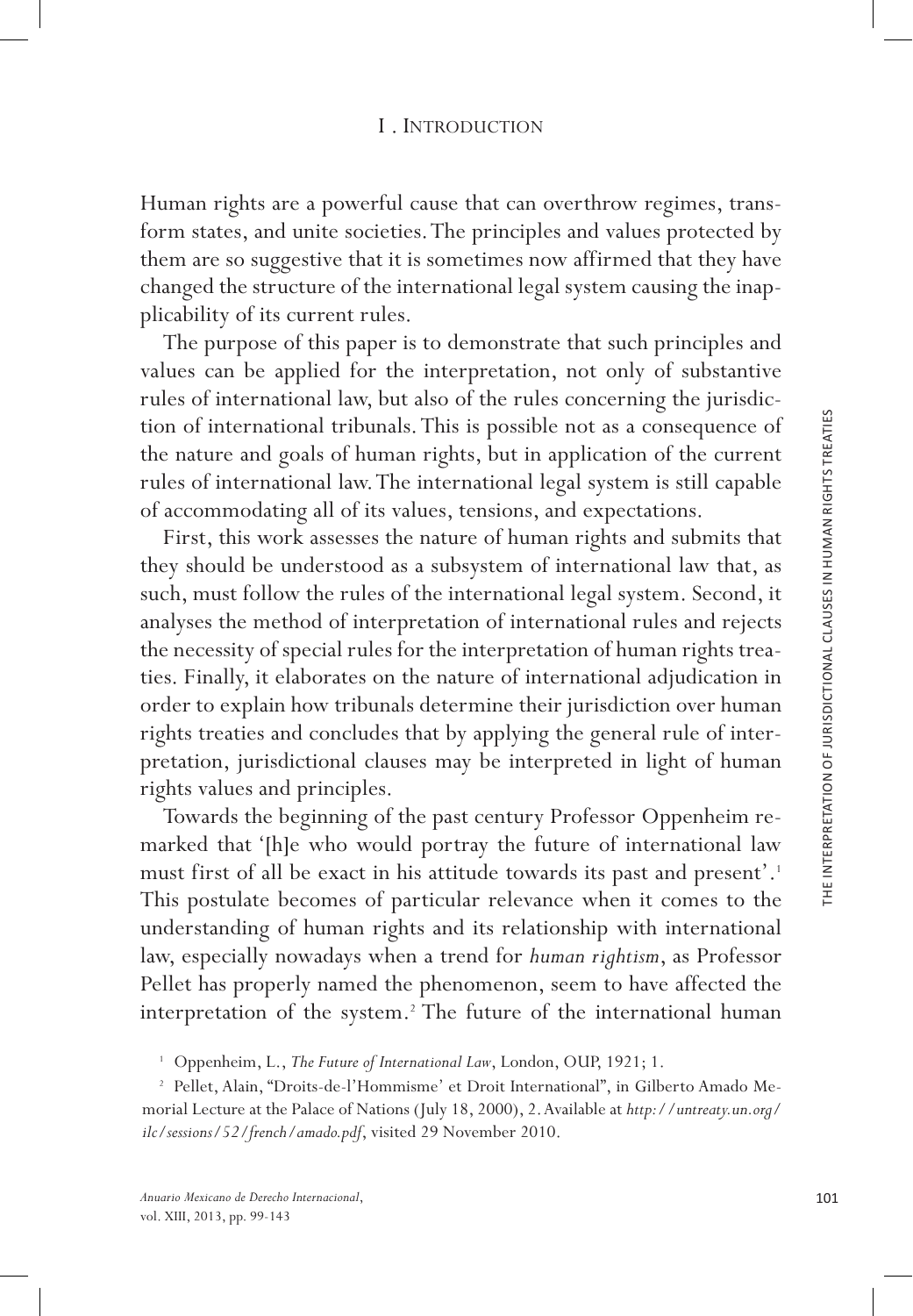rights regime rests in the understanding that international law's values are not longer limited to interstate relations and in which the interests of individuals play a central role in its development,<sup>3</sup> but in which the system continues to have states as its primary actors.

The existence and development of human rights can only be accomplished if they are understood, interpreted, and applied as a set of rules pertaining to the international legal system. International law and the values it protects can only develop in accordance with the true expectations of states and societies. This can only be accomplished if all the values of the system are pondered and if its rules are systemically interpreted.

## II. Human Rights in the Context of International Law: PROLEGOMENON AND STATE OF THE ART

Human rights rules can only be properly interpreted if their legal nature is understood. Human rights are part of international law and not a separate system of law and, as such, they must be developed and interpreted within the international legal regime itself. They cannot be understood in a form that undermines the basic foundations of the system, such as the principle of sovereignty. A posture like that will not only be inaccurate, but can also undermine the development of human rights themselves as the state remains the basic source of legitimacy in international law.

In the pursuit of understanding international human rights, the present chapter explores the conceptual framework and the problems underlying the relationship between international law and human rights and pretends to show the position of human rights in international law and how, as part of the international legal system, their rules should be understood and applied.

<sup>&</sup>lt;sup>3</sup> Lauterpacht, Hersch, *The Function of Law in the International Community*, London, Claredon Press, 1933, pp. 430-431.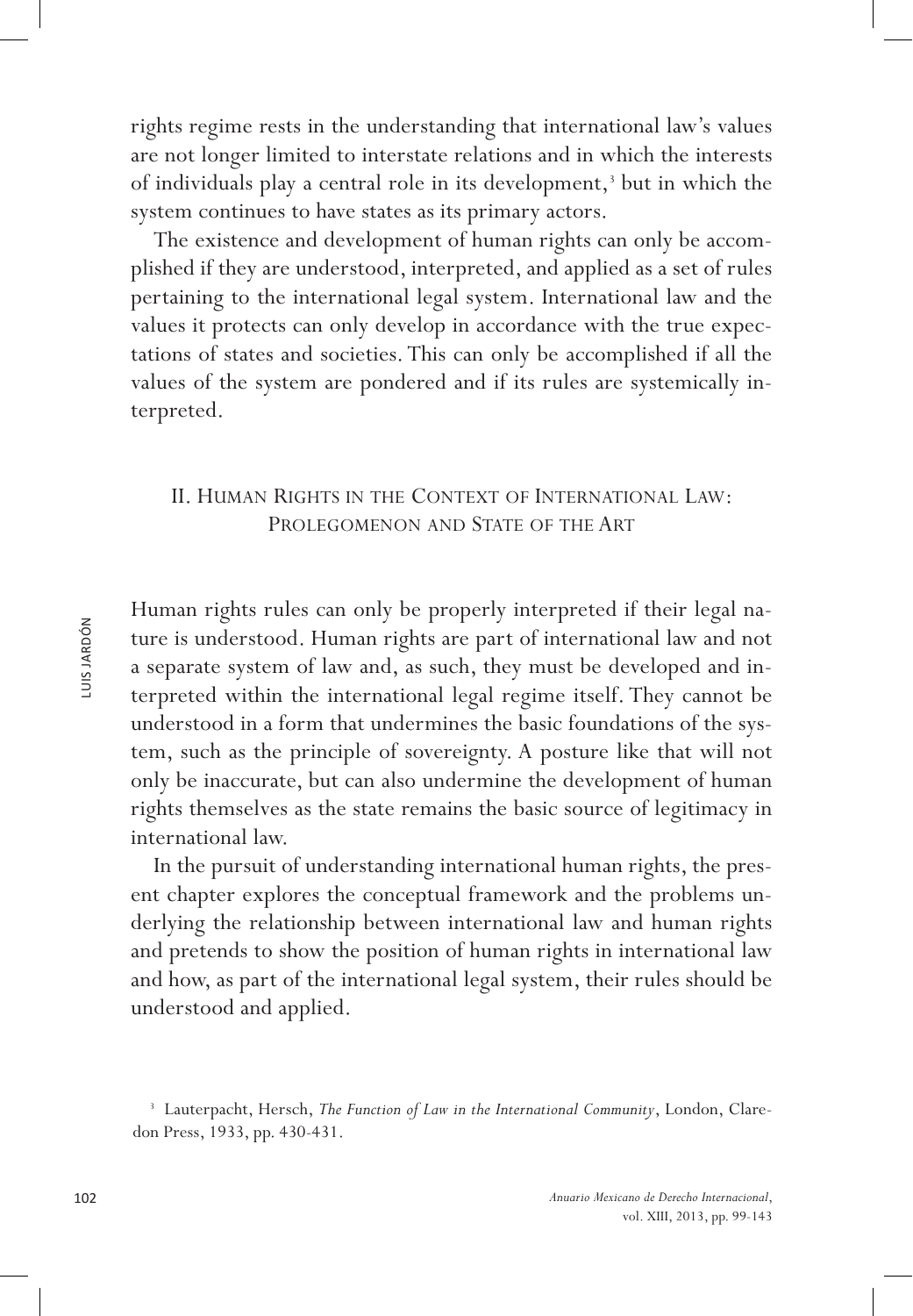International law has left to be a system of rules that only governs the relationship between states, 4 or as Professor Brierly defined it, 'the sum of the rights that a state may claim for itself and its nationals from other states, and of the duties which in consequence it must observe towards them.'<sup>5</sup> It is a system in expansion<sup>6</sup> that has updated its traditional fields and developed new areas.<sup>7</sup> A substantial change in the values pursued by the international community has been produced and a new focus on in dividuals and their dignity is embraced by states. 8 International law has become a system of values in which human rights play a preponderant role in its development<sup>9</sup> and non-state actors have an increasingly active participation in the processes that lead to its making.10

Nevertheless, even in this new context, the very substance of inter national law has not changed: states are the entities that create inter national law. Regardless of the origin of the inputs within the political processes that lead to the signature of an international convention or the adoption an international resolution, states are still the entities that have the last word on their creation. When this issue is underlined in the context of international human rights law, an inevitable clash presents. How should human rights be understood when they are contained in a document that finds its legitimacy and rests its existence on the very notion from which they are protecting? Can the nature of human rights supersede the foundations of international law?

<sup>4</sup> Oppenheim (n1) 9.<br><sup>5</sup> Brierly, J. L., *The Outlook for International Law*, New York, OUP, 1944; 5.

<sup>6</sup> Sørensen, Max, "Principes de Droit International public: Cours General *"* , *RCADI,* 101, Leiden, Martinus Nijhoff Publishers, 1960, P. 6; Dupuy, Pierre-Marie, "The Danger of Frag mentation or Unification of the International Legal System and the International Court of Justice", 31 *N.Y.U. J. Int'l L. & Pol*. 791, p. 795.

<sup>7</sup> Abi-Saab, Georges, "The International Court as a World Court" in Lowe Vaughan, and Fitzmaurice, Malgosia (eds.), *Fifty Years of the International Court of Justice: Essays in Honour of Sir Robert Jennings* Cambridge, CUP, 1996, pp. 3 and 13; Higgins, Rosalyn, "Respecting Sovereign States and Running a Tight Courtroom" (2001) 50 *ICLQ* 121, 121.

<sup>8</sup> Henkin, Louis "Introduction", in Henkin, Louis (ed), *The International Bill of Rights: The International Covenant on Civil and Political Rights*, New York, Columbia University Press, 1981, 1, 4; Singh, Nagendra *, Enforcement of Human Rights in Peace and War and the Future of Humanity*, Leiden, Martinus Nijhoff , 1986, 1.

<sup>9</sup> Lauterpacht, Hersch, *International Law and Human Rights*, London, Stevens, 1950, 68;

<sup>10</sup> *See* Boyle, Alan & Chinkin, Christine *The Making of International Law*, New York, OUP, 2007, 46.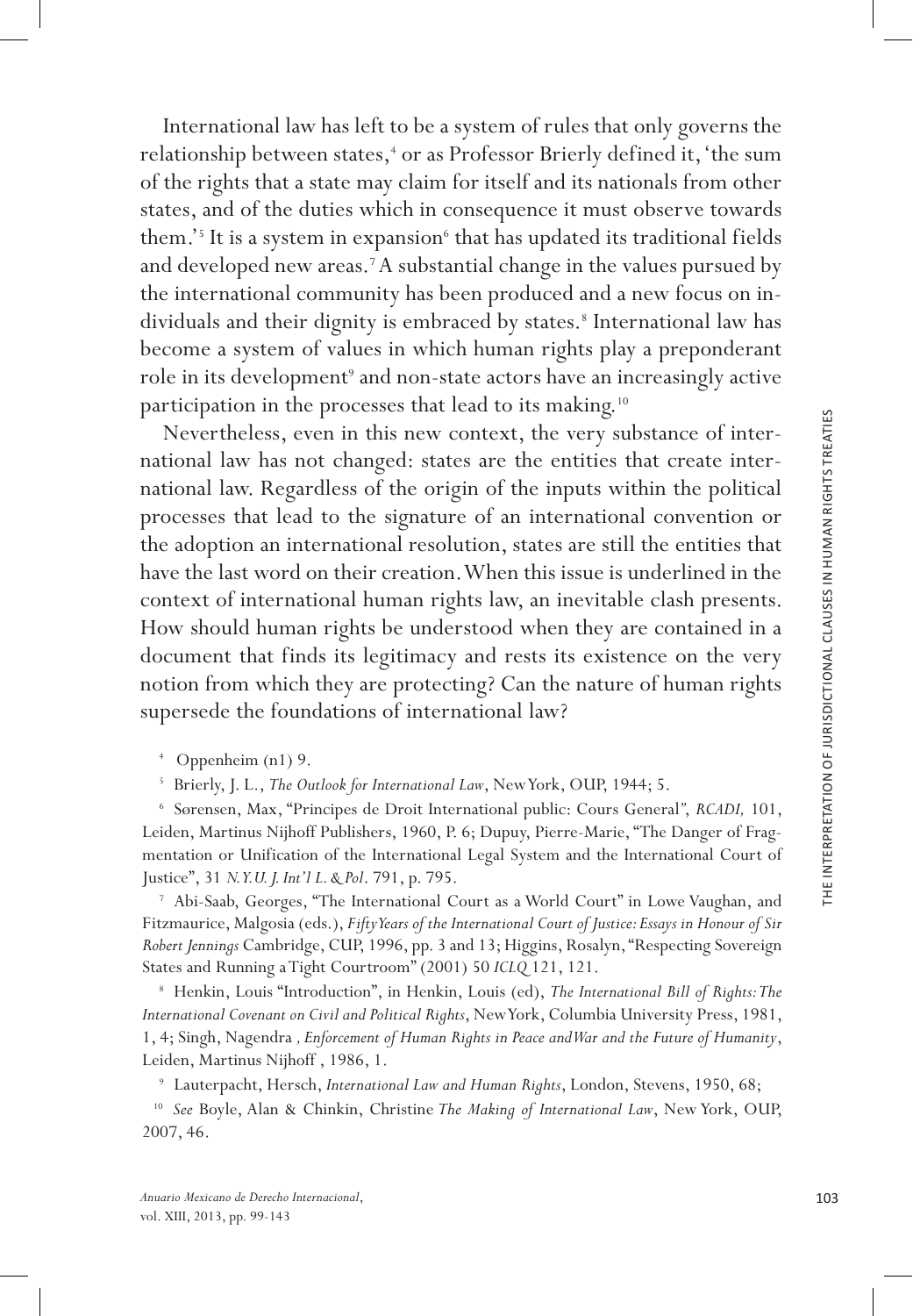Human rights by themselves are no more than a set of aspirations. In order for them to be effective it is necessary to establish a system of rules that guarantee their protection.<sup>11</sup> Without a set of secondary rules that determines its boundaries any human right would be ineffective. In the absence of this element fundamental human rights at most would have a dissuasive nature, but not an actual scope of application or protection. This is true whether the right in question is part of a domestic legal system or of international law. As such, any attempt to create, develop, or delimit international human rights should be done within the context of international law itself.

This does not mean that once human rights have entered into the international law system, through codification or recognition in an international convention or custom, they are to lose their philosophical foundations or be understood differently. What it means is that as part of a system of law, in this case international law, human rights and the quest for their protection cannot avoid the rules and structure of the system itself.

However, the emergence of new human rights or the development of existing ones seem nowadays to be justified, not under treaties or customary rules, but by appealing to general principles 'in which moral and humanitarian considerations find a more direct and spontaneous expression in legal form.'12 This has lead to a misunderstanding of human rights as a system of law and not just only as a set of rights for individuals. As Justice Simma accurately underlines it: 'caution is far from being a characteristic of human rights literature.'<sup>13</sup>

 This situation has lead to an *overproduction* and extensive judicial interpretation of rights that lacks a process of reflection of the costs and gains of their recognition in the context of international law.14 As a con-

<sup>11</sup> Chaloka Beyani, "The Legal Premises for the International Protection of Human Rights", in Goodwin, Guy S. & Talmon, Stefan (eds.), *The Reality of International Law: Essays in Honour of Ian Brownlie*, London, Claredon Press 1999; 21,30.

<sup>12</sup> Higgins, Rosalyn, "The International Court of Justice and Human Rights", in Wellens, K. (ed.), *International Law: Theory and Practice: Essays in Honour of Eric Suy*, Leiden, Martinus Nijhoff, 1998, 691, 693; Simma, Bruno & Alston, Philip, "The Sources of Human Rights Law: Custom, *Jus Cogens*, and General Principles" (1988-1989) 12 *AustYBIL* 82; 105.

<sup>13</sup> *Ibidem*, 84.

<sup>14</sup> Baxi, Upendra , "Too many, or too few, human rights?" (2001) 1 *HRLR* 1.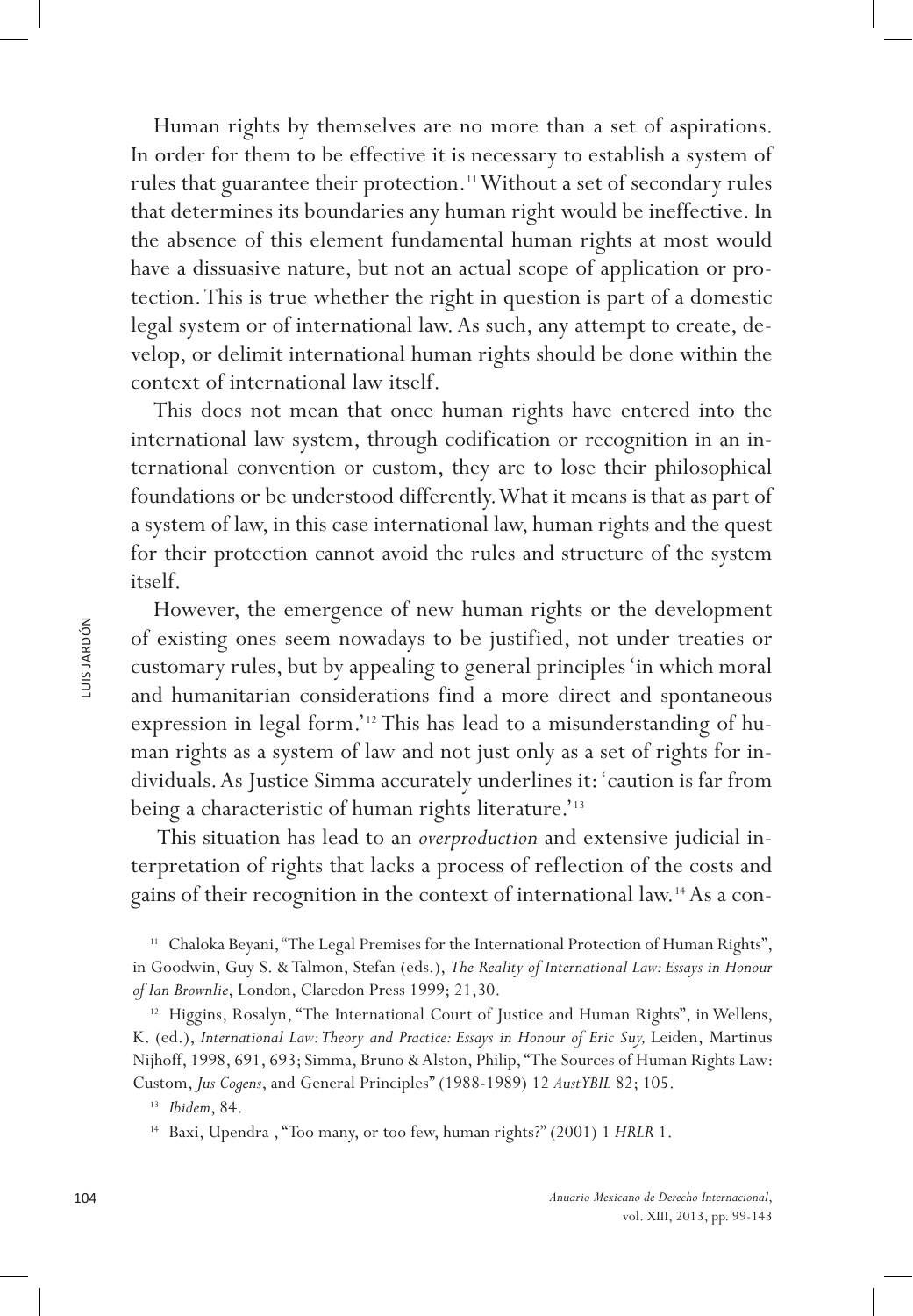sequence of this phenomena, international human rights are now seen everywhere, causing their *raison d'être* to start deluding.15

In this scenario the relationship between human rights and interna tional law becomes complex. On the one hand, international human rights law can only develop inside the framework of international law. This means that any campaign that wishes to promote or develop human rights through international law has to take into consideration the political processes that lead to the adoption of international norms and, especially, the will of the states to pursue such a campaign. After all, the formal structure of international law is still based on sovereignty, negotiation and consensus, which can be built in a variety of ways.16 Being that states are the entities that are ultimately obliged by human rights norms, with no form of reciprocity, the advancement of new norms or regulations can get frozen as a consequence of their lack of will. On the other hand, eager to develop international human rights law, human rights lawyers have turned towards literature in order to pursue their agenda. However, without state action such literature can at most be considered as persuasive. States remain the main source of legitimacy for political decisions and still play the central role in the protection of human rights despite the current non-state actors supervision.<sup>17</sup> As such, international human rights law shall be understood and developed not only in accordance with their nature, but also with the rules of in ternational law applicable to them.<sup>18</sup>

As a consequence of the expansion and specialization of the interna tional legal regime, the tension between general international law<sup>19</sup> and

<sup>15</sup> Bianchi, Andrea, "Human Rights and the Magic of Jus Cogens" (2008) 19 *EJIL* 491, 506

<sup>16</sup> Crawford, James*, International Law as an Open System*, London, Cameron May, 2002, 28.

<sup>17</sup> Paulus, Andreas L., "Commentary to Andreas Fischer-Lescano & Gunther Teubner, The Legitimacy of International Law and the Role of the State" (2004) 25 *MichJIL* 1047, 1057.

<sup>18</sup> Steiner, Henry J. *et al.* (eds.), *International Human Rights in Context*, 3 edn, New York, Oxford University Press, 2008, 59.

<sup>19</sup> The term 'general international law' is hereby understood as those rules of custom, whether codified or not, that compose the basic structure of public international law. See, e.g., Kelsen, Hans *Principles of International Law*, London, Rinehart & Company, Inc, 1952; 19;. Tunkin, Grigory I "Co-existence and International Law", *RCADI,* 95, Leiden, Martinus Nijhoff Publishers, 1958, 23.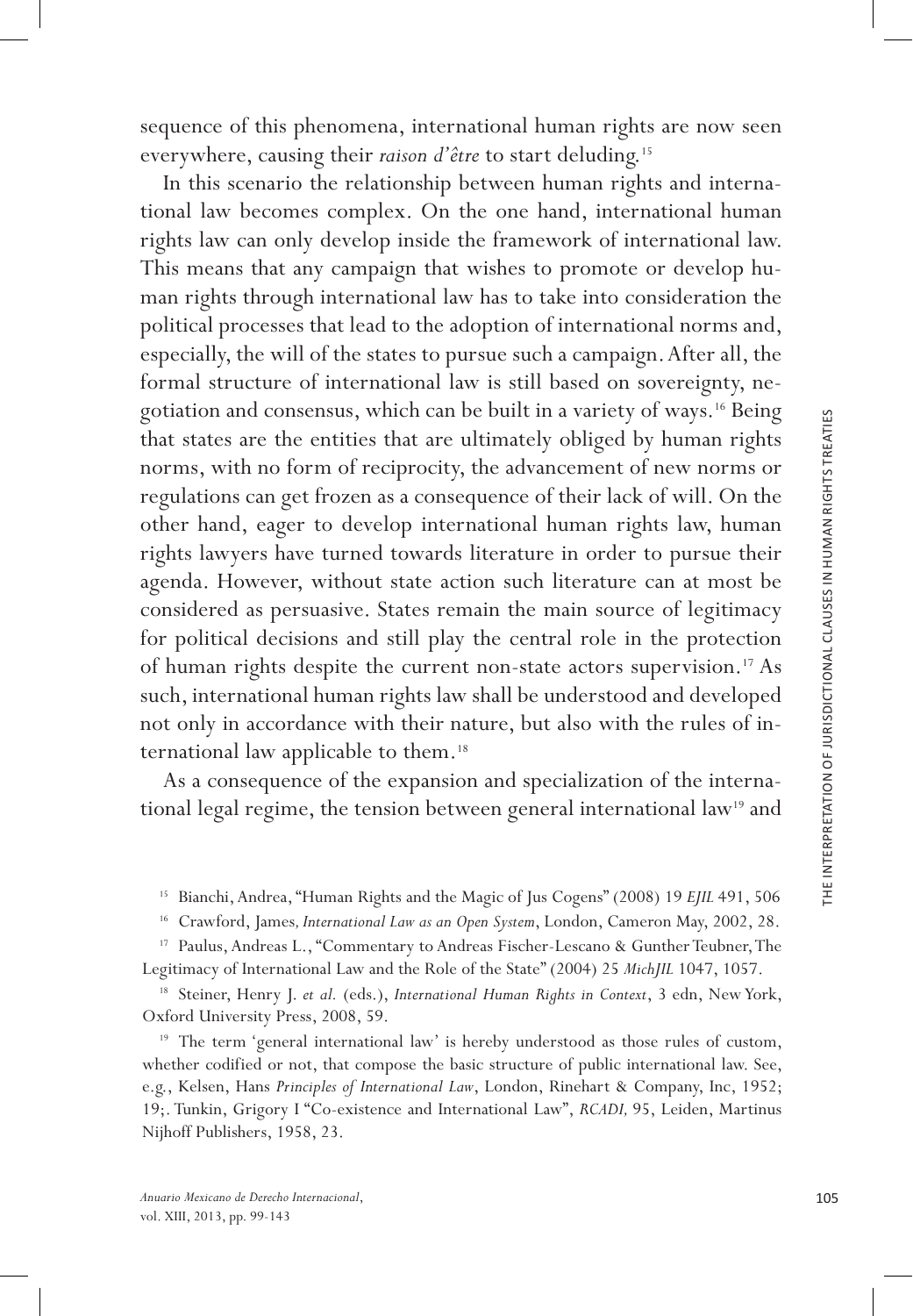international human rights law has broadened.<sup>20</sup> Nevertheless, whether this phenomenon is seen as a mean to fragment the system or to specialize it,<sup>21</sup> this tension has certainly to be considered anachronistic. The International Court of Justice (ICJ), for instance, since 1984 made clear that 'where human rights are protected by international conventions, that protection takes the form of such arrangements for monitoring or ensuring respect for human rights as are provided for in the conventions themselves'.22

In this context, human rights cannot be considered as a *self-contained regime*, but rather they shall be envisaged as a subsystem of international as referred by the International Law Commissions' Report on Fragmentation of International Law. This means that even though international human rights law may have special rules, particularly secondary rules such as those regarding reparations, all vacuums within the subsystem may be solved through general rules of treaty law<sup>23</sup> and falling back on the rules of customary international law.24 There is no need to claim the necessity of special sub-system rules if general international law can provide the tools to solve a normative conflict.<sup>25</sup> A sub-system of international law is ought to have only the special rules absolutely

<sup>20</sup> Brownlie, Ian "Problems Concerning the Unity of International Law" in *Le droit international a l'heure de sa codification: Etudes en l'honneur de Roberto Ago* (Giuffre,1987) 153, 156.

<sup>21</sup> For discussions on the pros and cons of specialization see Simma, Bruno, "Fragmentation in a Positive Light" (2004) 25 *MichJIL* 845; 846; Sørensen, Max, "Autonomous Legal Orders: Some Considerations Relating to a Systems Analysis of International Organizations in the World Legal Order" (1983) 32 *ICLQ* 559, 575; Guillaume, Gilbert, "The Future of International Institutions" (1995) 44 *ICLQ* 848; 862; Oellers-Frahm, Karin, "Multiplication of International Courts and Tribunals and Conflicting Jurisdictions - Problems and Possible Solutions", (2001) 5 *MPUNYB* 67; 71; Hafner, Gerhard, "Pros and Cons Ensuing from Fragmentation of International Law" (2004) 25 *MichJIL*. 849; 854-857.

<sup>22</sup> Military and Paramilitary Activities in and against Nicaragua (Nicaragua v. United States of America), Merits, ICJ Reports (1986), p. 14;134.

<sup>23</sup> Koskenniemi, Martti, Fragmentation of International Law: Difficulties Arising From The Diver*sification and Expansion of International Law, Report of the Study Group of the International Law Commission*, International Law Commission, Fifity-eigth session UN Doc A/CN.4/L.682. para 128; Pauwelyn, Joost, *Conflict of Norms in Public International Law. How WTO Law Relates to Other Rules of International Law*, Cambridge, CUP, 2003; 37.

<sup>24</sup> Simma, Bruno "Self-Contained Regimes" (1985) 16 *NethYBIL* 115; 118.

<sup>25</sup> Dupuy, Pierre-Marie, "L'unite de l'ordre juridique international: Cours Général de Droit International Public''*, RCADI,* 297, Leiden, Martinus Nijhoff Publishers, 2002, 27; Ze-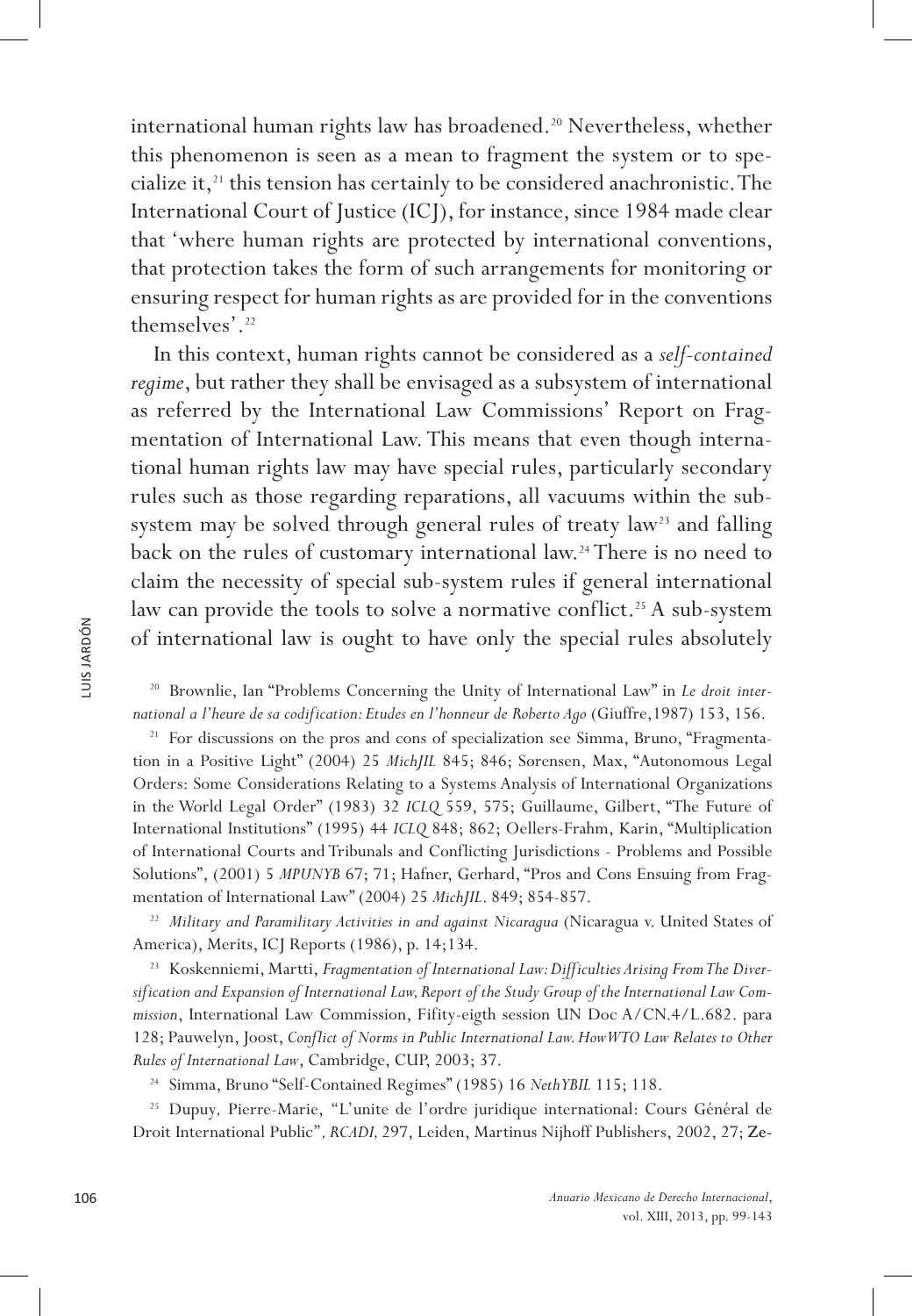necessary for its subsistence and development. As Professor D'Amato affirms:'human rights norms are just like any other international law norms in that they are enforced through reciprocal entitlement-viola tions within the system itself.'26

Notwithstanding the foregoing, it is true that under the idea that the old conception of sovereignty is inconsistent with the interests and purposes of the international community, some commentators have stemmed that the relationship between human rights and international law has changed considering now human dignity as source of law in itself and as the basic foundation of the international legal system.<sup>27</sup> Under this theory, international law is *jus gentium* itself<sup>28</sup> and, as such, the beliefs, values, ethics, ideas and human aspirations are the solely relevant factors to determine the existence and application of rules.<sup>29</sup> In words of Professor Allot, international law, as traditionally understood, 'is a deformation of all selfhoods.'30

However, even human rights' enthusiasts have criticized these ap proaches. They emphasize that such theories have widely exaggerated the object/subject dichotomy of human rights and the position and role of the state towards it.<sup>31</sup>

As valuable as these positions in principle may be, the international legal system still relies on the basis that cooperation and restrictions be tween states are the ultimate regenerators of rules. International human

<sup>27</sup> Cançado Trindade, Antônio Augusto "International law for humankind : Towards a New *Jus Gentium* : general course on public international law" *RCADI* 316, Leiden, Martinus Nijhoff Publishers, 2005, 316.

<sup>28</sup> Allott, Philip "The International Court and the voice of justice" in "Lowe, Vaughan and Fitzmaurice, Malgosia (eds.) *Fifty Years of the International Court of Justice: Essays in Honour of Sir Robert Jennings* Cambridge, CUP, 1996; 17.

<sup>29</sup> Cançado Trindade, (n27) 177.

<sup>30</sup> Allott, Philip, "Reconstituting Humanity-New International Law", 1992, 3 *EJIL* 219; 247.

<sup>31</sup> Tomuschat, Christian*, Human Rights: Between Idealism and Realism*, New York, Oxford University Press, 2003; 61; Higgins, Rosalyn, "Conceptual Thinking about the Individual in International Law", 1978, 24 *NYL Sch L Rev* 11, 16.

manek, Karl *,* "The Legal Foundations of the International System", *RCADI,* 266, Leiden, Martinus Nijhoff Publishers, 1997, 62.

<sup>&</sup>lt;sup>26</sup> D'Amato, Anthony, *International Law: Process and Prospect*, New York, Transnational Publishers Inc, 1995; 165-166.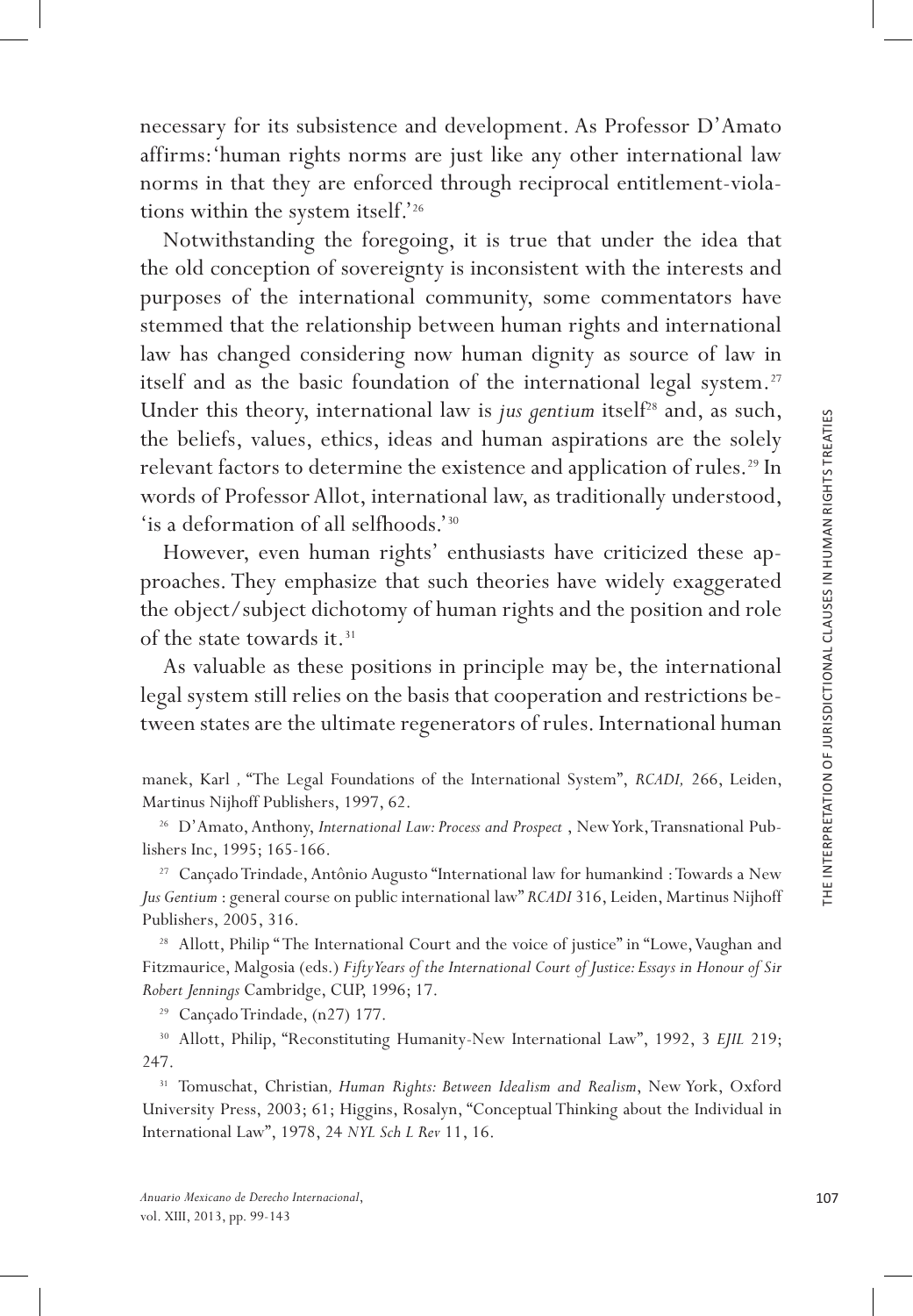rights find their structure on general international law and constitute a sub-system of international law. This means that they have to adjust and adapt to other rules of the system itself. In regard with the relation between human rights and a tribunal's jurisdiction, this seem to have been set clear by the ICJ in its recent decision in the *Jurisdictional Immunities* case by asserting that procedural and substantive rules may never enter into conflict since they address different matters, not even if the substantive rule has acquired a *jus cogens* status.<sup>32</sup>

To abruptly promote a transition of values by challenging the structure of the international legal system may lead to its inefficacy and eventually to its peril. Ultimately, in order to avoid *human rightism* jurists have to 'describe legal roles as they are and not as they would like to be, even if it means judging them severely'.<sup>33</sup>

#### III. The Interpretation of Human Rights Rules

Acknowledging human rights as a subsystem of international law inevitably leads to the task of identifying the essential rules that it needs to subsist and develop. The distinctive nature of human rights has lead scholars to believe that special rules of interpretation are necessary in such subsystem. This is a misconception of the rules that general international law provides and an inaccurate understanding of the position of human rights as part of the international legal system.

The present chapter analyzes the rule of interpretation established in the Vienna Convention on the Law of Treaties<sup>34</sup> (VCLT) and characterizes the object and purpose of a treaty as the determinant element for interpretation. It then explores the methods of interpretation and the understanding of the subsystems that regional and international tribunals endorse. Finally, an assessment on the characteristics of the subsystem and its so-called special rules of interpretation is made in order to

<sup>&</sup>lt;sup>32</sup> Jurisdictional Immunities of the State (Germany v. Italy: Greece Intervening) Judgment, 3 February 2012; para 93

<sup>33</sup> Pellet, Alain "Droits-de-l'Hommisme' et Droit International" (n2) *idem*.

<sup>&</sup>lt;sup>34</sup> Vienna Convention on the Law of Treaties, 23 May 1969, 1155 UNTS 331.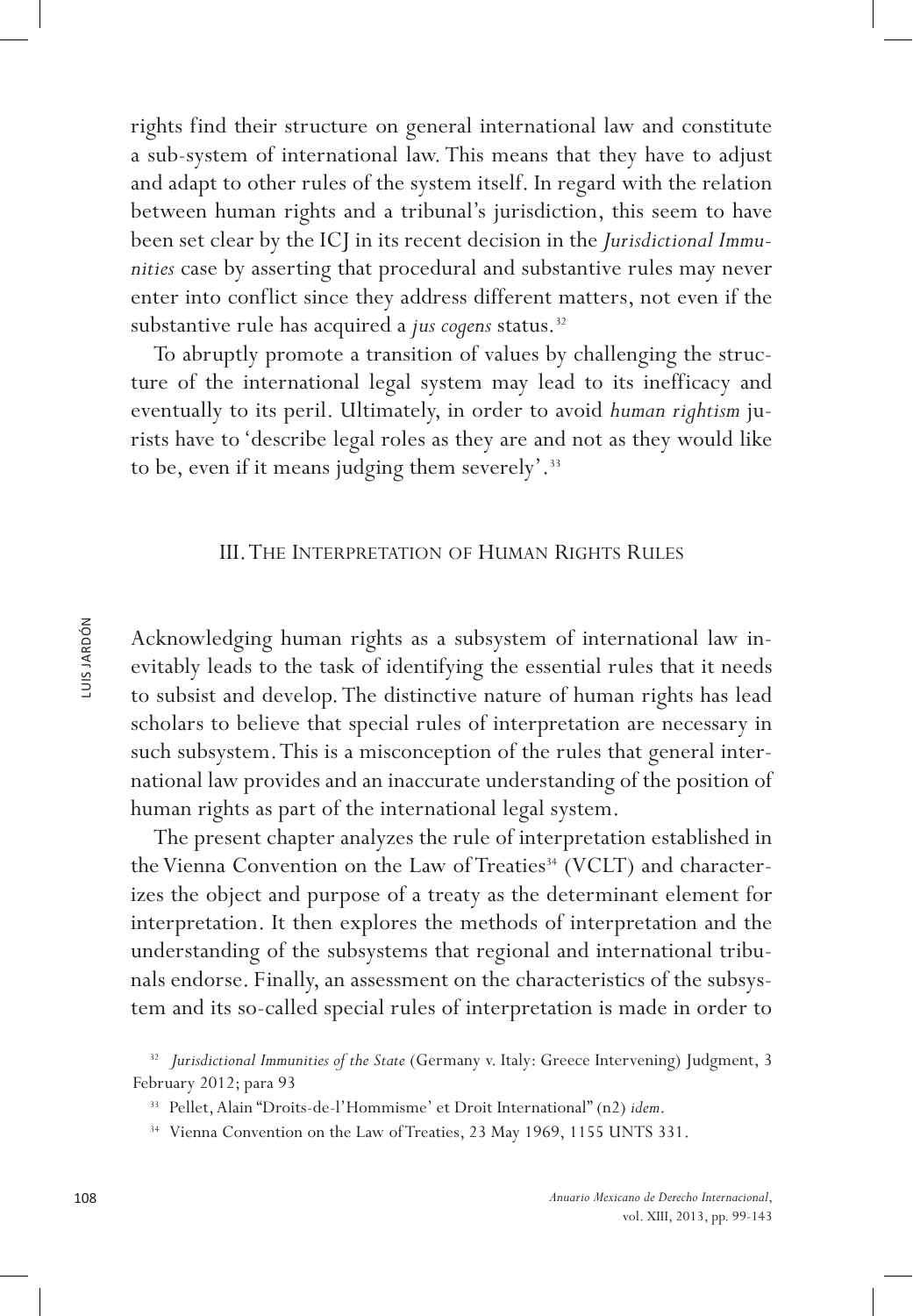conclude that human rights must be interpreted in accordance with the rules of general international law provided by the VCLT. The subsystem does not hold characteristics that imply the necessity for special rules of interpretation and the ones identified as such can be explained through the rule envisaged in the VCLT.

The unity and stability of international law, and of human rights as a part of it, relies on the capacity to create bridges and interconnect its islands. This can only be accomplished through the rules established in the VCLT.

# 1. *The Vienna regime and the object and purpose of the treaty as the key element for interpretation*

Interpretation is the 'the process of assigning meaning to texts and oth er statements for the purposes of establishing rights, obligations, and other consequences relevant in a legal context.'35 Treaty interpretation is an *ars* .36 Although, as any art, it needs to be disguised as a science in order to be compelling.<sup>37</sup> In the international legal regime the disguise for this art is method. Such method is established on Articles 31 and 32 of the VCLT.

Article 31

*General rule of interpretation*

1. A treaty shall be interpreted in good faith in accordance with the ordinary meaning to be given to the terms of the treaty in their context and in the light of its object and purpose.

2. The context for the purpose of the interpretation of a treaty shall comprise, in addition to the text, including its preamble and annexes:

<sup>35</sup> Herdegen, Matthias, "Interpretation in International Law", *Max Planck Encyclopedia of Public International Law*, online edition, visited on 14 February 2011, para. 1.

<sup>36</sup> Amerasinghe, C. F., "Interpretation of Texts in Open International Organzations" (1994) 65 *BYBIL* 175.

<sup>37</sup> Jennings, Robert, "General Course on Principles of International Law", *RCADI,* 121, Leiden, Martinus Nijhoff Publishers, 1967; 323.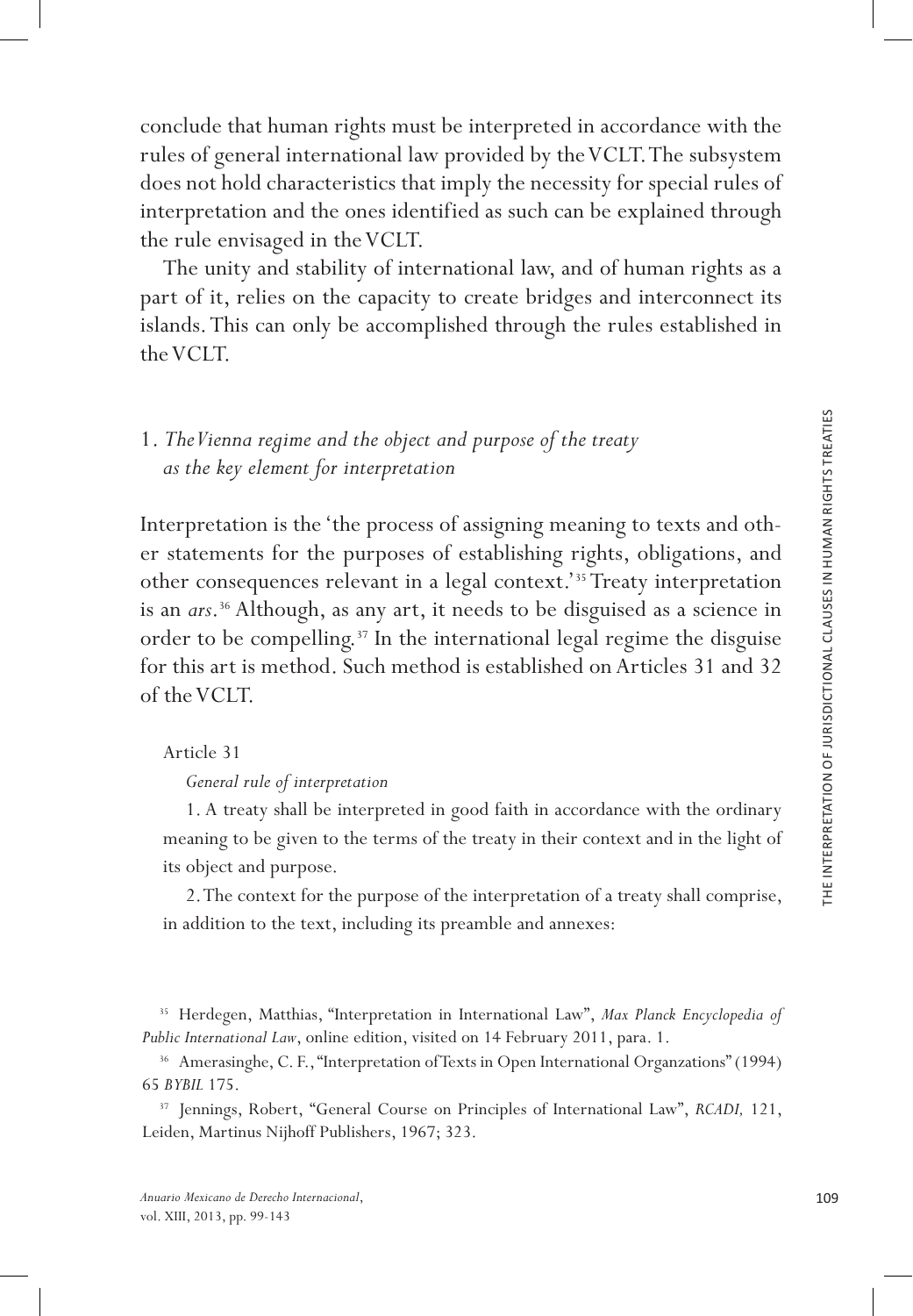(*a*) any agreement relating to the treaty which was made between all the parties in connection with the conclusion of the treaty;

(*b*) any instrument which was made by one or more parties in connection with the conclusion of the treaty and accepted by the other parties as an instrument related to the treaty.

3. There shall be taken into account, together with the context:

(*a*) any subsequent agreement between the parties regarding the interpretation of the treaty or the application of its provisions;

(*b*) any subsequent practice in the application of the treaty which establishes the agreement of the parties regarding its interpretation;

(*c*) any relevant rules of international law applicable in the relations between the parties.

4. A special meaning shall be given to a term if it is established that the parties so intended.

Article 32

#### *Supplementary means of interpretation*

Recourse may be had to supplementary means of interpretation, including the preparatory work of the treaty and the circumstances of its conclusion, in order to confirm the meaning resulting from the application of Article 31, or to determine the meaning when the interpretation according to Article 31:

(*a*) leaves the meaning ambiguous or obscure; or

(*b*) leads to a result which is manifestly absurd or unreasonable.

Article 31 envisages the general rule of interpretation. As defined in paragraph 1, interpretation requires four elements. Namely, interpretation has to be done 1) in good faith, 2) in accordance with the actual meaning to be given to the terms of the treaty, 3) in their context and, 4) in the light of its object and purpose. Paragraph 2 defines what should be considered to determine the context of the treaty and paragraph 3 determines that the practice of the parties in regard to a treaty shall be also considered relevant for interpreting it. On the other hand, Article 32 establishes that, *inter alia*, the *travaux préparatoires* of an international agreement shall be taken into consideration for its interpretation when the application of the method envisaged in Article 31 leads to an ambiguous or obscure meaning or to a manifestly absurd or unreasonable result.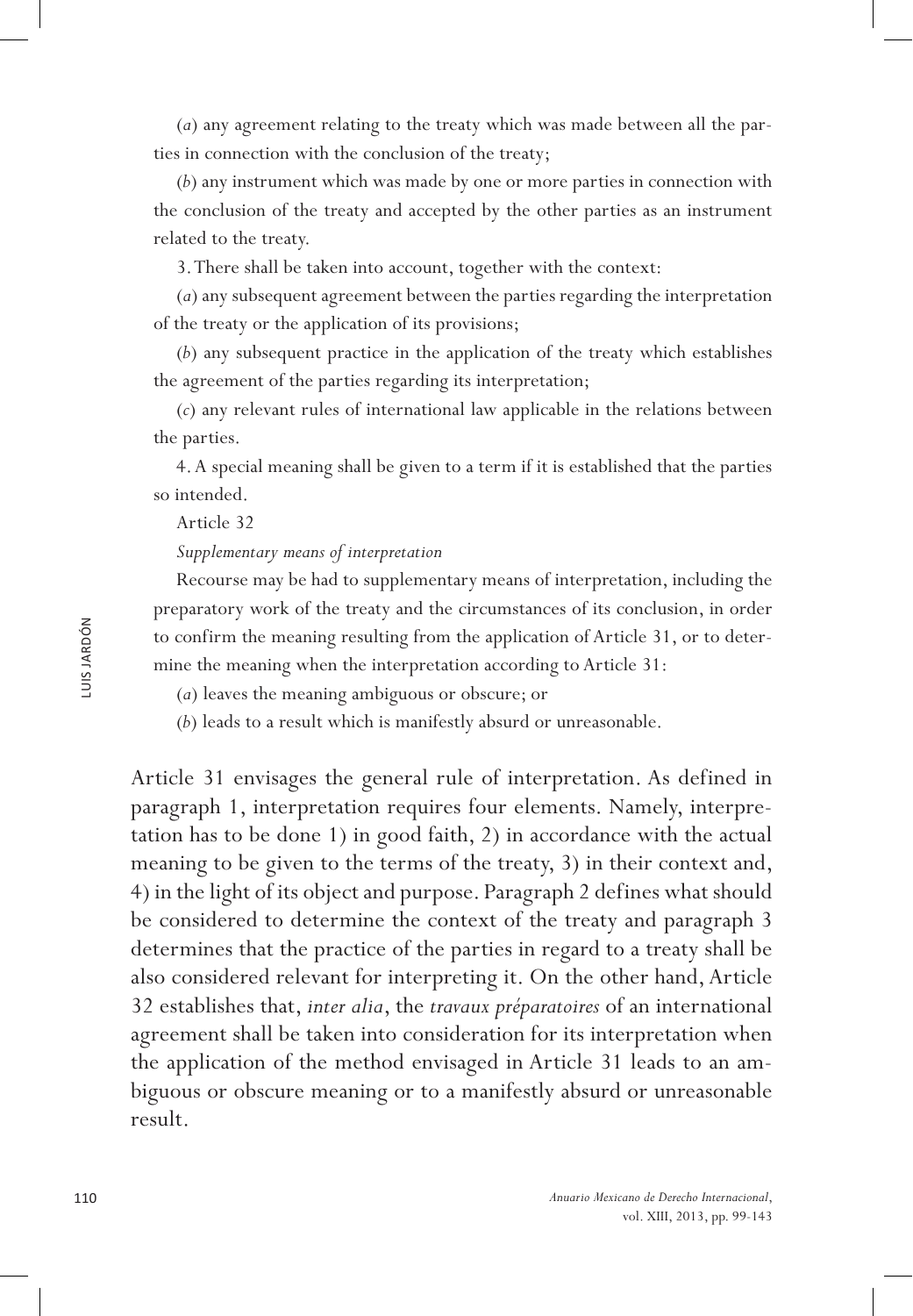The content and possible approaches to the rule of interpretation established in the VCLT have been subject of wide discussions. The most relevant of them refer to the adequacy of weighing the textual approach against the intention of the parties,<sup>38</sup> the principles and maxims underlying interpretation,<sup>39</sup> and the hierarchical structure of the Articles.<sup>40</sup> However, as a commentator affirms, the actual terms of Articles 31 and 32 terminate any doctrinal discussion regarding the existence and extent of the rules of interpretation of international agreements.<sup>41</sup> This is confirmed by the International Law Commission itself whom in its commentaries to the VCLT stated that the rules established in such Ar ticles are based on the conception that the words of the treaty contain the intentions of the parties and that they can be confirmed by the *travaux préparatoires,* that considerations of logic and not legal hierarchy determined the arrangement of the elements of such rules, and that such regime has some degree of flexibility in order to allow the treaty to have appropriate effects.<sup>42</sup> The ICJ has also asserted the importance of these rules by validating their customary nature.<sup>43</sup>

The general rule of interpretation shall be considered as a unity. Yet, it is the object and purpose of the treaty the most relevant of its elements since it is the only one that requires both a factual and a norma tive analysis for its determination. The fact that the other elements may be assessed only through an empirical test gives a preponderant role to

<sup>38</sup> *See* Corten, Oliver & Klein, Pierrem, *Les Conventions de Vienne sur le droit des traités: com mentaire Article par Article*, Antwerp, Bruylant, 2006; Sinclair, Ian, *Vienna Convention on the Law of Treaties* Manchester, Manchester Univesrity Press, 1984.

<sup>39</sup> See Lauterpacht, Hersch, "Restrictive Interpretation and the Principle of Effectiveness in the Interpretation of Treaties" (1949), 26 *BYBIL* 48.

40 Elias, T.O., *Modern Law of Treaties*, Leiden, Sitjoff, 1974;Linderfalk, Ulf, "Is the Hierar chical Structure of Articles 31 and 32 of the Vienna Convention Real or Not? Interpreting the Rules of Interpretation 2007", 54 *NethILR* 133.

<sup>41</sup> Torrez Bernárdez, Santiago, "Interpretation of Treaties by the International Court of Justice Following the Adoption of the 1969 Vienna Convention on the Law of Treaties" in Hafner, Gerhard (ed) *Liber Amicorum Professor Ignaz Seidl-Hohenveldern, In Honour Of His 80th Birthday,* Leiden*,* Kluwer 1998, 721.

<sup>42</sup> International Law Commission, *Draft Articles on the Law of Treaties with Commentaries*, International Law Commission, Eighteenth session, (1966) *Yearbook of the International Law Commission,* vol. II 219-221.

<sup>43</sup> Sovereignty over Pulau Ligitan and Pulau Sipadan (Indonesia / Malaysia), Judgment, I. C. J. Reports 2002, p. 625; p. 635, para. 37.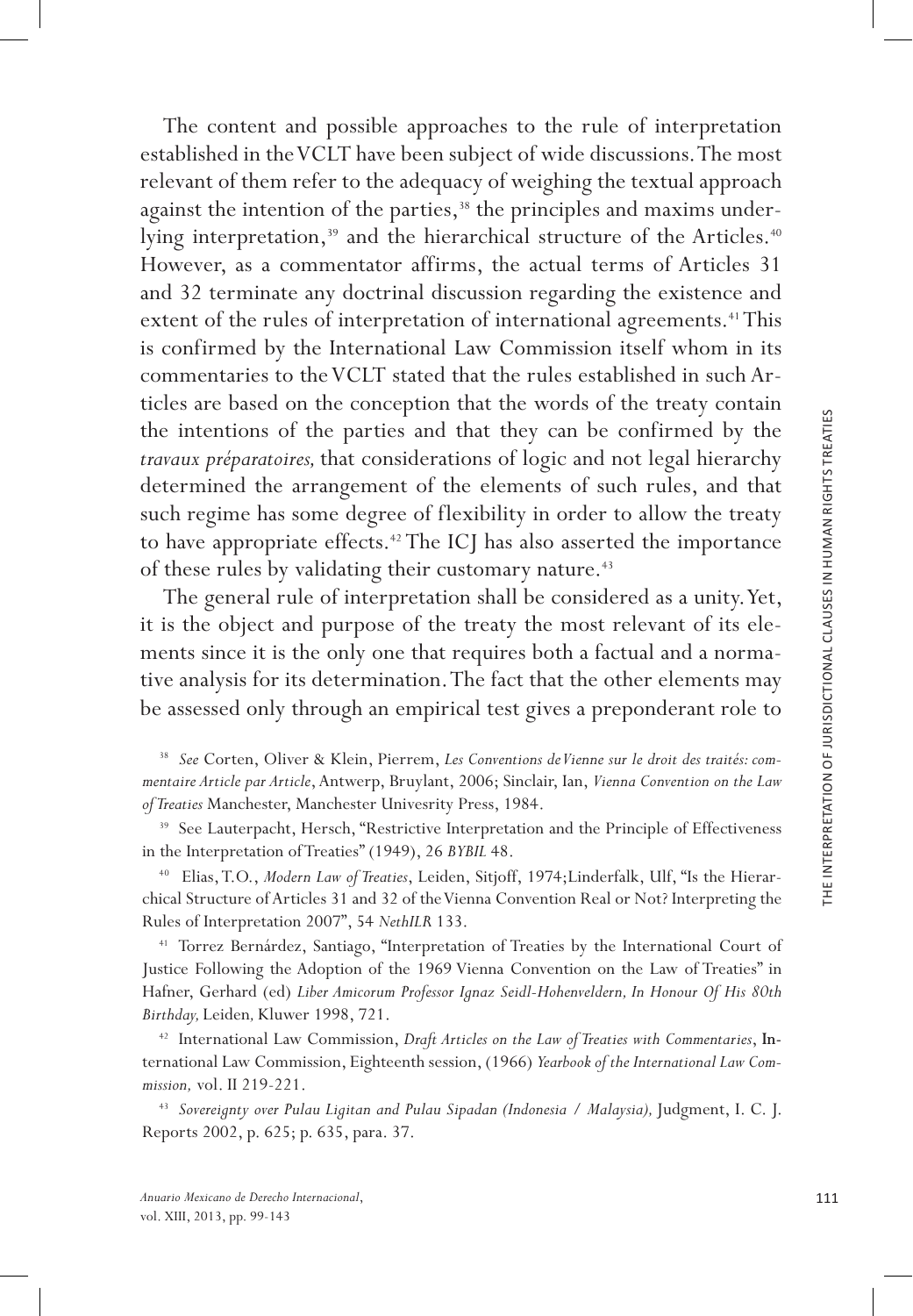the normative evaluation of the object and purpose of the treaty since the values privileged in such analysis will necessarily determine the interpretation of a particular provision in a conflicting situation.

Whereas the concept of good faith is still a diffuse notion, judicial interpretation and commentators have usually related it to the reasonableness of the parties' behavior and understanding of their obligations towards a treaty.<sup>44</sup> Hence, the term envisages a *juris tantum* presumption that parties behave reasonably in their contractual relationships. This seems to be a precondition for analyzing the terms of the treaty in its context and in accordance with its object and purpose.

The interpretation of a treaty begins with the ordinary meaning of its terms.<sup>45</sup> Yet, words can have several ordinary meanings.<sup>46</sup> As such, a word cannot be interpreted in an isolated fashion.<sup>47</sup> The context in which the word is circumscribed is the relevant element to determine its *ordinary meaning*.<sup>48</sup> Fortunately, paragraphs 2 and 3 of Article 31 of the VCLT give sufficient elements to determine the ordinary meaning of the terms of a treaty within its context. Until this part of the logical process of interpretation, the structure of this Article portrays a precondition for the start and a conjunction of the terms of the treaty within its context. These elements have a common feature: they can be determined through an empirical analysis since they share a factual background. Both the previous conduct of the parties and the aspects of the treaty that determine the context and the subsequent practice of the parties constitute facts. However, this does not seem to be the case of the object and purpose of the treaty.

<sup>44</sup> *Territorial Dispute* (Libyan Arab Jamahiririya/Chad), Judgment, ICJ Reports 1994, p.6; p. 19, para.41; Jennings, Robert & Watts, Arthur (eds.), *Oppenheim's International Law*, London, Longman, 9 ed. 1992; 1272.

<sup>45</sup> Villiger, Mark *Commentary on the 1969 Vienna Convention on the Law of Treaties*, Leiden, Martinus Nijhoff, 2009; 426.

<sup>46</sup> Schwarzenberger, Georg, "Myths and Reality of Treaty Interpretation: Articles 27-29 of the Vienna Draft Convention on the Law of Treaties" (1968) 9 *Virginia JIL* 1; 13. 47 *Avena and other Mexican Nationals* (Mexico v. USA) Judgment, I.C.J. Reports 2004, p. 12;

p.48, para. 84.

<sup>48</sup> *South West Africa* (Ethiopia v. South Africa; Liberia v. South Africa) Preliminary Objections, Judgment of 21 December 1962, p.319;335; Richard Gardiner, *Treaty Interpretation* (Oxford University Press 2008) 165; Bernhardt, Rudolf "Interpretation and Implied (Tacit) Modification of Treaties. Comments on Arts. 27, 28, 29 and 38 of the ILC's 1966 Draft Articles on the Law of Treaties (1967) 27 *ZaöRV* 491, 498.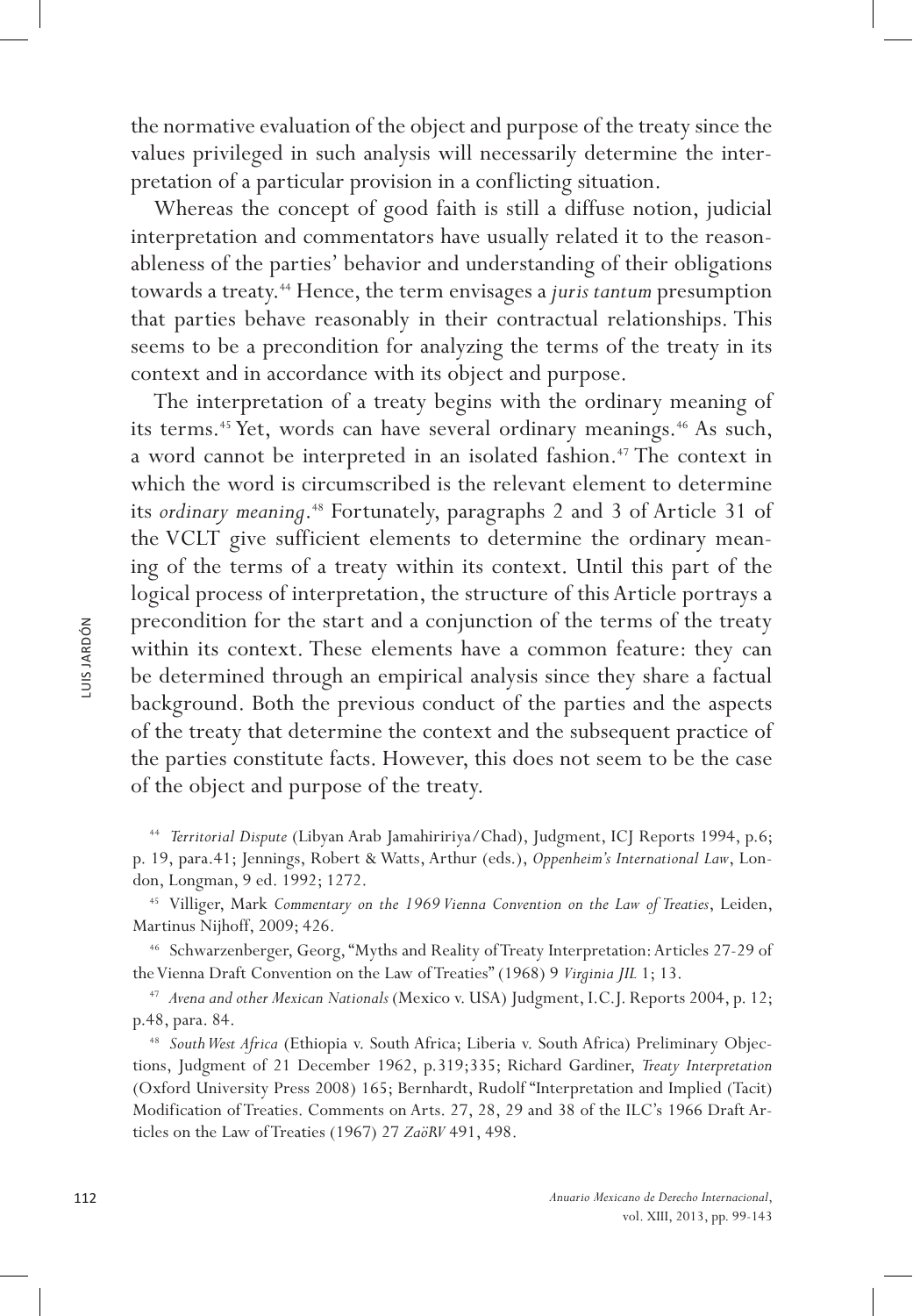The object and purpose of the treaty is the teleological element of the general rule of interpretation.<sup>49</sup> This element has also been subject of academic discussions, but scholars seem to agree in the fact that it is an element of interpretation that has also to be interpreted.<sup>50</sup> Nevertheless, establishing a method for the interpretation of the object and purpose of a treaty is, to say the least, difficult.<sup>51</sup> The aforementioned is mainly a consequence of the subjective character of the concept itself.

International tribunals have taken into account other parts of the treaty in order to determine its object and purpose.<sup>52</sup> Whether looking into the terms of the treaty or the statements of the parties in the diplo matic conferences that lead to their draft, some commentators have also follow a factual approach.<sup>53</sup> However, all these attempts have proven to fall short to elucidate the concept. On the one hand, interpreting the object and purpose of a treaty in accordance with factual considerations is a method that overlaps with the method for determining its context. On the other hand, the object and purpose of a treaty is its *raison d'être* and its *ratio legis*.<sup>54</sup> As such, factual considerations cannot be the only elements taken into consideration. Whether considered as international community's aspiration<sup>55</sup> or a moral value,<sup>56</sup> a normative element has to

49 Fitzmaurice, Gerald "Vae Victis or Woe to the Negotiators! Your Treaty or Our Interpre tation of it (1971) 65 *AJIL* 358.

<sup>50</sup> Buffard, Isabelle & Zemanek, Karl "The Object and Purpose of a Treaty: An Enigma?", (1998) 3 *Austrian Rev Int'l & Euro* L 311, 319;

<sup>51</sup> Pellet, Alain, *Tenth report on reservations to treaties, Addendum*, International Law Commission, Fifty-seventh session, UN Doc A/CN.4/558/Add 1 para 81.

<sup>52</sup> *Case concerning rights of nationals of the United States of America in Morocco*, Judgment of August 27th, 1952; I.C. J. Reports 1952, p. 176; 196.

<sup>53</sup> Buffard, Isabelle & Zemanek, Karl (n50) 330-343; Klabbers, Jan "How to Defeat a Treaty's Object and Purpose Pending Entry into Force: Toward Manifest Intent" (2001*)* 34 *Vand. J Transnat'l L* 283, 289-291.

54 *Reservations to the Convention on Genocide,* Advisory Opinion, I.C. J. Reports 1951, p. 15, 21.

<sup>55</sup> Bianchi, Andrea, "The Act of State: The State of the Act, Judicial Interpretation and Human Rights Enforcement" in Kohen, Marcelo (ed) *Promoting Justice, Human Rights and Conflict Resolution Through International Law, Liber Amicorum Lucius Caflisc h* , Leiden, Martinus Nijhoff 2007, 129; 148.

<sup>56</sup> Letsas, George, "Strasbourg's Interpretative Ethic: Lessons for the International Lawyer" (2010) 21 *EJIL* 509, 541.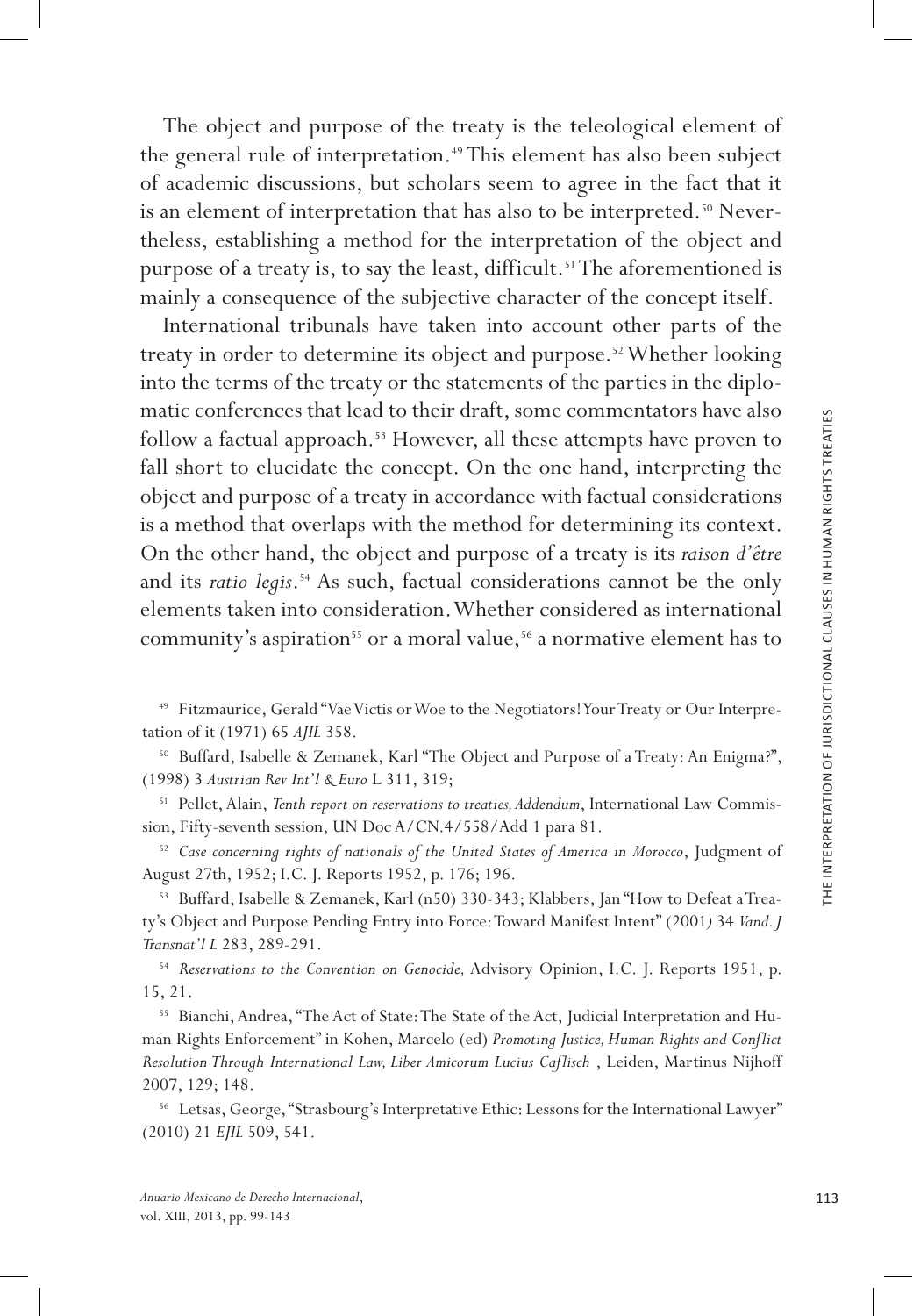be taken into consideration in order to assess the object and purpose of a treaty. Nevertheless, this normative element will always be subject to the considerations of the interpreter and, consequently, can be as broad or as narrow as the he or she understands it to be. The object and purpose of the treaty is the flexible element of the general rule of interpretation and, as such, this gray area of understanding of a normative value is the key element for the interpretation of treaties.

As long as it is not tantamount to undermining the certainty which jus scriptum intended to provide,<sup>57</sup> flexibility cannot necessarily be considered as a bad thing for interpreting a treaty. As mentioned before it allows the effective interpretation of the treaty, but most importantly, it enables the development of a treaty's aspirations through time and taking into consideration the normative evolution of rules and the practice of the parties to it.

As Professor Pellet submits, there is not a single formula to determine the object and purpose of a treaty. The process to elucidate it requires more *espirit de finesse* than *espirit de gèomètrie,* thus allowing interpretative flexibility.<sup>58</sup> Method is only an explanation of the process. It is the pursuit of fineness that characterizes interpretation as an art and not a science.

## 2. *Judicial interpretation of human rights*

Judicial decisions and current trends on the human rights' discipline tend to suggest that they should be interpreted in light of human rights concerns.59 Whereas most tribunals claim their allegiance to the VCLT rule of interpretation, some commentators believe that departure from such rules is justified for interpreting human rights. These academic positions emphasize that an interpretation that underpins the individu-

<sup>&</sup>lt;sup>57</sup> Villiger, Mark, Commentary on the 1969 Vienna Convention on the Law of Treaties, (n43) 441.

<sup>58</sup> Pellet, *Tenth report on reservations to treaties* (n51) 90.

<sup>59</sup> Meron, Theodor, *The Humanization of International Law*, Leiden, Martinus Nijhoff, 2006; 445.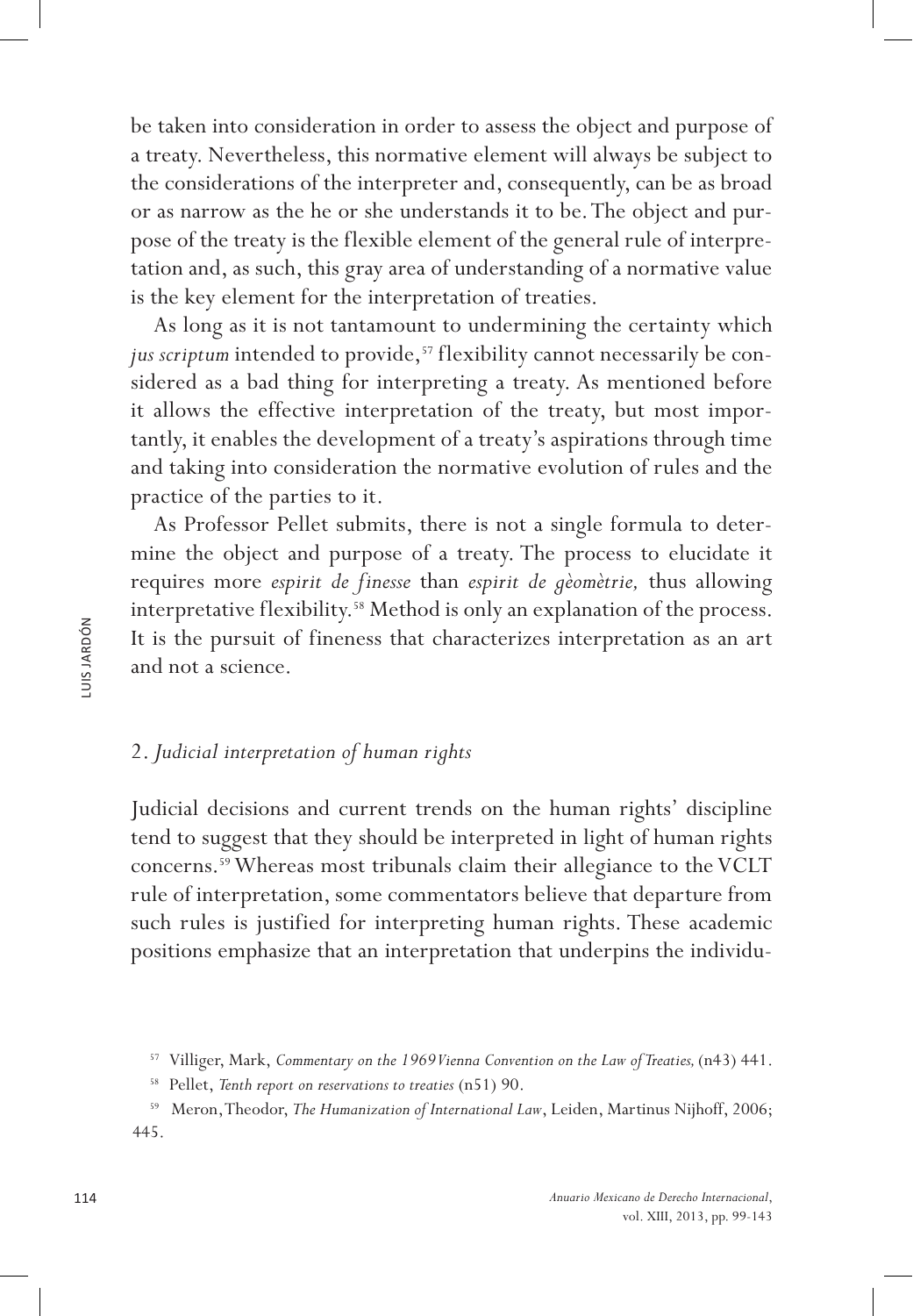al's interests<sup>60</sup> and impairs state sovereignty shall be preferred.<sup>61</sup> Other positions suggest that human rights treaties have such a special object and purpose that traditional rules of interpretation should be adapted to them.<sup>62</sup>

The present section gives a general overview of how international tribunals interpret human rights instruments and the special approach es given to them within the international and regional context. This analysis will focus on the most comprehensive human rights treaties. As a matter of practicality and exposure, special attention will be given to the European Court of Human Rights (ECtHR) and the Inter-American Court of Human of Rights (IACtHR) and the interpretation they give to their constitutive instruments, the Convention for the Protection of Human Rights and Fundamental Freedoms (ECHR) and the Ameri can Convention on Human Rights (ACHR), respectively. Finally some attention will be given on how the ICJ has dealt with the interpreta tion and application of the International Covenant on Civil and Political Rights (ICCPR).

In the famous decision *Austria v. Italy* the European Commission of Human Rights (ECommHR) determined that:

'[T]he obligations undertaken by the High Contracting Parties in the [European] Convention [on Human Rights] are essentially of an objective character, being de signed rather to protect the fundamental rights of individual human beings from infringements by any of the High Contracting Parties than to create subjective and reciprocal rights for the High Contracting Parties themselves' 63

This rationale constitutes one the cornerstones of tribunals' under standing an interpretation of human rights. Under this approach, par -

<sup>60</sup> Cançado Trindade, Antonio Augusto, "Coexistence and Coordination of Mechanisms of Protection of Human Rights", *RCADI* 202 Leiden, Martinus Nijhoff Publishers, 1987; 9; 91- 112.

<sup>61</sup> Crema, Luigi, "Disappearance and New Sightings of Restrictive Interpretation(s)", (2010) 21 *EJIL* 681; 694.

<sup>62</sup> Schwelb, Egon, "The Law of Treaties and Human Rights," in Reisman and Weston (eds) Towards World Order and Human Dignity: Essays in Honour of Myres S McDougal, New York, Macmillan, 1976; 263, 266-272.

<sup>63</sup> *Austria* v. *Italy*, App no 788/60 (EcommHR, 11 January 1961) 140.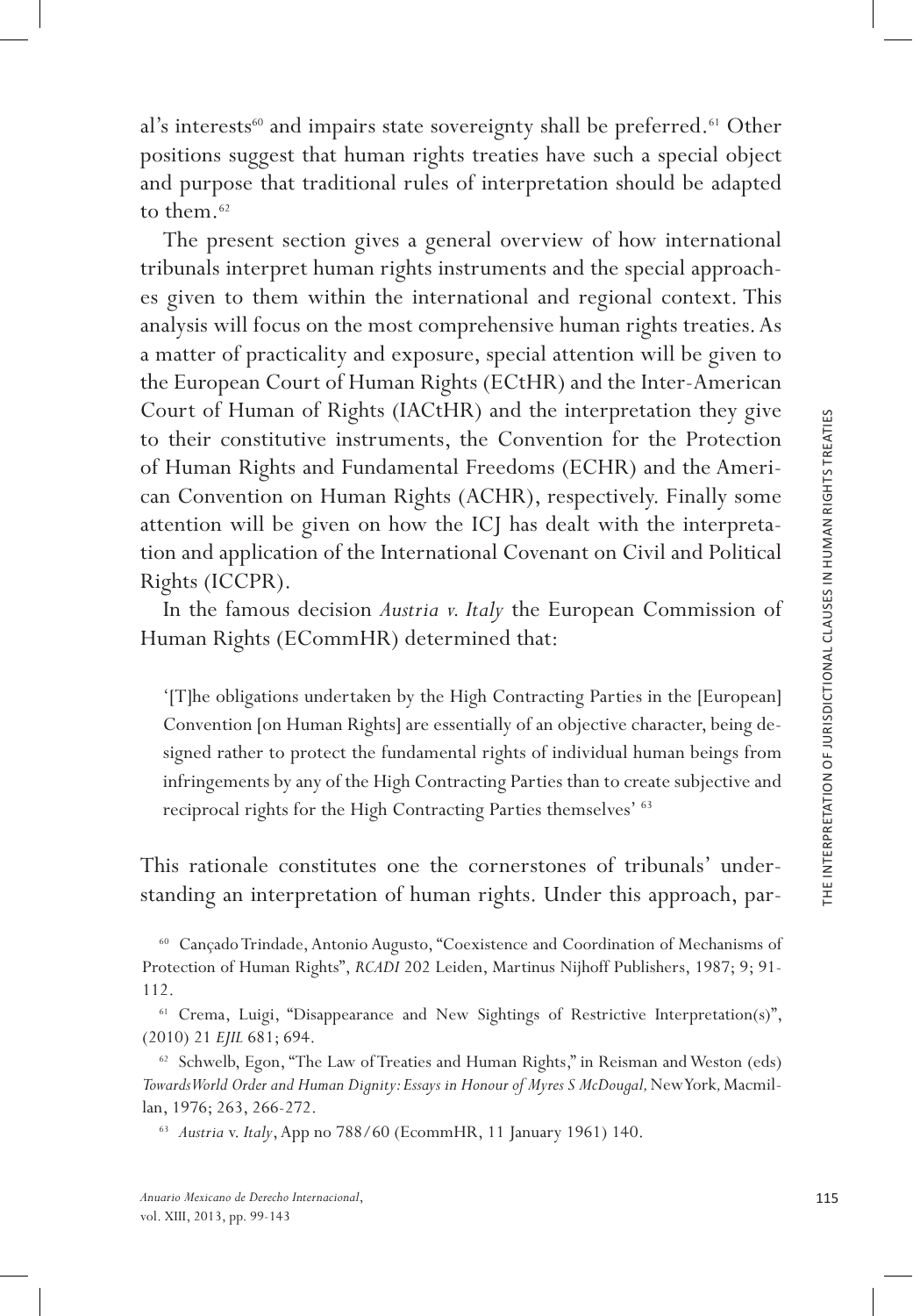ticularly, regional human rights tribunals have developed different theories of interpretation for human rights. Whereas both the ECtHR<sup>64</sup> and the IACtHR<sup>65</sup> have asserted the applicability of the rules of the VCLT to interpret their respective constitutive instruments, they have also endorsed special methods of interpretation for human rights.

The ECtHR, although it scarcely mentions it,<sup>66</sup> follows the rules of the VCLT for interpreting the ECHR. However, the Court claims to have developed a further theory of interpretation for the Convention. This theory derives from the *Golder* case in which the ECtHR determined that even though Article 6 of the Convention does not state a right of access to courts or tribunals in express terms, it is implicitly included among the guarantees set forth on it.<sup>67</sup> The Court reached that conclusion after analyzing the text, context, and object and purpose of the Convention, but, most importantly, after submitting that in the hypothetical situation that the ECHR did not guarantee such right, states 'could without acting in breach of that text, do away with courts, or take away their jurisdiction to determine certain class of civil actions and entrust it to organs dependent on the Government'.<sup>68</sup> Finally, the ECtHR submitted that such '[was] not an extensive interpretation forcing new obligations on the Contracting States: it [was] based on the very terms of the first sentence of Article 6 para. 1 (art. 6-1) read in its context and having regard to the object and purpose of the Convention, a lawmaking treaty... and to general principles of law.'69

The *Golder* decision is considered to be the basis of what has been called by scholars as the evolutive theory of interpretation of the ECHR. This theory of interpretation was later developed by the ECtHR in the *Tyrer* case in which it stated that the 'Convention is a living

<sup>64</sup> *Saadi v United Kingdom,* App no 13229/03 (ECtHR, 29 January 2008), para. 26*.*

<sup>65</sup> *Ivcher Bronstein v Peru* [Competence] (IACtHR, 24 September 1999), para. 38.

<sup>66</sup> Villiger, Mark, "Articles 31 and 32 of the Viena Convention on the Law of Treaties in the Case-Law of the European Court of Human Rights" in Bröhmer, Jürgen *et. al.* (eds.) *Internationales Gemeinschaft und Menschenrechete, Festschrift für Georg Ress*, Carl Heymanns, Verlag, 2005, 317, 330.

<sup>67</sup> *Golder v United Kingdom* App no 4451/70 (ECtHR, 21 February 1975) para. 31.

<sup>68</sup> *Ibidem*,35.

<sup>69</sup> *Ibidem*, 36.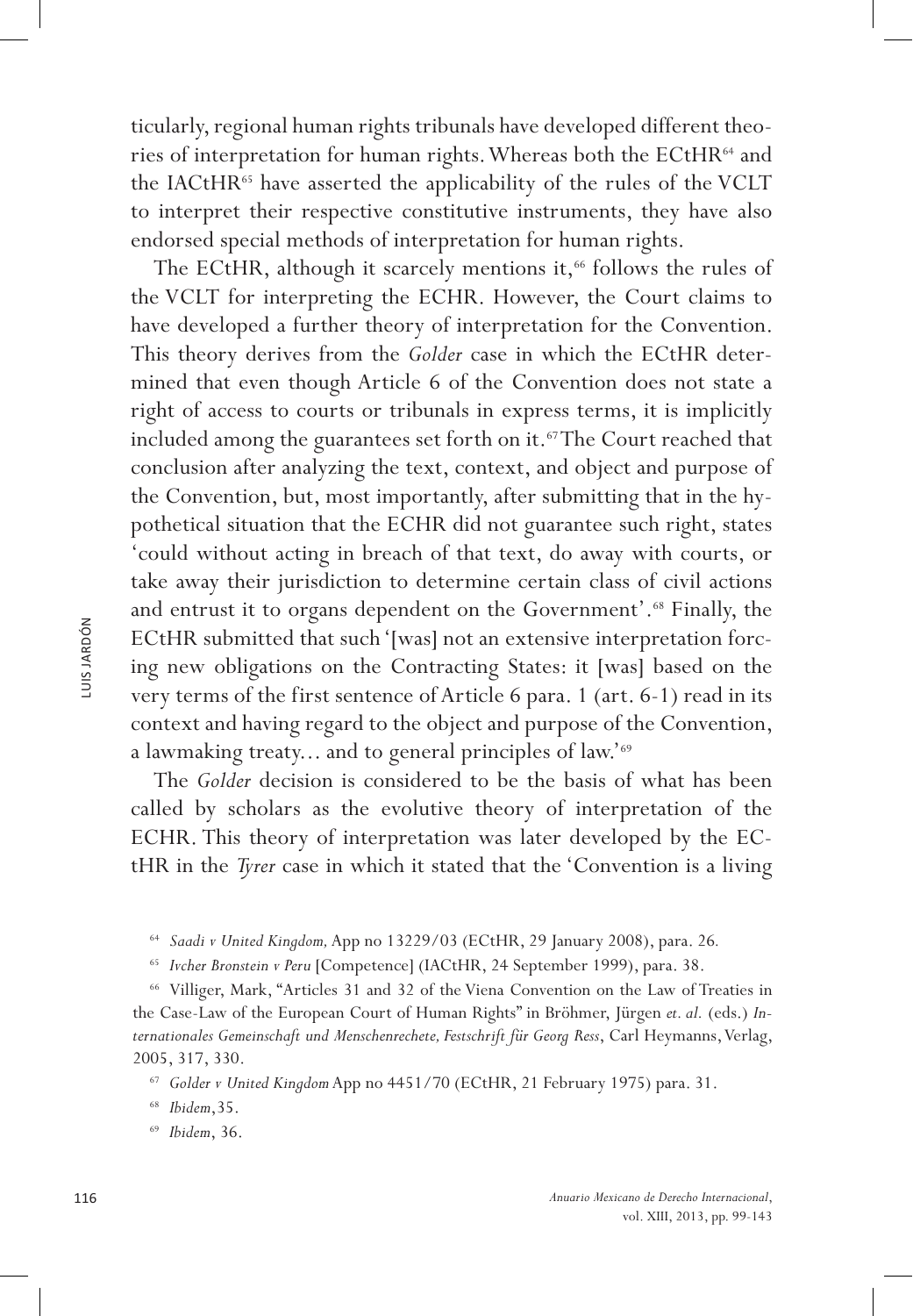instrument which..., must be interpreted in the light of present-day conditions.'70 Under this theory, scholars stress that the ECHR must not only be interpreted light of the current conditions, but also disregard ing the original intention of the parties if they enter into conflict with the full protection of rights envisaged on it.<sup>71</sup> Ever since the *Golder* and *Tyrer* cases the Court has adopted a systematic dynamic interpretation of the Convention.72

The abovementioned constitutes a general theory of interpretation of the ECHR as a whole. Nevertheless, the ECtHR has also developed methods of interpretation that apply to specific circumstances. This is the case of the *autonomous method of interpretation* that proposes that in international adjudications, courts shall not restrict themselves to in terpret a right under the meaning of the domestic law of the contract ing party, but must search for its international significance .73 The Court has also developed the vastly explored *margin of appreciation* theory by which, in general terms, it has to address the relationship between individual freedoms and collective goals and the limits of the rights envis aged in the ECHR in order to determine their scope of application.<sup>74</sup> Finally, it is also worth mentioning that the Court has also interpreted the ECHR taking into consideration non-human rights instruments<sup>75</sup> and *soft law* human rights documents.<sup>76</sup>

The IACtHR also follows the evolutive theory of interpretation.<sup>77</sup> Moreover, it usually applies *soft law* instruments as guidelines for

<sup>70</sup>*Tyrer v United Kingdom* App no 5856/72 (ECtHR, 25 April 1978) para. 31.

<sup>71</sup> Letsas, George, *A Theory of Interpretation of the European Convention on Human Rights*, New York, OUP, 2008; 65.

<sup>72</sup> *A, B and C v Ireland*, App no 25579/05 (ECtHR, 16 December 2010) para. 234 *.*

<sup>73</sup> Vanneste, Frédéric *General International Law Before Human Rights Courts: Assessing the Spe cialty Claims of International Human Rights Law*, Antwerp, Intersentia 2010, 229; Letsas, George, "The Truth in Autonomous Concepts: How to Interpret the ECHR", 2004, 15 *EJIL* 279.

<sup>74</sup> See Arai-Takahashi, Yutaka*, The Margin of Appreciation Doctrine and the Principle of Propor tionality in the Jurisprudence of the ECHR*, Antwerp, Intersentia,2002.

<sup>75</sup> *Al-Adsani v United Kingdom* App no 35763/97 (ECtHR, 21 November 2001); *Fogarty v United Kingdom,* App no 37112/9797 (ECtHR, 21 November 2001).

<sup>76</sup>*Russian Conservative Party of Entrepreneurs v Russia*, Apps nos 55066/00 and 55638/00 (ECtHR, 11 January 2007).

<sup>77</sup> *Sawhoyamaxa Indigenous Community v Paraguay* [Merits,Reparations and Costs] (IACtHR, 29 March 2006) para 117.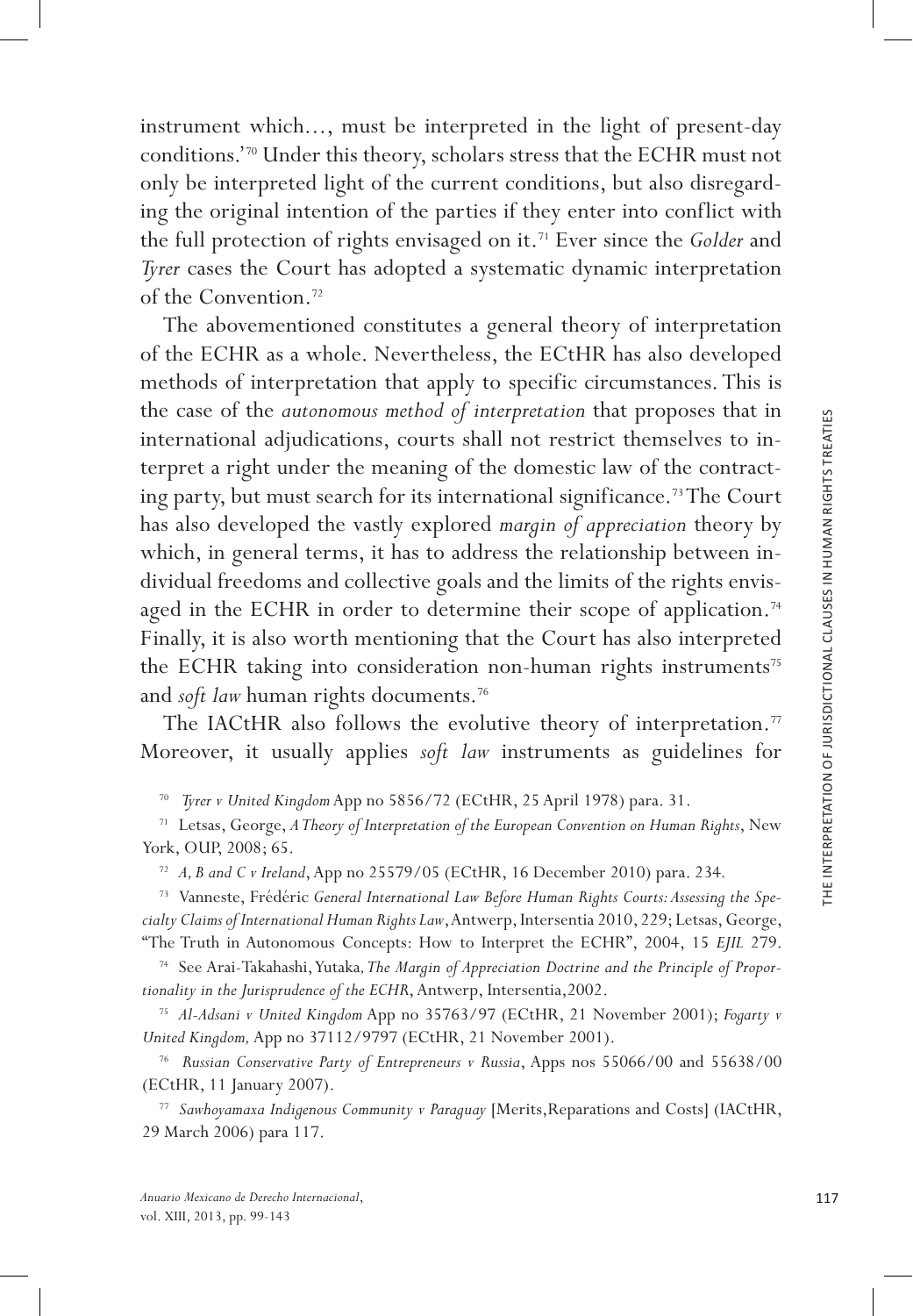interpretation,78 other human rights instruments,79 and non-human rights documents<sup>80</sup> to determine the scope of application of the rights contained in the ACHR. However, it does not follow the autonomous and margin of appreciation theories as the ECtHR does. A possible explanation of this difference with the European system could be that whereas the ECtHR has developed its interpretative theories without any conventional basis, besides the one established in the VCLT, the IACtHR does have a conventional interpretative guideline in Article 29 of the ACHR, providing that a state, in the exercise of its sovereignty, may not restrict the enjoyment of rights in a matter incompatible with the ACHR. In other words, this Article seeks to equate the principle of state sovereignty with the principle of human dignity. The Court's jurisprudence shows a rather disorganized method of interpretation of the rights and obligations contained in the ACHR. However, a former President of the IACtHR suggests that this Article is the basis of what the Court has named the *pro homine* principle of interpretation.<sup>81</sup> This principle proposes that human rights should be interpreted and applied extensively in all that favors the human being and his full enjoyment of rights and, conversely, they should be interpreted restrictively in everything that impairs such enjoyment of rights.<sup>82</sup> Under the *pro homine* principle in a situation of conflict of rules the solution must always be the one that favors individuals the most.<sup>83</sup>

<sup>78</sup> *Cabrera-García and Montiel-Flores v Mexico* [Preliminary Objection, Merits, Reparations, and Costs] IACtHR, 26 November 2010) para 135.

<sup>79</sup> *Claude-Reyes et al. v Chile* [Merits, Reparations, and Costs] (IACtHR, 19 September 2006) para 76.

<sup>80</sup> *Chaparro-Álvarez and Lapo-Íñiguez v Ecuador* [Preliminary Objections, Merits, Reparations, and Costs] (IACtHR, 21 November 2007) paras. 173-218.

<sup>81</sup> Gros Espiell, Héctor, "Los Métodos de Interpretación Utilizados por la Corte Interamericana de Derechos Humanos en su Jurisprudencia Contenciosa", in Nieto Navia, Rafael, *La Corte y el Sistema Interamericanos de Derechos Humanos*, San José, Corte Interamericana de Derechos Humanos, 1994. 223, 228.

<sup>82</sup> Ventura Robles, Manuel, "Los principales aportes del Juez Rodolfo E. Piza Escalante a la Corte Interamericana de Derechos Humanos (1979-1988)", in *Justicia, libertad y derechos humanos: Ensayos en homenaje a Rodolfo E. Piza Escalante*, San José, IIDH, 2003, 253, 274.

<sup>83</sup> *Juridical Condition and Rights of the Undocumented Migrants* [Advisory Opinion OC-18] (IACtHR 17 September 2003**)** para 21.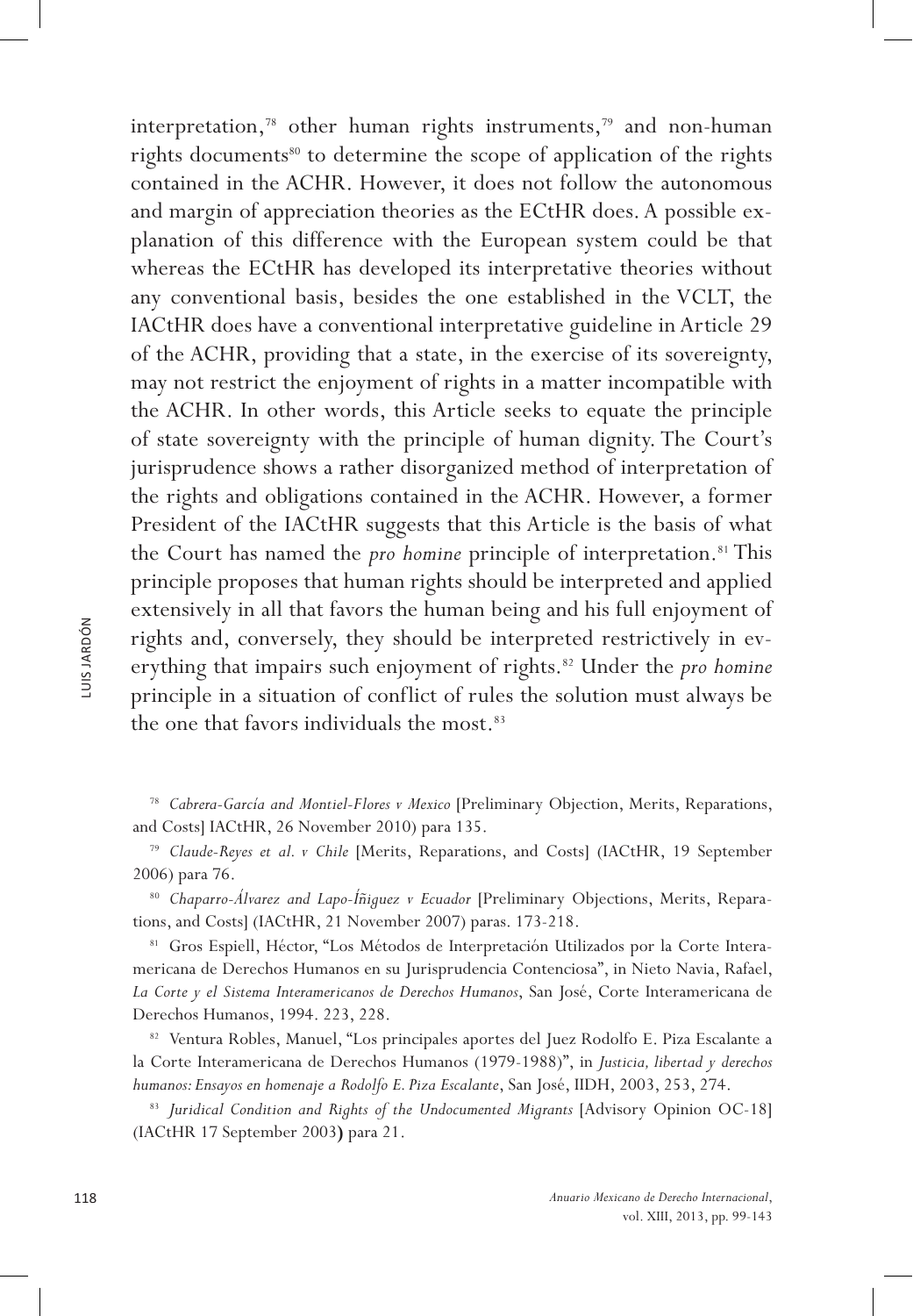important role in the development of human rights, as some of its deci sions clearly show.<sup>84</sup> Nevertheless, the ICJ has had very few opportunities to interpret the ICCPR as the most comprehensive human rights treaty. The most relevant *dicta* on this treaty where its decisions on the advisory opinion on the *Legal Consequences of the Construction of a Wall in the Occupied Palestinian Territory,*85 where the ICJ analyzed the concor dance of Israel's actions on Palestinian territory with the ICCPR,<sup>86</sup> and the *Ahmadou Sadio Diallo* case, where the Court analyzed if a Guinean national's rights not to be subject to illegal expulsion of a state, illegal arrest or detention or inhuman or degrading treatment were breached by the Democratic Republic of Congo.<sup>87</sup>

Finally, whereas the ICJ is not a human rights court, it has had an unity correlates to interpret the ICOPR as the most comprehensive bureaus of the design of the most courty in the state of interpret the ICOPR as the mos While the Court has not addressed a specific method of interpreta tion of the ICCPR, it is worth mentioning that in the *Ahamadou Sadio Diallo* case it stated that a great weight to the decisions adopted by the Human Rights Committee, as the body specifically established to do so, shall be given to interpret the Covenant. Remarkably, the ICJ based this contention on the necessity to achieve clarity and consistency in international as well as legal security for both the states and individu als.<sup>88</sup> Moreover, it is also worth mentioning that in order to give content to the rights envisaged in the ICCPR the Court used as interpreta tive guidelines the African Charter on Human and Peoples' Rights,<sup>89</sup> to which the Democratic Republic of Congo is a party of, and the ECHR and  $ACHR^{90}$  to which, evidently, it is not. Besides these approaches to interpret the ICCPR, the ICJ has also underlined that in conventions that protect fundamental rights states do not have any interests of their own, but rather a common interest in their accomplishment,<sup>91</sup> and that

<sup>84</sup> Schwebel, Stephen, "Human rights in the World Court" (1991), 24 *Vand J Trans L* 945,946.

<sup>85</sup> *Legal Consequences of the Construction of a Wall in the Occupied Palestinian Territory*, I.C.J. Reports 2004, p. 136.

<sup>86</sup> *Ibidem*,paras 127-129;134; 136-137.

<sup>87</sup> *Case Concerning Ahmadou Sadio Diallo* (Republic of Guinea v. DRC) Judgment of 30 No vember 2010. paras 68-98.

- <sup>89</sup> *Ibidem*,para. 65.
- <sup>90</sup> *Ibidem*, para. 68.

<sup>91</sup> *Reservations to the Convention on Genocide*, (n80) 23.

<sup>88</sup> *Ibidem*, para. 66.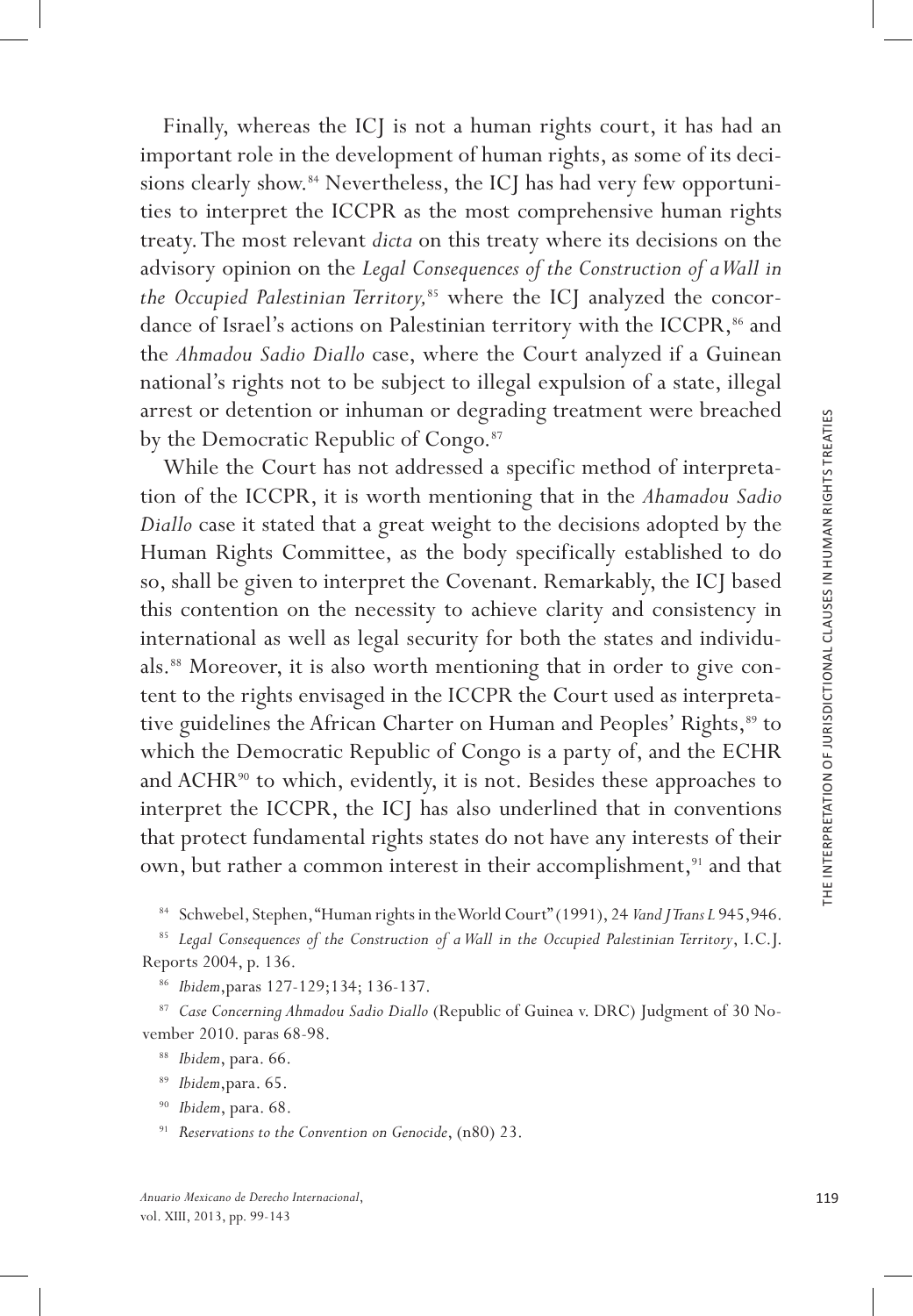obligations arising for the protection of fundamental human rights are of an *erga omnes* character.<sup>92</sup>

The above-mentioned shows the clear willingness of international tribunals to ascribe a special value to human rights treaties. Moreover, it portrays the changing structure of international law in which individuals and their protection are gaining a similar status *vis-à-vis* states. As seen, regional human rights tribunals have created specific rules of interpretation for human rights that search for their correct application. Regardless of the specific theory used by each tribunal they all tend to grant further protection to individuals and diminish the capacity of the state to impose restrictions on human rights.

## 3. *Assessing the specialty of human rights interpretation*

It is clear until now that human rights play a preponderant role in current international life. The expansion of the international law of human rights and international tribunals' interpretation show a clear tendency to give a special value to human rights rules. Nevertheless, the evergrowing human rights aspirations and the process of humanization of international law cannot by themselves be sufficient to say that the current rules of international law are not applicable anymore.

As elaborated in the previous chapter, the existence of a *lex specialis* is only justified if such rule is fundamental for the working of the system itself or is clearly and unequivocally established on a treaty secondary rule. There is no doubt that international human rights are a special regime in relation to its subject matter and do contain special rules that deviate from general international law. However, assessing the need and existence of special rules of interpretation is not only inaccurate, but it actually undermines the regime itself.

It is true that, as many other treaties, human rights treaties contain normative clauses and that they display this feature in a striking fashion. However, besides that, there is absolutely nothing unique about human

<sup>&</sup>lt;sup>92</sup> Barcelona Traction, Light and Power Company, Limited, Judgment, I.C.J. Reports 1970, p. 3; paras 33-34.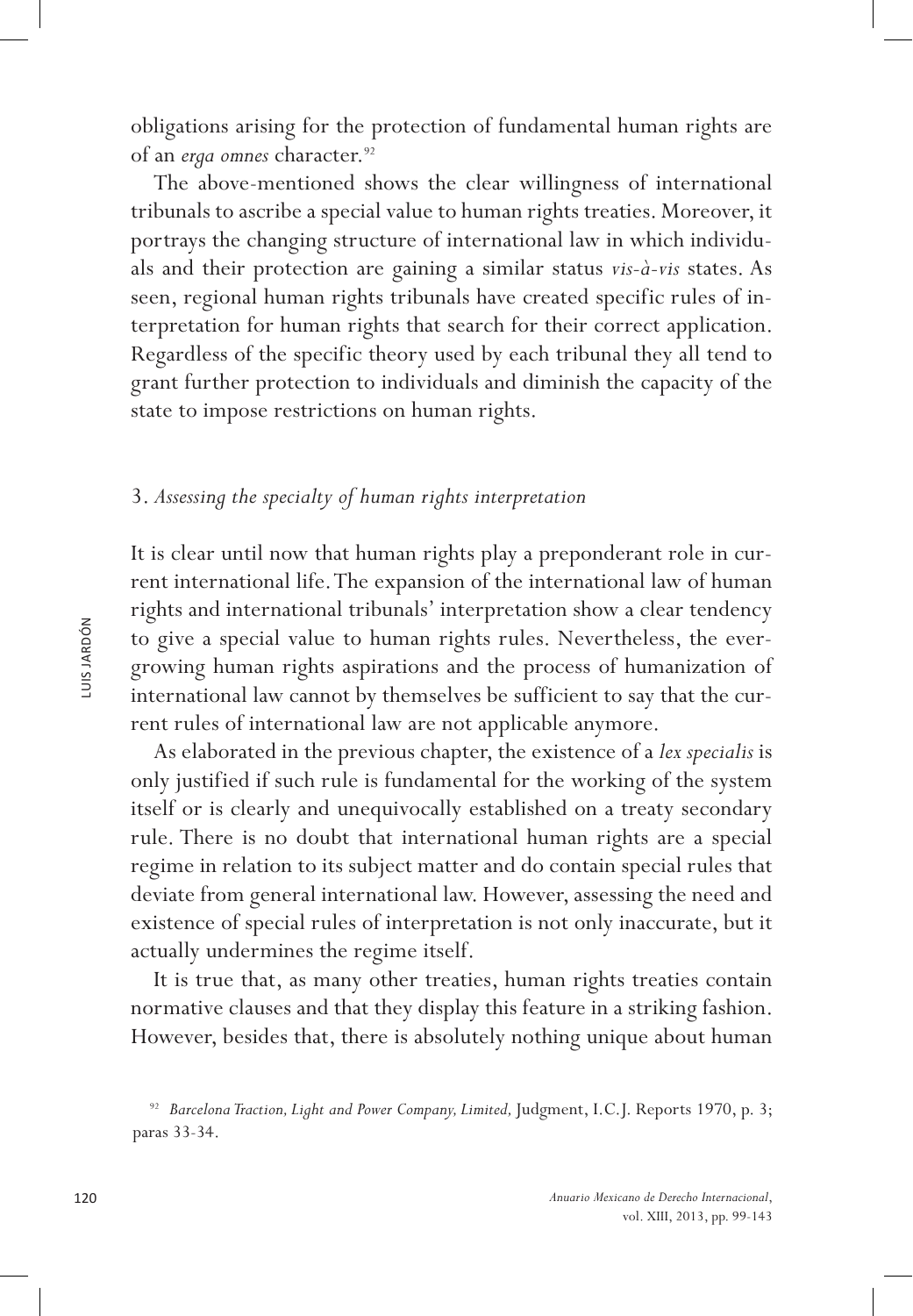rights treaties that allows for a different understanding and application of their rules.<sup>93</sup>

It is correct to assert, as the ICJ did in its advisory opinion on the Genocide Convention,<sup>94</sup> that in human rights treaties states do not have any interests of their own, but rather a common interest in their ac complishment. However it does not follow that human rights treaties lack of an interstate reciprocal nature as a consequence of the *Austria v. Italy* decision of the ECommHR.<sup>95</sup> Human rights treaties also create reciprocal obligations between the parties as a matter of treaty law and all states parties to a treaty have an interest in its compliance, as the ICJ also made clear in its recent decision in the *Obligation to Prosecute and Extradite* case, in relation to the Torture Convention.<sup>96</sup> Evidence of this is the willingness of states to submit disputes concerning such obliga tions to international litigation.<sup>97</sup> Furthermore, the individual petition system is not sufficient to reject that idea. *Locus standi* clauses for indi viduals in human rights treaties are no more than specific rights created under a specific treaty.

Unfortunately, myths over human rights have lead to their mischar acterization and the misinterpretation of their rules. In reality, are the *pro homine*, evolutive, autonomous, or margin of appreciation theories special rules of interpretation? The answer is no.

The preambles of all the ICCPR, the ECHR, and the ACHR, in very similar terms, stress the outmost importance of human dignity and the complete exercise of fundamental freedoms. In the case of the ACHR, Article 24 is nothing but a reaffirmation of the preamble itself. In every single diplomatic conference on human rights the respect of the fun damental freedoms of individuals is submitted to be the axis of under -

<sup>93</sup> Pellet, Alain, *Second report on reservations to treaties* , International Law Commission, Fiftyseventh session, Un Doc A/CN.4/477 Add 1 paras. 86-87

<sup>94</sup> *Reservations to the Convention on Genocide*, (n80) 23.

<sup>95</sup> Alain Pellet, *Second report on reservations to treaties* (n119) 85.

<sup>96</sup> *Obligation to Prosecute or Extradite* (Belgium v. Senegal) ICJ, Judgment of 20 July 2012, paras. 64-70 See also, Gaja, Giorgio, "The Concept of an Injured State", in Crawford, James *et al.* (eds.), *The Law of International Responsibility*, New York, OUP, 2010; 941, 942; Crawford, James*, The International Law Commission's Articles on State Responsibility: Introduction, Text and Com mentaries*, Cambridge, CUP, 2002; 258-259.

<sup>97</sup> *Cyprus v Turkey* App no 25781/94 (ECtHR, 10 May 2001).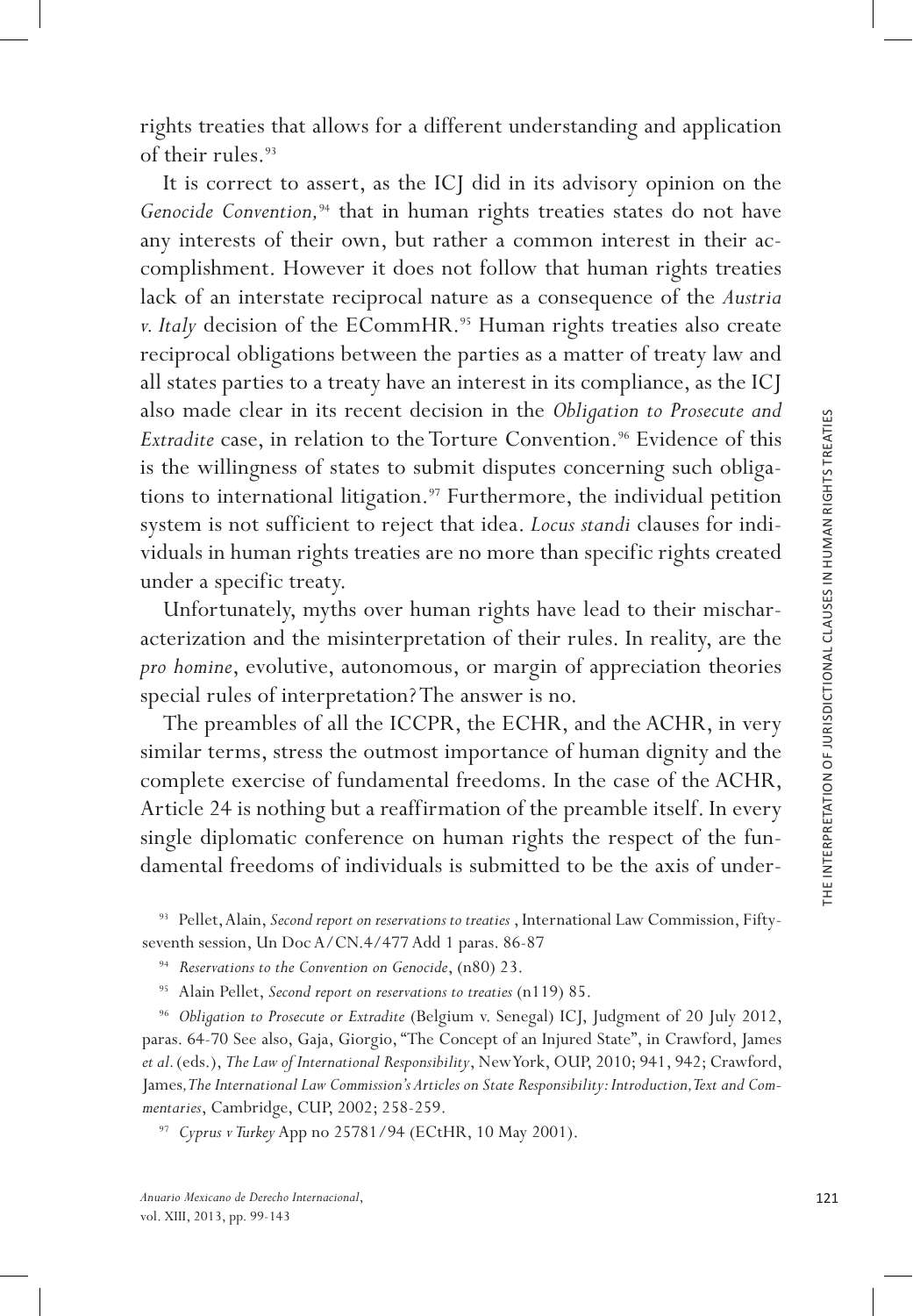standing. It is fair to say that, under human rights law, the protection of human dignity is the object and purpose of each treaty. This is the value that the system is enshrining and as such it is the normative element that ultimately determines the interpretation of the rules contained on it.

Interpreting a treaty is no more than assigning meaning to texts when they are unclear. If texts are clear as they are drafted, there is no need to interpret.98 Enhancing the object and purpose of treaty for interpreting implies that words are not sufficiently clear in their context and that a further element – also contained in the rule – should be employed. When words in human rights treaties are not clear or absent, it is perfectly logical to interpret them in accordance with the current conditions of the rights contained in them, in a fashion that restricts unnecessary inherence, or in a manner that extensively aims to the protection of such rights.

As long as interpretation does not mean legislation, it is accurate to perform it in way that protects its *raison d'être.* This remains true for any treaty. The so-called special rules of interpretation of human rights are no more than an affirmation of the importance of human dignity and fundamental freedoms as normative values of the treaty. The human rights subsystem does not hold sufficient characteristics to deviate from the general rule of interpretation.

Human rights scholars have consistently applauded the existence of special rules of interpretation for the human rights system and judicial activism for their protection.<sup>99</sup> While it is acceptable that human rights tribunals apply a value-oriented scheme of interpretation, an indiscriminate advancement of rights with no legal justification is simply wrong.<sup>100</sup> The process of humanization of international law has not arrived to a stage in which human rights tribunals can legitimize their

100 Mahoney, Paul, "Judicial Activism and Judicial Self- Restraint in the European Court of Human Rights: Two Sides of the Same Coin (1990)", 11 *HRL*J 57.

<sup>&</sup>lt;sup>98</sup> Competence of the General Assembly for the Admission of a State to the United Nations, Advisory Opinion, I.C.J. Reports 1950, p. 8.

<sup>99</sup> Lixinski, Lucas, "Treaty Interpretation by the Inter-American Court of Human Rights: Expansionism at the Service of the Unity of International Law", (2010) 21 *EJIL* 585; 588; Merrils, J. G., *The Development of International Law by the European Court of Human Rights*, 2edn, Manchester, Manchester University Press, 1993,69.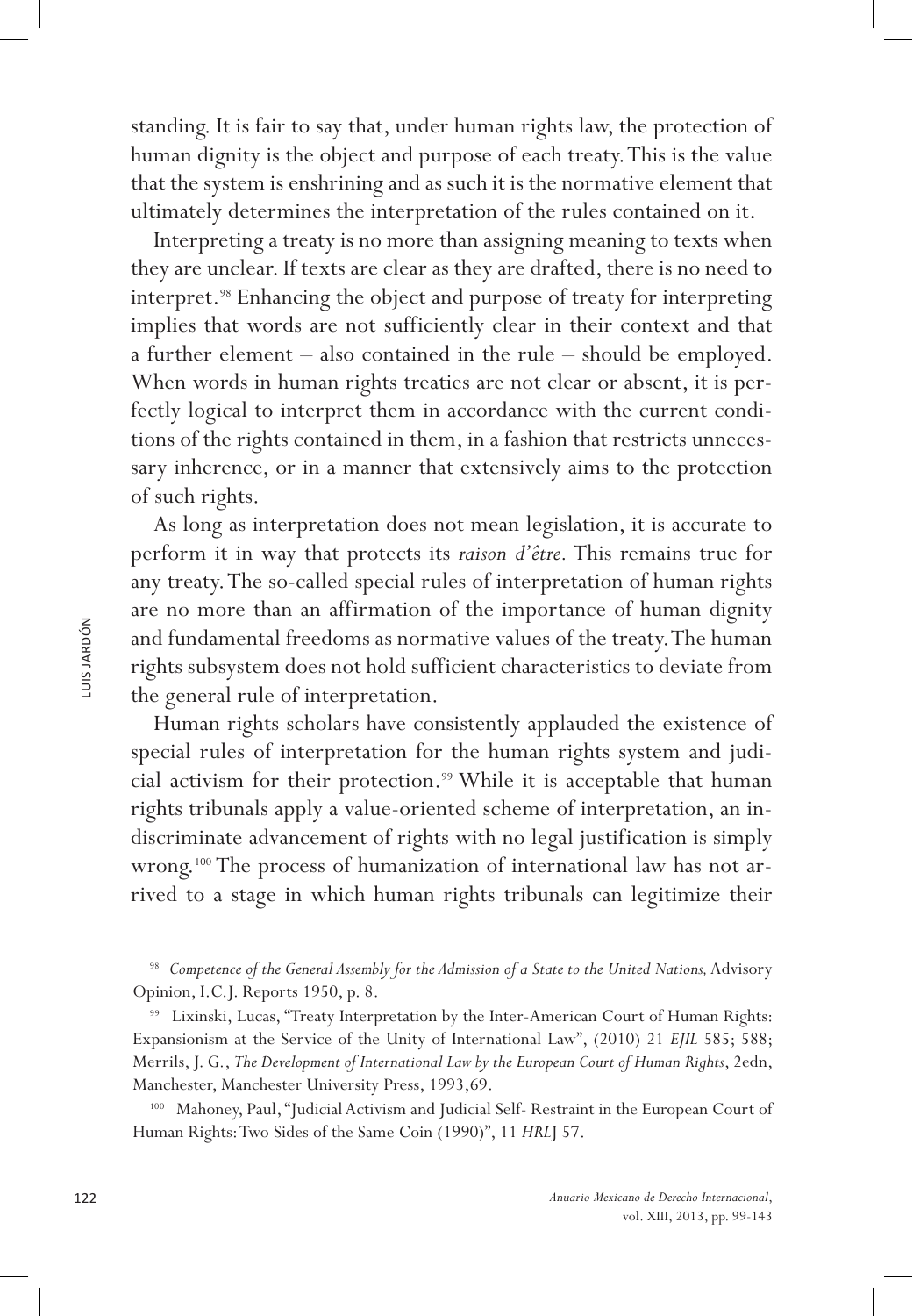decisions on the sole basis of their concern of human rights and their relationship with human beings.101 Decisions outside of what is contained in the rules envisaged in human rights treaties are simply *ultra vires* and not an advancement on the protection of human rights.

The never-ending frenzy of human rights has to be kept within the boundaries of international law in order for human rights to develop and gain full protection. It is in the best interest of human rights tribu nals that their decisions are complied by states.102 Their only means to accomplish that end and legitimize their decisions is through their ana lytical rigor and their attachment to the rules of the system. Ignoring the role of states in the protection and compliance with human rights will inevitably lead to their peril.

## IV. JURISDICTION OVER HUMAN RIGHTS TREATIES

International adjudication follows a particular set of rules that find their basis on each tribunal's constitutive instruments or statutes. Neverthe less, the fundamental aspects of the concept jurisdiction remain the same for all international tribunals. As such, the method for interpret ing a tribunal's jurisdiction over a treaty is essentially the same.

This chapter first shows the essential features of the concept of juris diction and the differences among the sources from which it emerges. In second instance an analysis on how human rights tribunals assess all the aspects of their jurisdiction is made and conclusions on this are given in the final section.

In application of the rules of the VCLT, jurisdictional clauses can be interpreted taking into consideration the values and principles con tained in each treaty. Nevertheless, the determination of a tribunal's jurisdiction is a complex process that also requires a factual analysis and in which both an *espirit de finesse* and an *espirit de gèomètrie* are necessary.

<sup>101</sup> Neuman, Gerald L., "Import, Export, and Regional Consent in the Inter-American Court of Human Rights" (2007), 19 *EJIL* 101.

<sup>102</sup> Mechlem, Kerstin, "Treaty Bodies and the Interpretation of Human Rights", 2009, 42 *Vand J Transnat'l L* 905. 922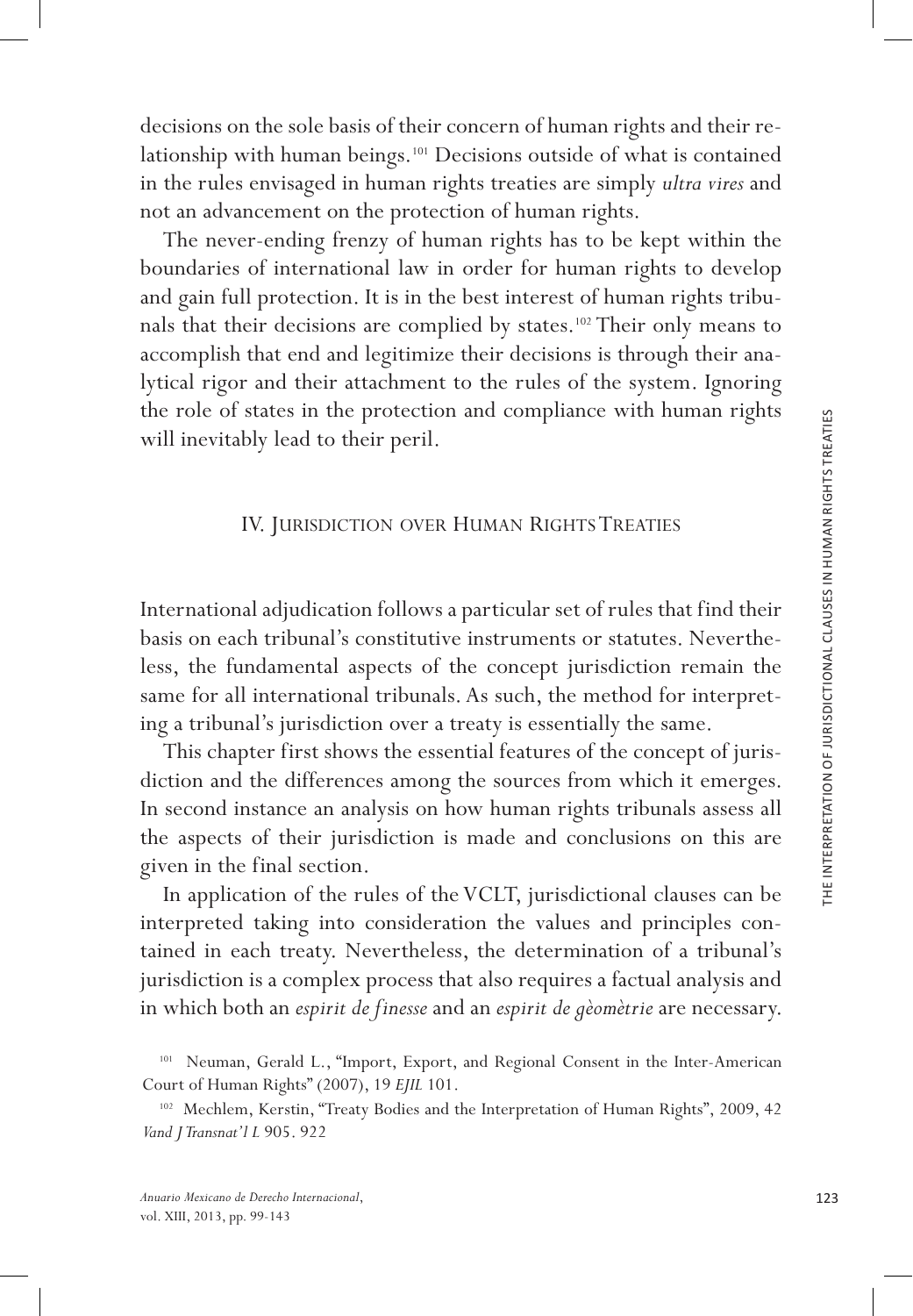# 1. *Basic considerations on the notion of jurisdiction in international adjudication*

It would be highly complicated to assess the existence of a common set of rules that regulate the procedure of all international courts and tribunals. Reasons for this are the variations between their constitutive instruments, their rules of procedure and the purposes they seek to protect.<sup>103</sup> Nevertheless, some common features of international adjudication can be found among all international tribunals. As such, they constitute the minimal customary rules of international procedural law.104 The rules pertaining to the jurisdiction of a tribunal are part of such set of norms.

'Jurisdiction is the link between the general political level of the diplomatic dispute and the functioning of the court or tribunal seised of the case, the legal dispute.'105 Under international law, consent is the fundamental character of international adjudication and the necessary requisite for a court's jurisdiction.106 The forms in which a state may express its consent to jurisdiction vary in accordance with each tribunal's constituent instruments. However, jurisdictional or compromissory clauses and optional declarations are the most common means for

<sup>103</sup> Kolb, Robert, "General Principles of Procedural Law", in Zimmermann, Andreas *et al*. (eds.), *The Statute of the International Court of Justice. A Commentary,* New York, OUP, 2006; 793; 794.

<sup>104</sup> Brown, Chester, *A Common Law of International Adjudication*, New York, Oxford University Press, 2007, p.5; Rosenne, Shabtai*, The Law and Practice of the International Court of Justice*, vol. II, Leiden, Martinus Nijhoff 4ed, 2006; 505-584; Gray, Christine *, Judicial Remedies in International Law*, New York, OUP, 1987; 122-127.

<sup>105</sup> Rosenne, Shabtai, "Jurisdiction and Admissibility of Inter-State Applications", in *Max Planck Encyclopedia of Public International Law*), online edition, visited on 4 March 2011. para 1.

<sup>106</sup> Statute of the International Court of Justice, 26 June 1945, 3 Bevans 1153, Article 36; American Convention on Human Rights, 22 November 1969, OASTS 36, OAS Off Rec OEA/ Ser L/II 23, Doc 21, Rev 6 (1979), Article 45; Convention for the Protection of Human Rights and Fundamental Freedoms, 4 November 1950, ETS 5 (1950) as amended by Protocol No 11, 11 May 1994, ETS 155 (1994), Article 46; Pellet, Alain "The Anatomy of Courts and Tribunals", in Valencia-Ospina, Eduardo (ed.), *The Law & Practice of International Courts and Tribunals*, Leiden, Martinus Nijhoff, 2008; 275; 28.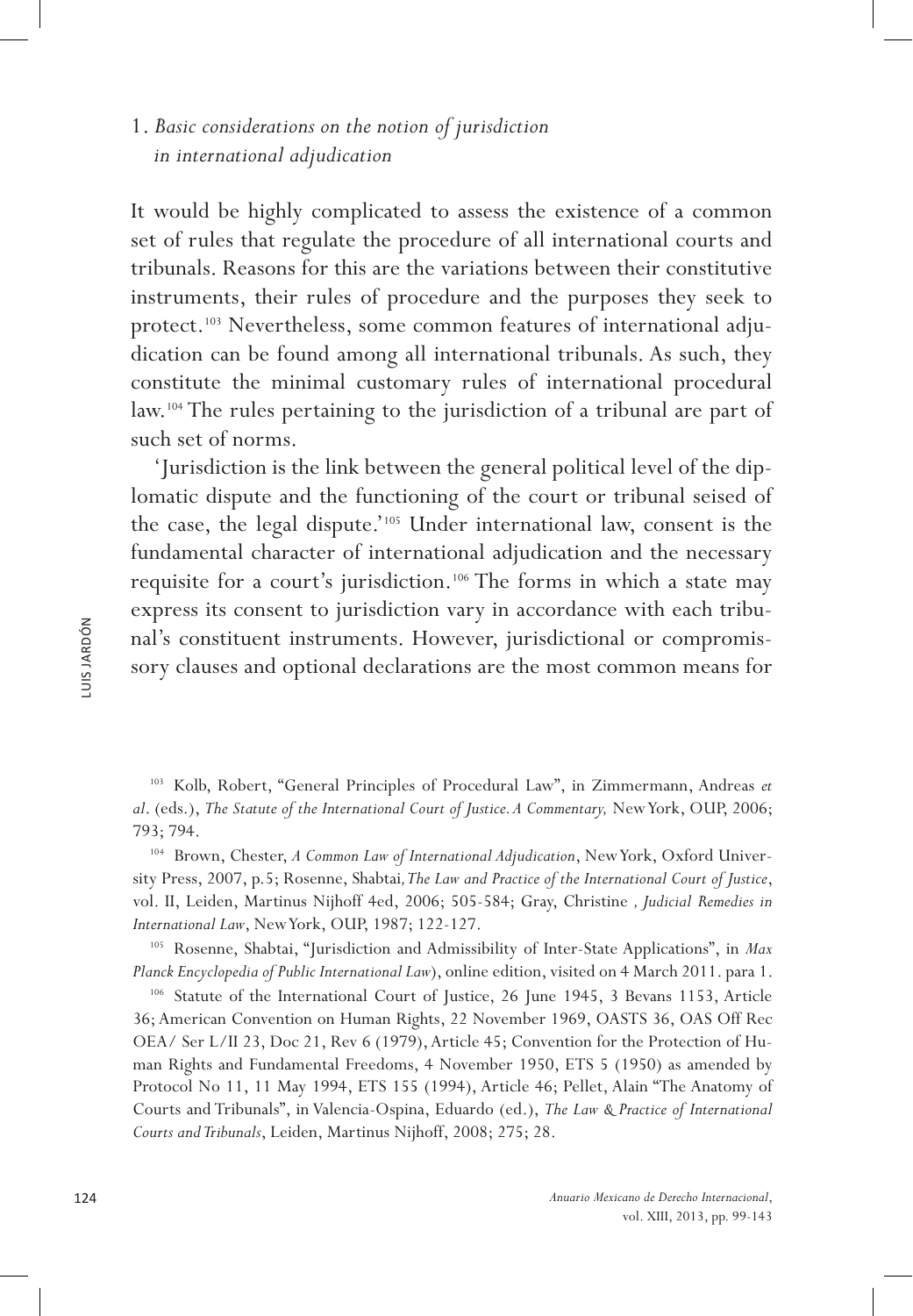expressing their consent.<sup>107</sup> The terms in which they are drafted determine the scope of jurisdiction of the court or tribunal.<sup>108</sup>

Any tribunal has to determine it holds jurisdiction *ratione personae* and *ratione materiae* in order to adjudicate upon the merits of a dis pute. The first condition refers to the capacity of the court to exercise jurisdiction over a particular person. The second refers to the conditions regarding the tribunal's jurisdiction over the subject matter of the dispute. This latter element, while not determinant, holds a close relationship with the applicable law to be applied by the court in solving the dispute.<sup>109</sup> Both forms of jurisdiction may also be affected by place and time. The first is termed jurisdiction *ratione loci* and it refers to the capacity of a tribunal to uphold jurisdiction and apply a set of rules over facts occurred in a particular geographical area.<sup>110</sup> The latter is called jurisdiction *ratione temporis*, and it refers to the capacity of a court to ad judicate upon the merits of a dispute and apply a particular instrument in relation with the time in which the facts occurred.<sup>111</sup>

When a party objects the jurisdiction of a court to adjudicate upon the merits of a dispute it is essentially asserting that one of the for mer requirements is not present.<sup>112</sup> This should not be confused with objecting the admissibility of a claim. Objections to admissibility are those established when believed that, 'even if the Court has jurisdiction and the facts stated by the applicant [s]tate are assumed to be correct, nonetheless there are reasons why the Court should not proceed to an

<sup>107</sup> Charney, Johnathan I., "Compromissory Clauses and the Jurisdiction of the Interna tional Court of Justice" (1987) 81 *AJIL* 855.

<sup>108</sup> Higgins, Rosalyn Problems and Process: International Law and How We Use It (Oxford University Press 1995) 186-187; García Ramírez, Sergio, *La Jurisdicción Interamericana de Derechos Humanos*, México, Comisión de Derechos Humanos del Distrito Federal, 2006, pp. 81 y 82; Buergenthal, Thomas *et al.*, *International Human Rights in a Nutshell*, 3a. ed., West Group, 2002, 257.

<sup>109</sup> Bartels, Lorand, "Jurisdiction and Applicable Law Clauses: Where does a Tribunal Find the Principal Norms Applicable to the Case Before It", in Broude, Tomer and Shany, Yuval (eds) *Multisourced Equivalent Norms in International Law*, New York, OUP, 2011; 115-141.

<sup>110</sup> Vanneste (n73) 141.

<sup>111</sup> Rosenne, Shabtai, "Jurisdiction and Admissibility of Inter-State Applications" (n105) paras 7-8.

<sup>112</sup> Thirlway, Hugh, "Preliminary Objections", in *Max Planck Encyclopedia of Public Interna tional Law*, online edition, visited on 4 March 2011, para, 5.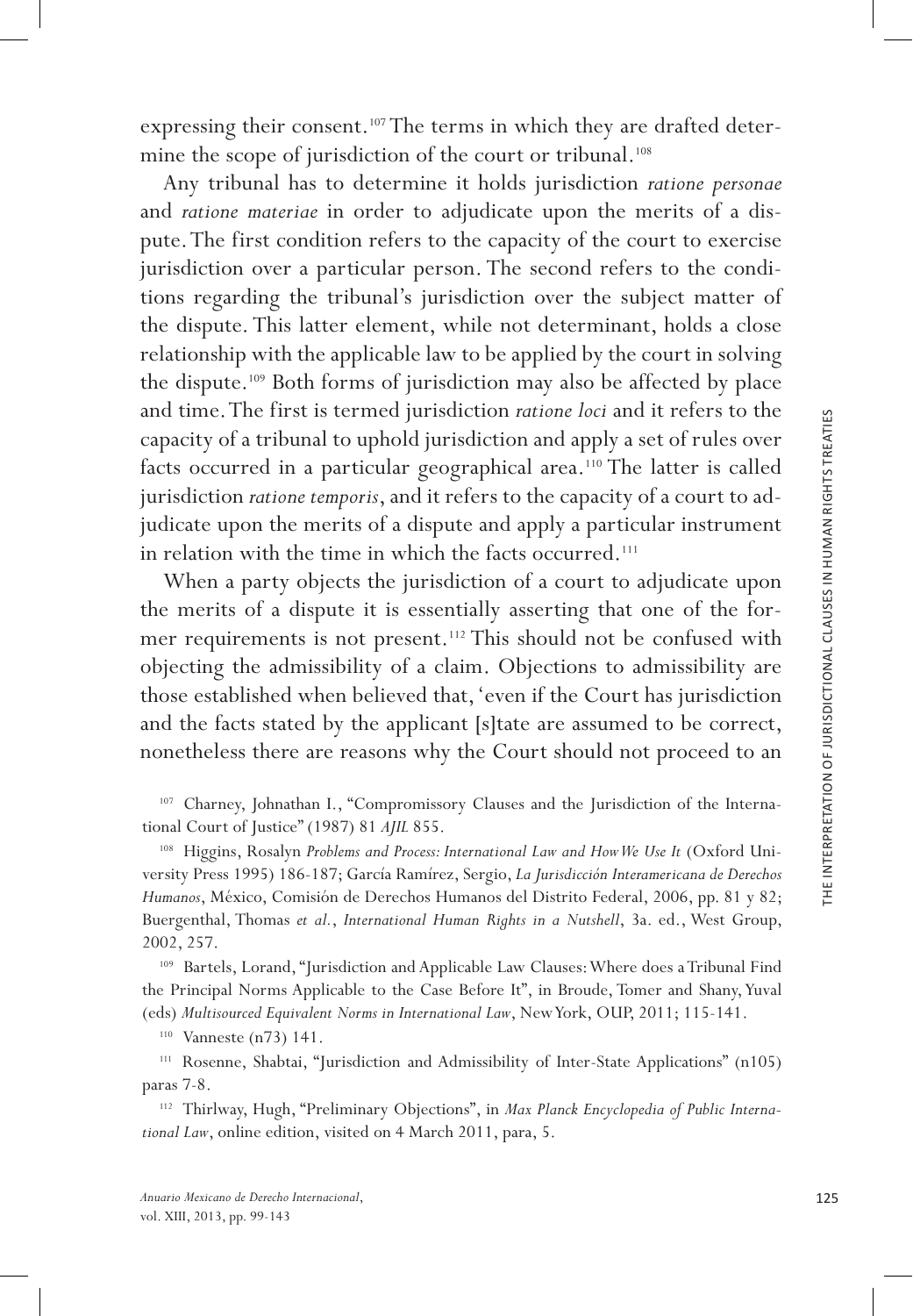examination of the merits.'113 While jurisdiction relates to the consent to the parties in the dispute, admissibility addresses the requirements that may result from the application of general rules of international law or from specific agreements between the parties concerned.<sup>114</sup> In any event, in accordance with the principle of *kompetenz-kompentenz,* any tribunal has competence to ascertain its own jurisdiction and the admissibility of the claims before it.<sup>115</sup>

## 2. *Precedents on the interpretation of jurisdiction over human rights treaties*

Controversies over human rights treaties are a rather new phenomenon and, as such, international jurisprudence is still in development. Nevertheless, the judgments hereby chosen constitute very relevant decisions on the approaches to these problems. Issues regarding jurisdiction are here analyzed under a treaty interpretation perspective and thus wider academic discussions were not taken into consideration.116 Finally, due to the scarcity and lack of clarity of international tribunal's assessments on the matter, an analysis of jurisdiction *ratione personae* was left outside of the section.<sup>117</sup>

#### A. *Jurisdiction ratione materiae*

Decisions on jurisdiction *ratione materiae* are usually restrained to the procedural conditions to access the Court or the complexity of the clause allegedly granting the tribunal's jurisdiction. The judgments hereby analyzed constitute perfect examples of the complexity of inter-

<sup>117</sup> See Constitutional Court v Peru [Competence] (IACtHR, 24 September 1999).

<sup>113</sup> *Ibidem*, para. 4.

<sup>114</sup> Tomuschat, Christian, "Article 36", in Zimmermann, Andreas *et al.* (eds.), *The Statute of the International Court of Justice. A Commentary*, New York, OUP 2006; 589, 646.

<sup>115</sup> Amerasinghe, Chittaranjan F. , *Jurisdiction of International Tribunals*, Leiden, Kluwer 2003) 121.

<sup>116</sup> *This particularly refers to the issue of extraterritorial applicability of human rights treaties. See, inter alia,* Milanovic, Marko, *Extraterritorial Application of Human Rights Treaties* (OUP, 2011); Coomans, Fons & Kamminga, Menno *Extraterritorial Application of Human Rights Treaties* (Intersentia 2004); Meron, Theodor "The Extraterritoriality of Human Rights" (1995) 89 *AJIL* 81;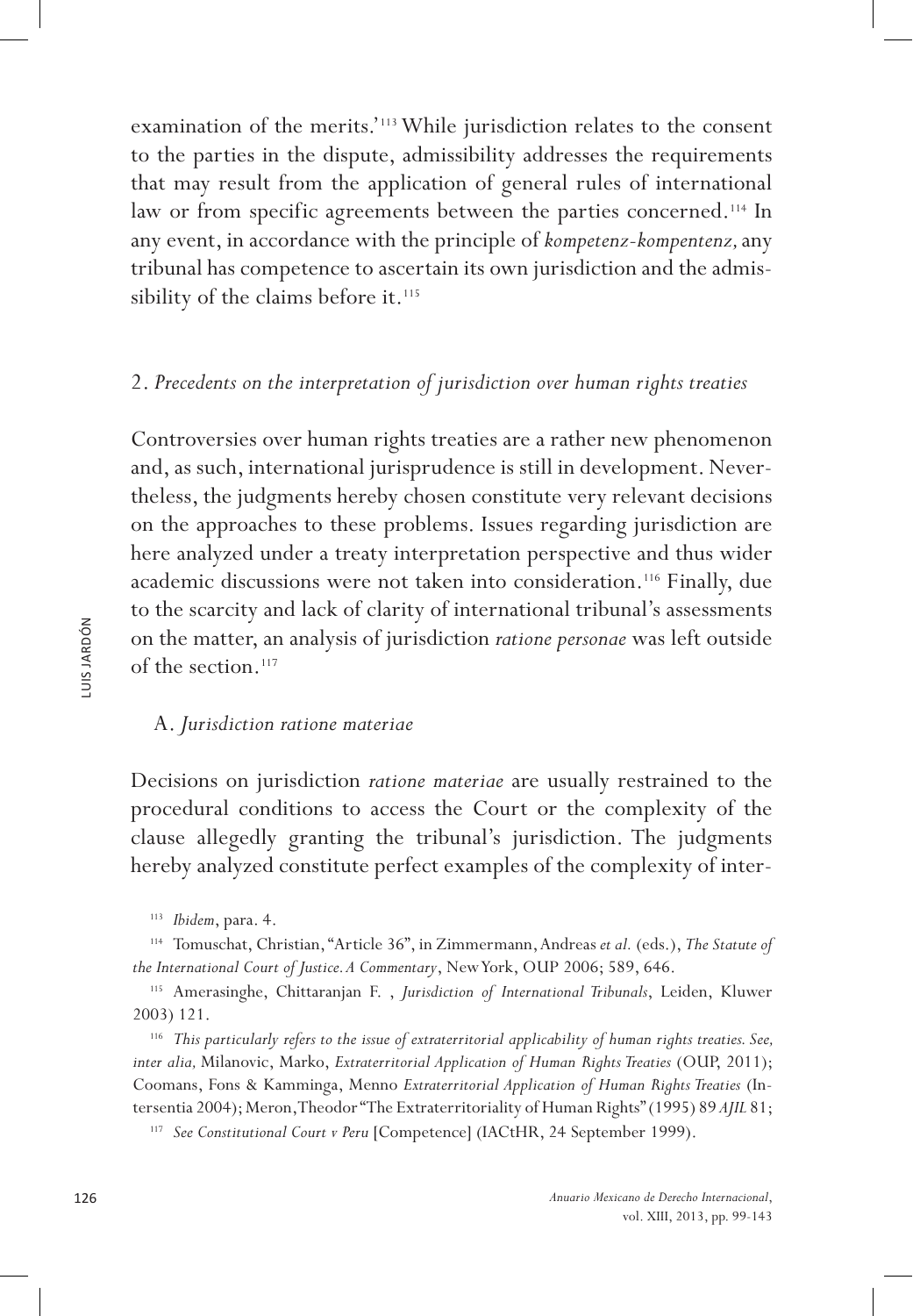pretation of such clauses and the application of the rules and values of the system for such task.

*a.* Armed activities on the territory of the Congo/Application of the International Convention on the Elimination of All Forms of Racial Discrimination

The *Armed activities on the territory of the Congo* case constitutes one the first times the ICJ analyzed its jurisdiction under the compromissory clauses of several human rights treaties.<sup>118</sup>

The case was brought by the Democratic Republic of Congo (DRC) alleging 'massive, serious and flagrant violations of human rights and of international humanitarian law' supposedly committed by Rwanda while undertaking military activities on the territory of the former. The DRC, *inter alia*, invoked as basis for the jurisdiction of the Court Ar ticle IX of Convention on the Prevention and Punishment of the Crime of Genocide (Genocide Convention)<sup>119</sup>, Article 22 of the International Convention on the Elimination of All Forms of Racial Discrimination (CERD)120, and Article 29, paragraph 1 of the Convention on the Elimi nation of All Forms of Discrimination against Women (CEDAW)<sup>121</sup>.

The Court first declined its jurisdiction under Genocide Convention and the CERD after observing that Rwanda had imposed reservations over their relevant Articles.<sup>122</sup> Relying on previous decisions, the ICJ submitted that the nature of the obligation allegedly breached is irrel evant for determining its jurisdiction over a treaty.<sup>123</sup> The Court then

<sup>118</sup> Armed Activities on the Territory of the Congo (New Application: 2002) (Democratic Republic of the Congo *v.* Rwanda), Jurisdiction and Admissibility, Judgment, I.C.J. Reports 2006, p. 6.

<sup>119</sup> Convention on the Prevention and Punishment of the Crime of Genocide, 9 December 1948, 78 UNTS 277

<sup>120</sup> International Convention on the Elimination of All Forms of Racial Discrimination, 21 December 1965, 660 U.N.T.S. 195. UN Doc A/6014 (1966)

<sup>121</sup> Convention on the Elimination of All Forms of Discrimination against Women, 18 December 1979. 1249 UNTS 1 UN Doc. A/34/46. (1979)

<sup>122</sup>*Armed activities...* (n113) paras. 28-79.

<sup>123</sup> *Ibidem*, paras. 67; 79.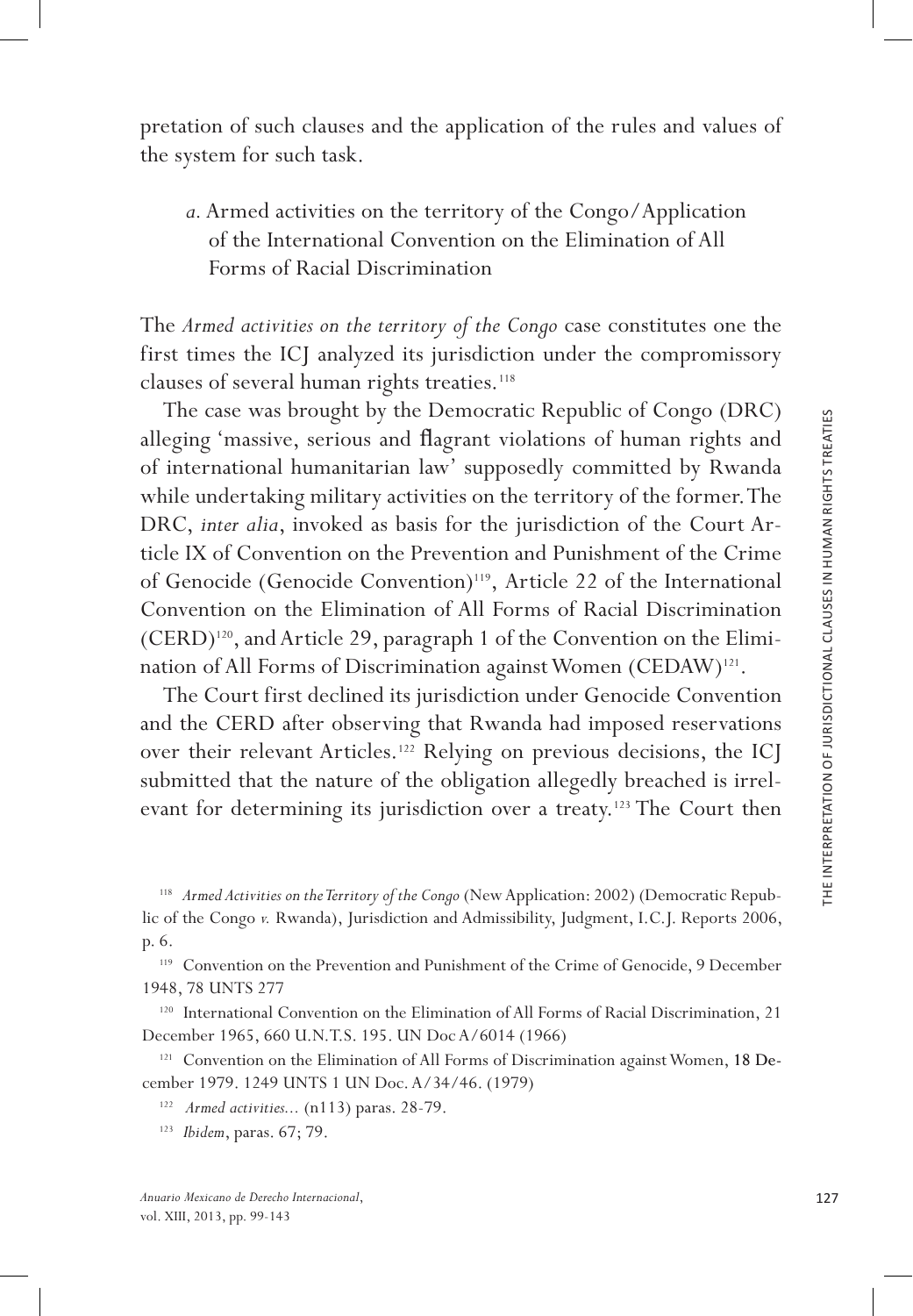analyzed its jurisdiction under Article 29, paragraph 1 of the CEDAW which provides:

Any dispute between two or more States Parties concerning the interpretation or application of the present Convention which is not settled by negotiation shall, at the request of one of them, be submitted to arbitration. If within six months from the date of the request for arbitration the parties are unable to agree on the organization of the arbitration, any one of those parties may refer the dispute to the International Court of Justice by request in conformity with the Statute of the Court.

The Parties disagreed on the interpretation of such Article and on the existence and satisfaction of the requirements contained thereof.<sup>124</sup> As such, the ICJ had to consider whether the conditions established by Article 29 had been satisfied. Although the Court acknowledged that the DRC had brought claims against Rwanda before multilateral fora, it submitted it had no sufficient evidence to believe that it sought to commence negotiations in respect of the interpretation or application of the CEDAW. It further added that the DRC had not attempted to institute arbitration proceedings and that its impossibility argument could not be upheld since such was a condition formally set out in Article 29. Consequently, the Court declined its jurisdiction to interpret and apply the CEDAW.125 On separate opinions, Judges Kooijmans and Al Khasawneh criticized that, in contrast with previous decisions, the ICJ had adopted a narrow interpretation by establishing that bringing claims before multilateral fora did not amount to negotiation and by requiring the DRC to specifically establish them in respect of the interpretation or application of the CEDAW.126

The importance of this decision relies on the fact that it was the first time the ICJ had to extensively analyze a jurisdictional clause contained in a human rights treaty. Its findings on the importance of state's consent and the irrelevance of the human right allegedly breached *vis-à-vis*

<sup>124</sup> *Ibidem*, paras. 81-86.

<sup>125</sup> *Ibidem*, paras. 87-92.

<sup>126</sup> *Ibidem*, *Declaration of Judge Kooijmans*, para.74; *Separate Opinion of Judge Al-Khasawneh,* paras 9-13.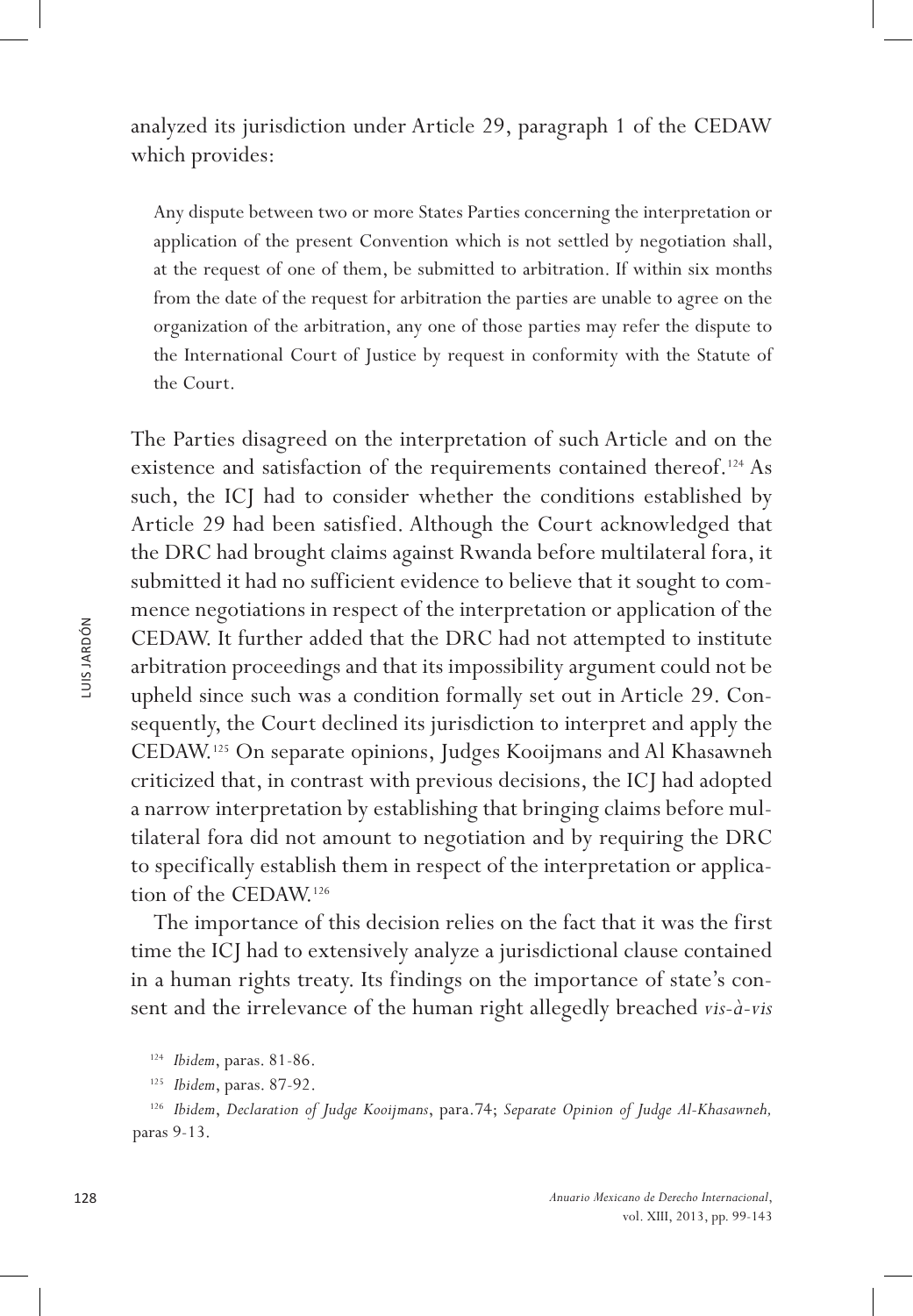the tribunal's jurisdiction constitute an important step on the construc tion of the jurisprudence on the matter. It is also fair to say that the Court adopted a rather narrow interpretation of the satisfaction of the condi tions set out in Article 29 of the CEDAW, as was raised by the separate opinions. In doing so, the Court performed a factual analysis of the terms in its context, but no reliance was ever made to the object and purpose of the CEDAW.

Six years after such decision the Court rendered an order under simi lar circumstances on the *Application of the International Convention on the Elimination of All Forms of Racial Discrimination* case between Georgia and Russia.127

In granting the provisional measures sought by Georgia against Rus sia for its alleged use of force that amounted to racial discrimination against Georgians the ICJ had to satisfy it had *prima facie* jurisdiction over the CERD. As such, the Court had to interpret Article 22 which provides:

Any dispute between two or more States Parties with respect to the interpreta tion or application of this Convention, which is not settled by negotiation or by the procedures expressly provided for in this Convention, shall, at the request of any of the parties to the dispute, be referred to the International Court of Justice for decision, unless the disputants agree to another mode of settlement'

Whereas the Parties accepted they had held bilateral and multilateral discussions, they disagreed that issues relating to the CERD had been brought in them and that they amounted to negotiation under the sense of the Convention.128 In its decision the Court submitted that the plain meaning of Article 22 does not 'suggest that formal negotiations in the framework of the Convention or recourse to the procedure referred to in [a]rticle 22 thereof constitute preconditions to be fulfilled before the seisin of the Court'129 and, as such 'the fact that CERD [had] not been

<sup>&</sup>lt;sup>127</sup> Application of the International Convention on the Elimination of all Forms of Racial Discrimi*nation* (Georgia v. Russian Federation), Provisional Measures, Order of 15 October 2008, I.C.J. Reports 2008, p. 353.

<sup>128</sup> *Ibidem*, para. 13.

<sup>129</sup> *Ibidem*, para. 114.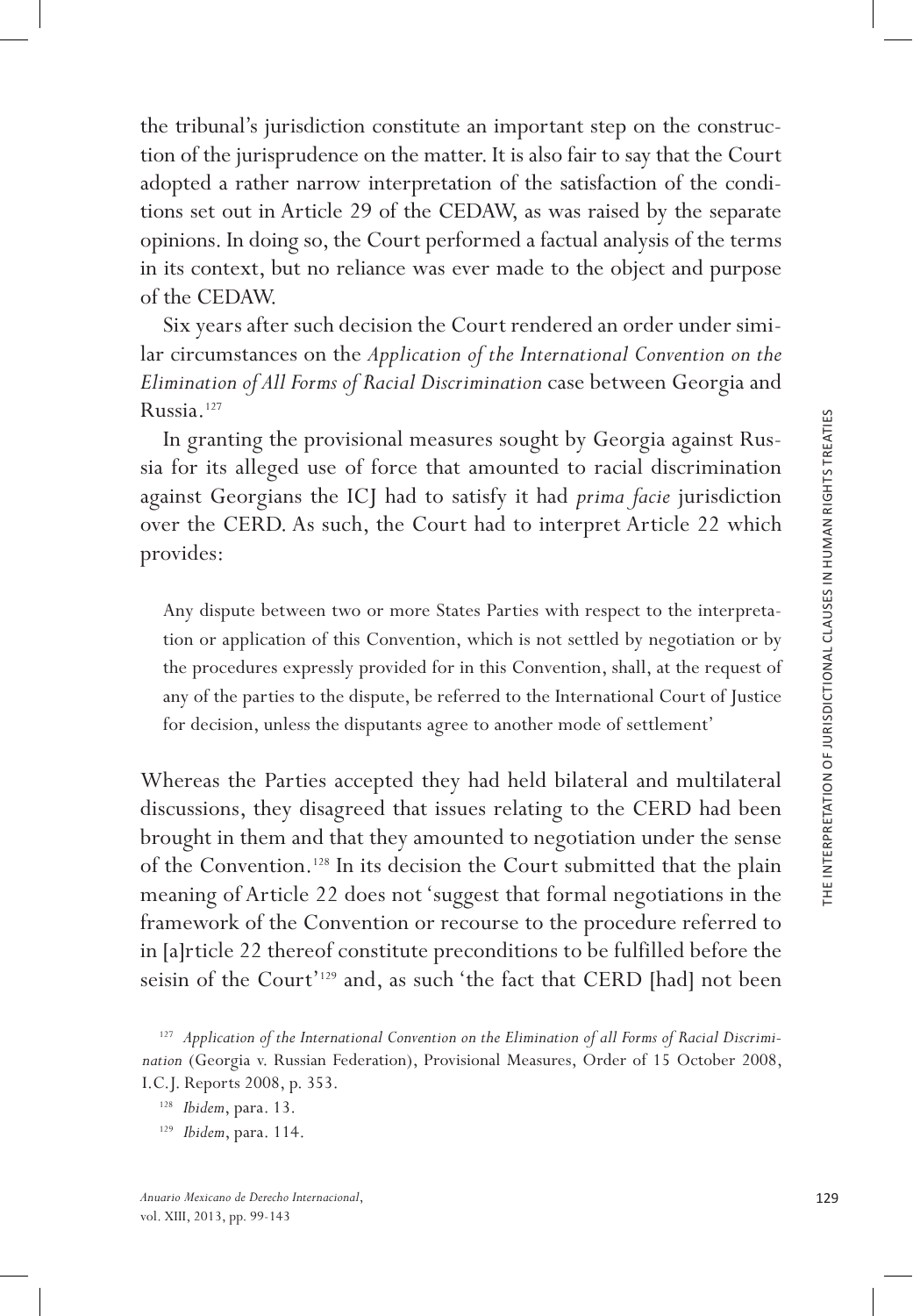specifically mentioned in a bilateral or multilateral context [was] not an obstacle to [its seisin].<sup>130</sup> Consequently, the ICJ upheld its jurisdiction.<sup>131</sup> The dissenting judges criticized the decision by submitting that, while there was evidence of bilateral and multilateral negotiations, '[t]he very substance of the CERD was never debated between the [P]arties'.<sup>132</sup> It is also worth mentioning that the dissenting judges specifically claimed that the Court had wrongly interpreted the ordinary meaning of Article 22 within its context.<sup>133</sup>

Nevertheless, in its decision on jurisdiction, the Court reversed such dictum specifically relying on the general rule of interpretation.<sup>134</sup> Whereas this change in the interpretation of Article 22 was considered as controversial and strict, $135$  it was not a decision against the object and purpose of a treaty, but it rather implied that the Court needed to perform a factual assessment on the existence of negotiations as a precondition for its seisin.136

As such, an evolution of the interpretation of the Court can be asserted, though this does not necessarily implies a reliance on the object and purpose of the treaty *per se*, but can also respond to previous decisions of the Court on the interpretation of procedural requirements that need to be satisfied for its seisin.137 The fact that the ICJ expressed the necessity to interpret Article 22 in accordance with general rule of interpretation implies that it bestows the applicability of the VCLT regime also to jurisdictional clauses, but that this is also a process that involves an evidentiary analysis.

<sup>130</sup> *Ibidem*, para. 115.

<sup>131</sup> *Ibidem*, para. 48.

<sup>132</sup> *Ibidem*, *Joint dissenting opinion of Vice-President Al-Khasawneh and Judges Ranjeva, Shi, Koroma, Tomka, Bennouna and Skotnikov*, para. 12.

<sup>133</sup> *Idem*, para. 18.

<sup>134</sup> Application of the International Convention on the Elimination of all Forms of Racial Discrimi*nation* (Georgia v. Russian Federation), Preliminary Objections, Judgment of 1 April 2011, I.C.J. para 122.

<sup>135</sup> *Ibid*, *Joint Dissenting Opinion of President Owada, Judges Simma, Abraham and Donoghue and Judge Ad Hoc Gaja* para 38; Dissenting Opinión of Judge Cançado Trindade, para. 167.

<sup>136</sup> *Ibid, Separate Opinión of Judge Koroma,* para. 5.

<sup>137</sup> *South West Africa* (n74) p. 319,346; *Military and Paramilitary Activities in and against Nicaragua* (Nicaragua v. United States of America), Jurisdiction and Admissibility, Judgment, I.C.J. Reports 1984, pp. 392, 427-428.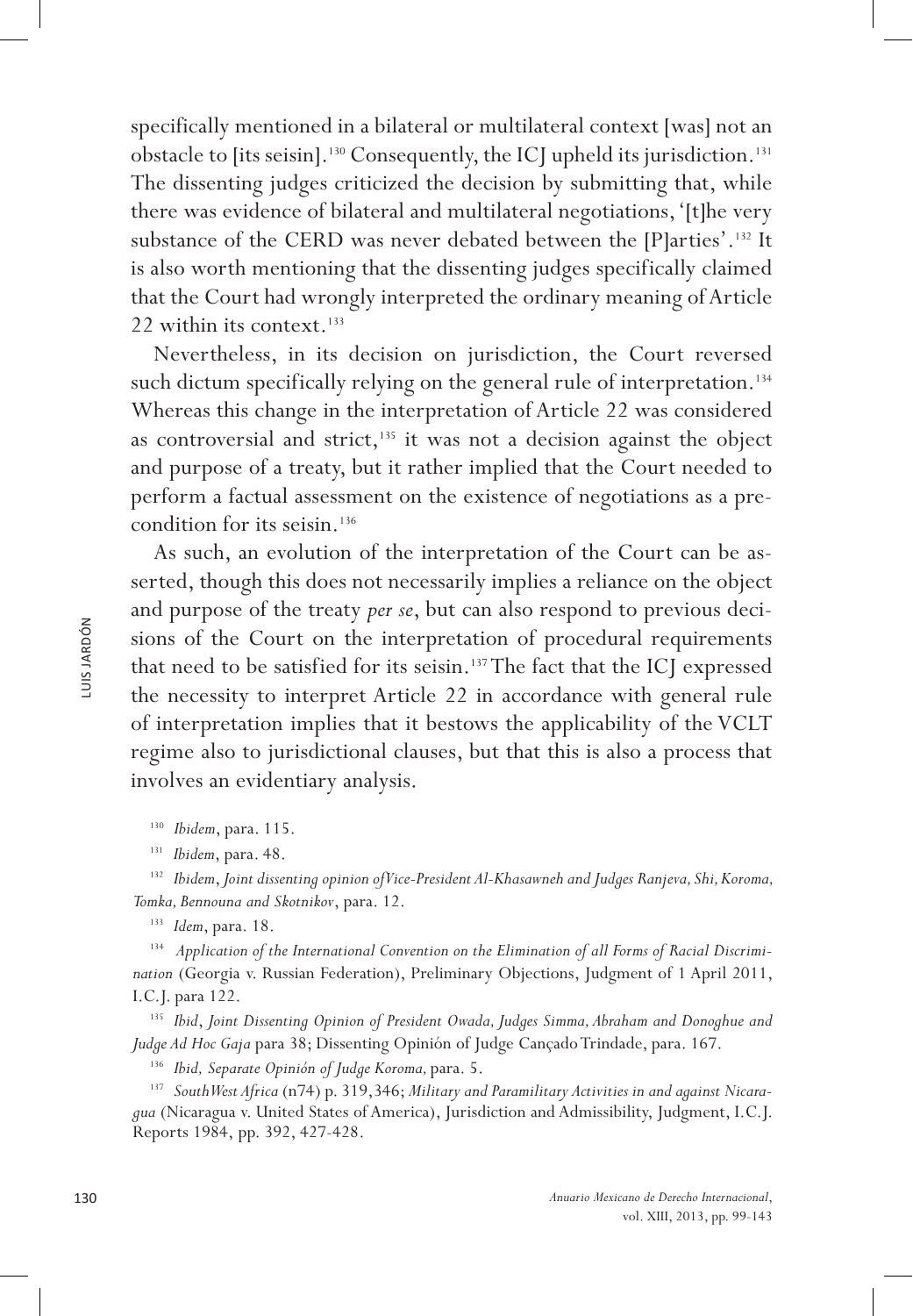Apart from the ACHR, under the Inter-American system, a number of conventions seeking for the protection of human rights have been draft ed. This is the case of the Inter-American Convention on the Preven tion, Punishment, and Eradication of Violence Against Women (IAW).<sup>138</sup> Article 12 of the IAW provides:

Any person or group of persons, or any nongovernmental entity legally recog nized in one or more member states of the Organization, may lodge petitions with the Inter-American Commission on Human Rights containing denunciations or complaints of violations of Article 7 of this Convention by a State Party, and the Commission shall consider such claims in accordance with the norms and proce dures established by the American Convention on Human Rights and the Statutes and Regulations of the Inter-American Commission on Human Rights for lodging and considering petitions.

On the *González et. al. ("Cottonfield") v. Mexico,* a case concerning the state's failure to investigate the homicides of three women in Mexico in the context of mass gender violence, Mexico objected the jurisdiction of the IACtHR over the IAW alleging the inapplicability of Article 12 for such purposes.139 In a rather odd interpretation of the IAW and the procedures established in the ACHR, the IACtHR concluded that the terms of Article 12 were sufficiently clear to suggest its jurisdiction; that, under a systemic interpretation of the IAW with other instru ments of the Inter-American system and a teleological interpretation of the Convention, its jurisdiction over the treaty was clear; and that, even though an article on the original draft of the IAW that specifically granted contentious jurisdiction to the IACtHR was dismissed by the delegates at the Convention's Diplomatic Conference, 'inasmuch as it relates to a subsidiary method of interpretation, the preparatory works are completely insufficient to provide solid grounds to reject [its] in -

<sup>&</sup>lt;sup>138</sup> Inter-American Convention on the Prevention, Punishment, and Erradication of Violence Against Women, 9 June 1994, 33 ILM 1534.

<sup>139</sup> *González et. al. ("Cottonfield") v. Mexico* [Preliminary Objection, Merits, Reparations, and Costs] (IACtHR, 16 November 2009) para. 31.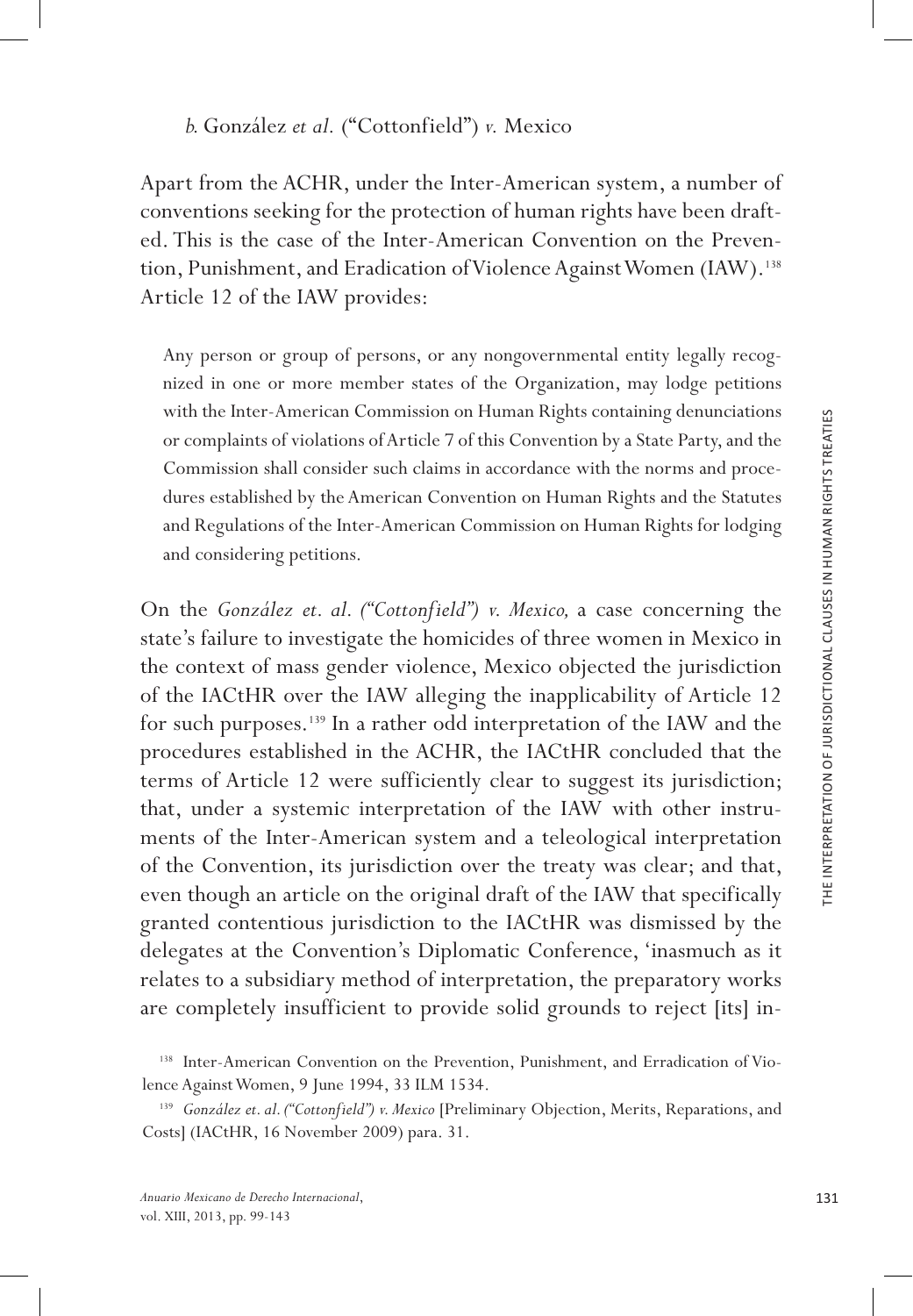terpretation' of Article 12.140 As such, the Court upheld its jurisdiction over the IAW.

Despite its rather disorganized method of interpreting the terms of Article 12 of the IAW within its context, and its blatant disregard of the *travaux préparatories,* it is important to submit that the Court referred the applicability of the VCLT for interpreting jurisdictional clauses.<sup>141</sup> Furthermore, the Court underlined that an interpretation of a jurisdictional clause must be made in lieu of avoiding a 'deterioration in the protection system embodied in the Convention.'142 Finally, the IACtHR stressed that object and purpose of human rights treaties, and the rules that derive thereof are established to develop the values of the system itself.143

Although in the practice of the IACtHR the methods of application of the general rule of interpretation may not be clear, the Court emphasizes the development of the rules of such regional system under the umbrella of the VCLT and in application of the values protected by the system itself. While this may seem reasonable due to the nature of the tribunal, it also shows its willingness to develop its rules within the system. Nevertheless, the form in which the Court undertakes this task will be closely linked to how it understands the general rule of interpretation and experience shows it can lead to unfortunate results.

#### B. *Jurisdiction ratione loci*

The relationship between the scope of application of a treaty and the jurisdiction *ratione loci* of a tribunal has raised serious debates over the past few years. In practice, this relationship has proven to be complicated, as tribunals have been faced to jointly analyze issues of procedural and substantive nature in different stages of their proceedings. The absence or overlapping of concepts within the clauses of treaties has also proven to be a difficult task of treaty interpretation.

<sup>140</sup> *Ibidem*, paras. 35-42, 43-65, 73.

<sup>141</sup> *Ibidem*, paras. 32, 43.

<sup>142</sup> *Ibidem*, para. 42.

<sup>143</sup> *Ibidem*, para. 33.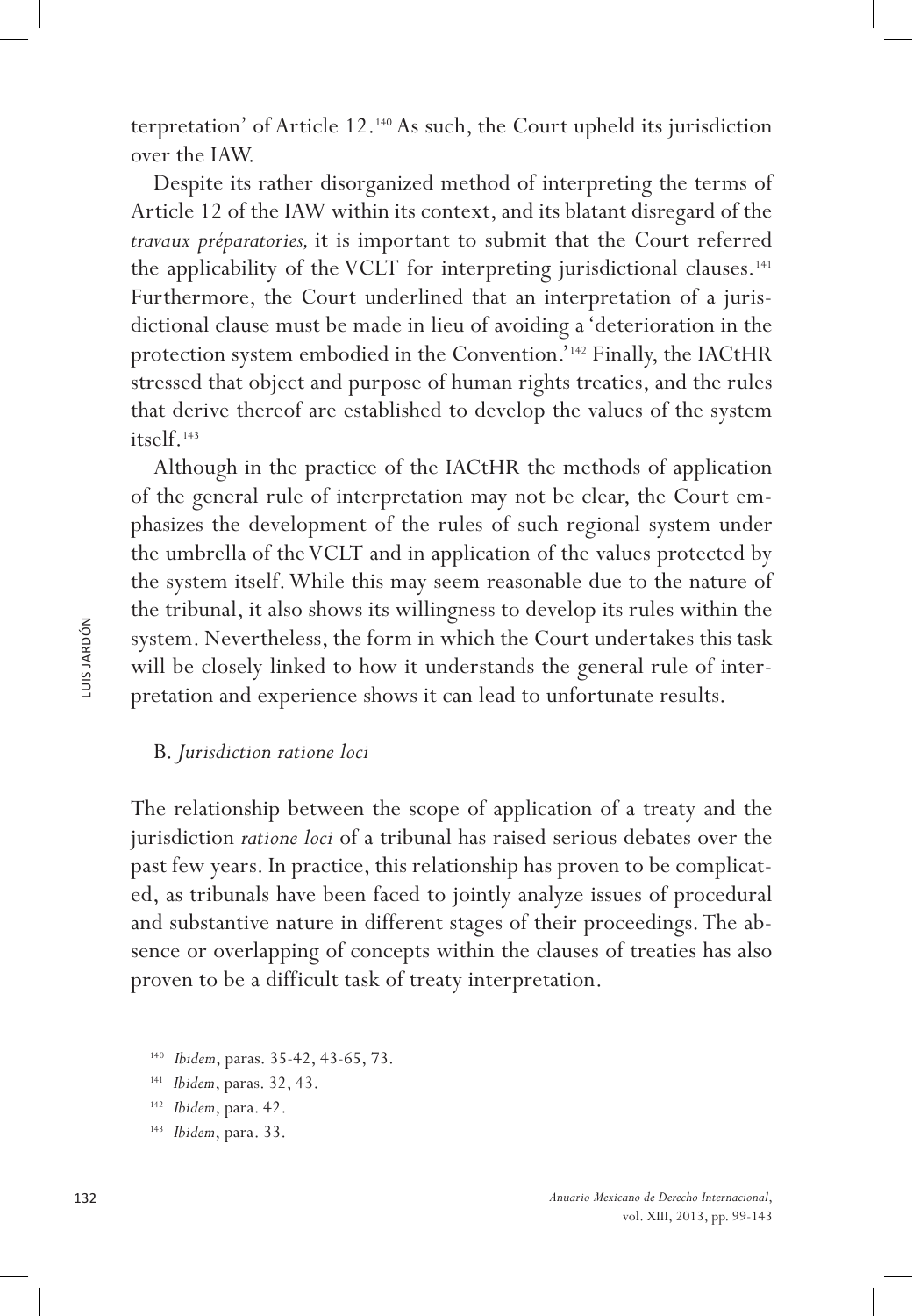## *a.* Loizidou v. Turkey/Bankovic v. Belgium

Article 1 of the ECHR provides that '[t]he High Contracting Parties shall secure to everyone within their jurisdiction the rights and free doms defined in Section I of [the] Convention'. Under several deci sions, the ECtHR has consistently affirmed that, in accordance with the object and purpose of the treaty, the term *jurisdiction* should be inter preted as allowing the possibility that a state may incur in international responsibility for acts it committed when exercising acts of authority outside its territory.<sup>144</sup> In the preliminary objections phase in *Loizdou v*. *Turkey*, a case concerning Turkish actions in northern Cyprus and their relation with the acts of the so-called "Turkish Republic of Northern Cyprus" (TRNC), the Court was asked to uphold jurisdiction *ratione loci* over the ECHR. In its judgment, the ECtHR emphasized that in a decision involving its jurisdiction over the Convention, it needs not to satisfy the state's "effective control" over non-state actors and adju dicate on its responsibility, since that would constitute a question of merits, but only needs to determine 'whether the matters complained of by the applicant are capable of falling within the "jurisdiction" of [the state] even though they occur outside [its] national territory.'<sup>145</sup> In other words, the Court asserted that in order to uphold its jurisdiction *ratione loci* over the ECHR, in relation to acts committed outside the territory of the state, it only needs evidence of state action abroad. In its merits judgment, the ECtHR determined that as consequence of the 'effective overall control over that part of the island' the acts of TRNC were at tributable to Turkey, and a breach of the ECHR was hence found.146

The decision on jurisdiction in the *Loizidou* case constitutes a cor nerstone of international adjudication over human rights treaties. It is a crucial decision to understand the relationship between the scope of application of treaties and the jurisdiction of the tribunal over it. Al though both concepts are strictly related, as evidenced by the fact that the ECtHR interpreted the term 'jurisdiction' in Article 1 of the ECHR

<sup>144</sup>*Soering v United Kingdom* App no 14038/88 (ECtHR, 7 July 1989) para. 91.

<sup>145</sup> *Loizidou v Turkey* [Preliminary Objections] (ECtHR, 23 March 1995) para. 61.

<sup>146</sup> *Loizidou v Turkey* [Merits] App no 15318/89 (ECtHR, 18 December 1996) para. 56*.*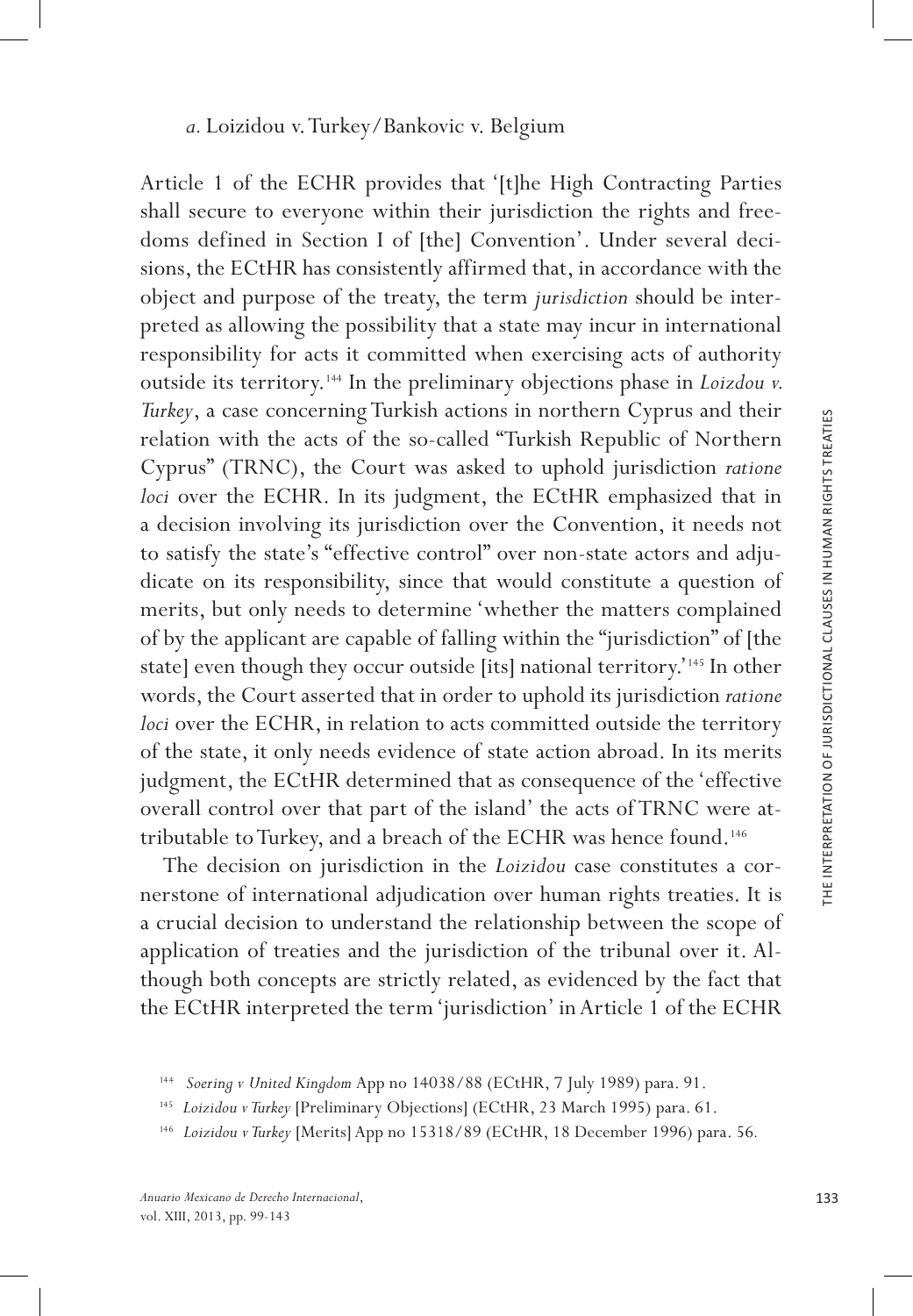for determining both the scope of application of the Convention and its *ratione loci* jurisdiction over the treaty, the former involves a question of international responsibility and the latter a question of procedure. The Court made two very important determinations on this distinction. First, that the amount of evidence required to satisfy that acts committed abroad fall within the jurisdiction of the ECtHR is less than that required to determine the state's responsibility, as the former only needs to show the existence of actions undertaken extraterritorially. Second, that in determining its jurisdiction *ratione loci* over a treaty the Court does not need to conduct a test of attribution of acts committed by non-state actors.

Unfortunately, the *effective control* language used both in the jurisdiction and merits decisions of the *Loizidou* case, led the applicants and the Court itself to a disastrous result in *Bankovic v. Belgium*. In its jurisdiction judgment, this case involving a claim brought against Belgium and other 16 states for their involvement in NATO bombardments in Kosovo, the ECtHR determined that under state practice and the *travaux préparatoires* of the ECHR the term *jurisdiction* could only apply extraterritorially when the state exercises public powers.<sup>147</sup> This decision was unfortunate because in analyzing the effective control test and questions of attribution in the jurisdictional phase the Court essentially disregarded the evidentiary and procedural/substantive law distinctions accurately determined in the *Loizidou* case.

Despite *Bankovic's* unfortunate outcome, the Court explicitly ascertained the applicability of the VCLT rules and the application of the evolutive principle to the interpretation of Article 1 for the purposes of assessing its jurisdiction *ratione loci*.148 Whether the outcome of the judgments was satisfactory or not, the process of interpretation of its jurisdiction over the *Loizidou* and *Bankovic cases* settled solid foundation for future decisions on the matter.

<sup>147</sup> *Bankovic v. Belgium et. al.* App no 52207/99 (ECtHR, 12 December 2001) paras. 61-69.

Idem paras 55, 62.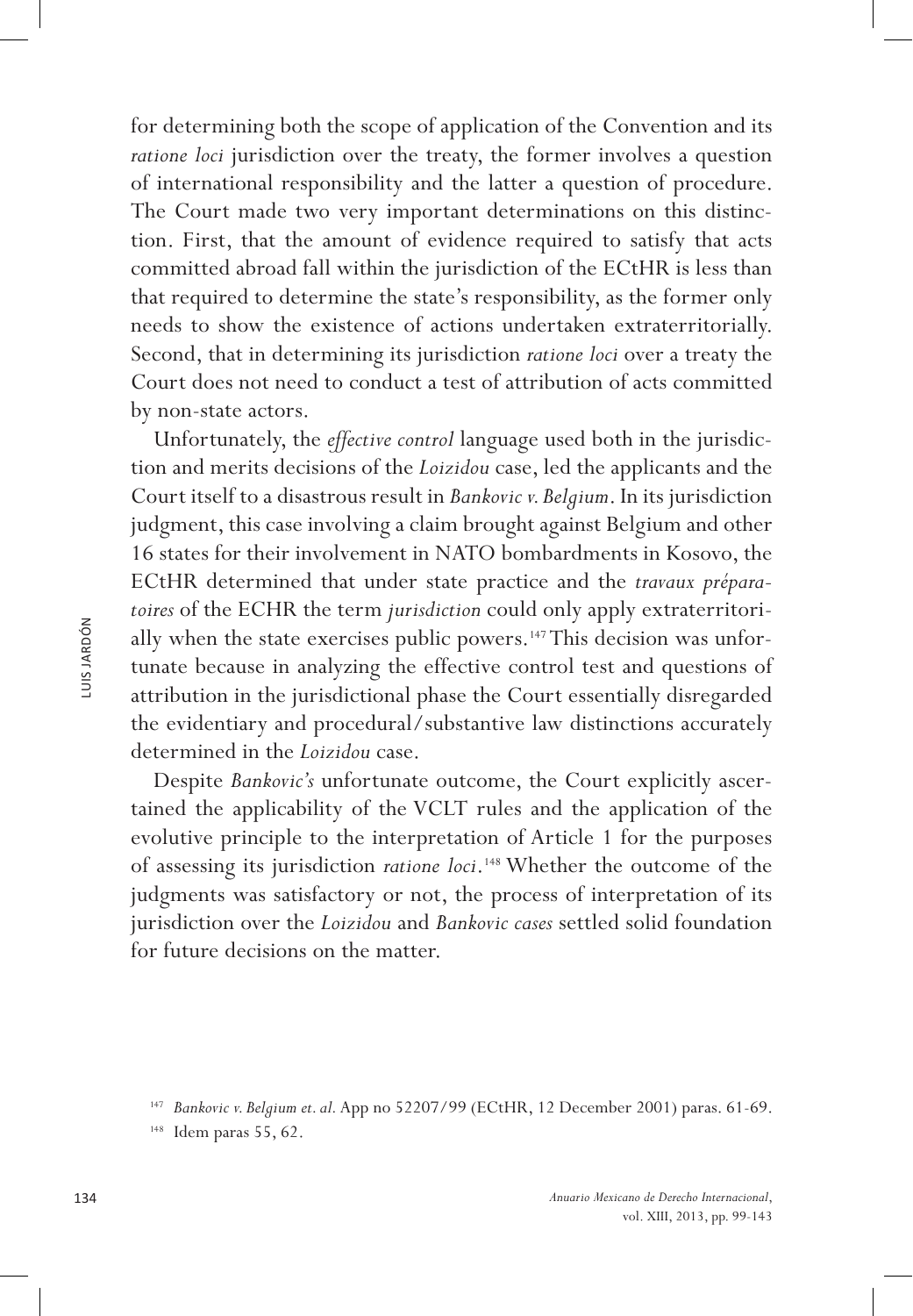*b.* Legal Consequences of the Construction of a Wall in the Occupied Palestinian Territory / Application of the International Convention on the Elimination of All Forms of Racial Discrimination

The relationship between the scope of application of a treaty and the jurisdiction *ratione loci* of the tribunal can also be seen through the evolu tion of the ICJ's jurisprudence. In its 2002 Advisory Opinion on the *Legal Consequences of the Construction of a Wall in the Occupied Palestinian Terri*  tory<sup>149</sup> the Court conducted an analysis under the VCLT rule of interpretation and determined the extraterritorial applicability of the ICCPR.

The Court analyzed the phrase contained in Article 2, paragraph 1: 'Each State Party to the present Covenant undertakes to respect and to ensure to all individuals within its territory and subject to its jurisdic tion the rights recognized in the present Covenant.' The ICJ held than an interpretation in accordance with the object and purpose of the IC - CPR has to lead to the conclusion that the term *jurisdiction* envisages the possibility of the extraterritorial application of the Convention. The tribunal adopted the same position *vis-à-vis* the Convention on the Rights of the Child.<sup>150</sup> Remarkably, despite the fact that the International Covenant on Economic, Social and Cultural Rights (ICESCR)<sup>151</sup> lacks a provision on its scope of application, the ICJ also asserted its extraterritorial applicability.<sup>152</sup>

This advisory opinion is significant because it constitutes the first time the ICJ determined the exterritorial applicability of human rights. In adopting such decision the Court specifically relied on the object and purpose of the convention being interpreted. Finally, the fact that it also arrived to the same conclusion in regard to the ICESCR, may imply that the Court is interpreting silence in light of the object and purpose of human rights treaties, and as such asserting that the absence of a juris dictional clause enables the treaty's extraterritorial application.

<sup>149</sup> *Legal Consequences of the Construction of a Wall* ..., (n85) ibid.

<sup>150</sup> Convention on the Rights of the Child, 20 November 1989, 1577 UNTS 3 UN Doc A/44/49 (1989)

<sup>151</sup> International Covenant on Economic, Social and Cultural Rights, 16 December 1966, 993 UNTS 3 UN Doc. A/6316 (1966)

<sup>152</sup> *Legal Consequences of the Construction of a Wall...,* (n85) para. 112.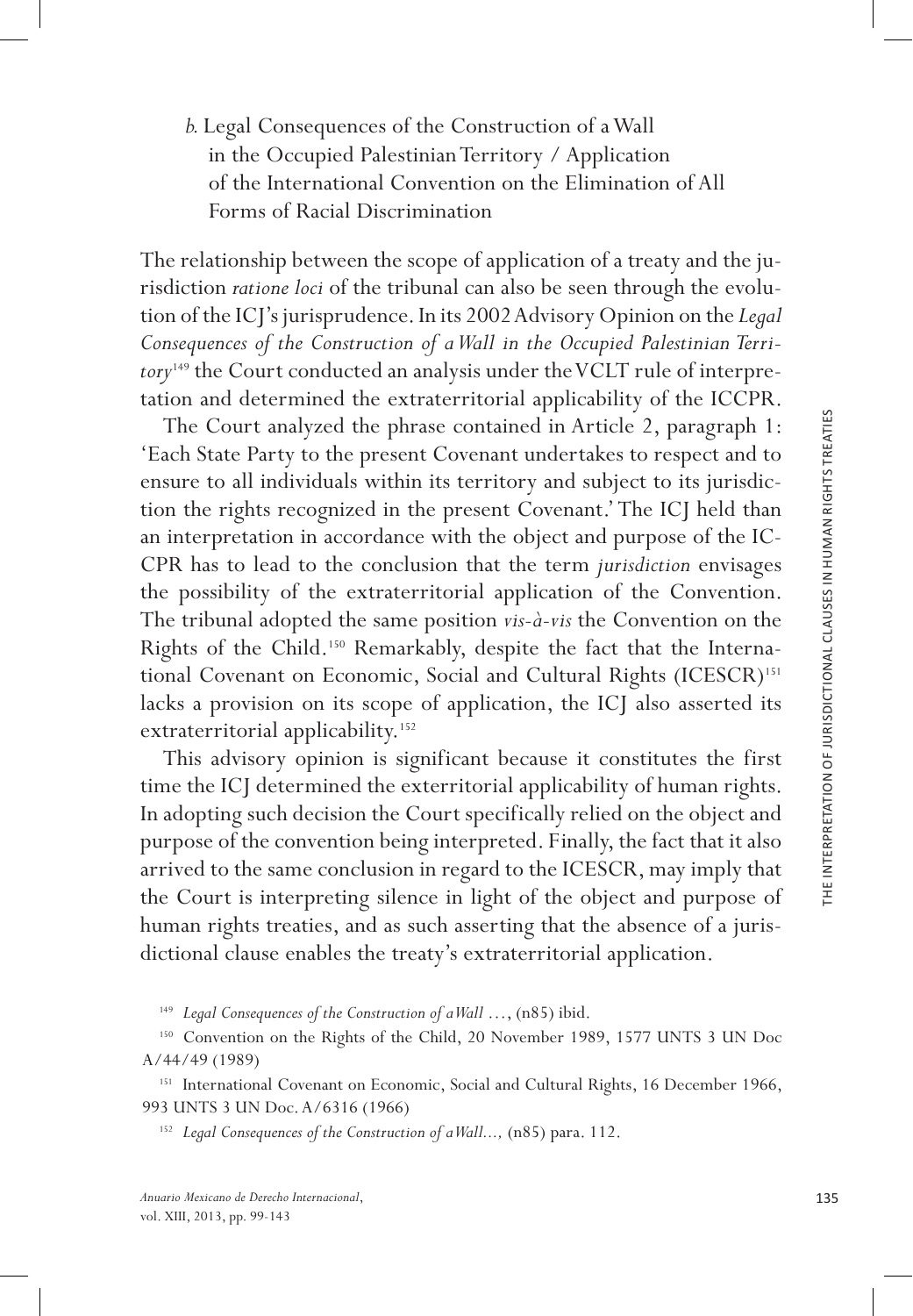These conclusions can also be drawn from the order rendered in the *Georgia v. Russia* provisional measures phase where the Court's *ratione loci* jurisdiction over the CERD was objected by the Respondent. Although the Court only had to determine its *prima facie* jurisdiction, it determined the extraterritorial applicability of the CERD under the basis that no general or specific restriction was established in the Convention. In doing so, the ICJ stressed that the 'provisions of CERD generally appear to apply, like other provisions of instruments of that nature, to the actions of a State party when it acts beyond its territory' and, consequently, upheld its jurisdiction.<sup>153</sup>

The Court did not analyze its *ratione loci* jurisdiction on its 1 April 2011 decision, since it upheld the *ratione materiae* objection presented by Russia.<sup>154</sup> Nevertheless, it is worth mentioning that Russia acknowledged during the oral phase of the proceedings that such objection was not exclusively of a preliminary nature, remarking thus the complex nature of such kind of determination. This is still a pending question in international law. In further cases the Court can still depart from its decision on the *Wall opinion*. If it does so, it would imply that extraterritorial application of human rights treaties and thus the tribunal's jurisdiction over them depend on an explicit rule containing the scope of application of the Convention. If the ICJ confirms its decision of the order, it will imply that silence over the scope of application of a human rights convention can be interpreted not as a restriction to its jurisdiction, but as sign of consent for it. As a concluding remark, it is important not to undermine the very conclusive and enthusiast language that the Court adopted on its determinations in this regard, in contrast with the much cautious language used by the ECtHR. This may suggest the current willingness of the ICJ to the very least analyze human rights disputes, as long as any admissibility impediment is not present.

### C. *Jurisdiction ratione temporis*

Problems concerning the conceptual overlap of jurisdiction, applicable law and state responsibility become more evident in the analysis of a

<sup>153</sup> *Application of...,* (Provisional Measures) (n127) para. 109.

<sup>&</sup>lt;sup>154</sup> *Application of...,* (Preliminary Objections) (n135) para. 185.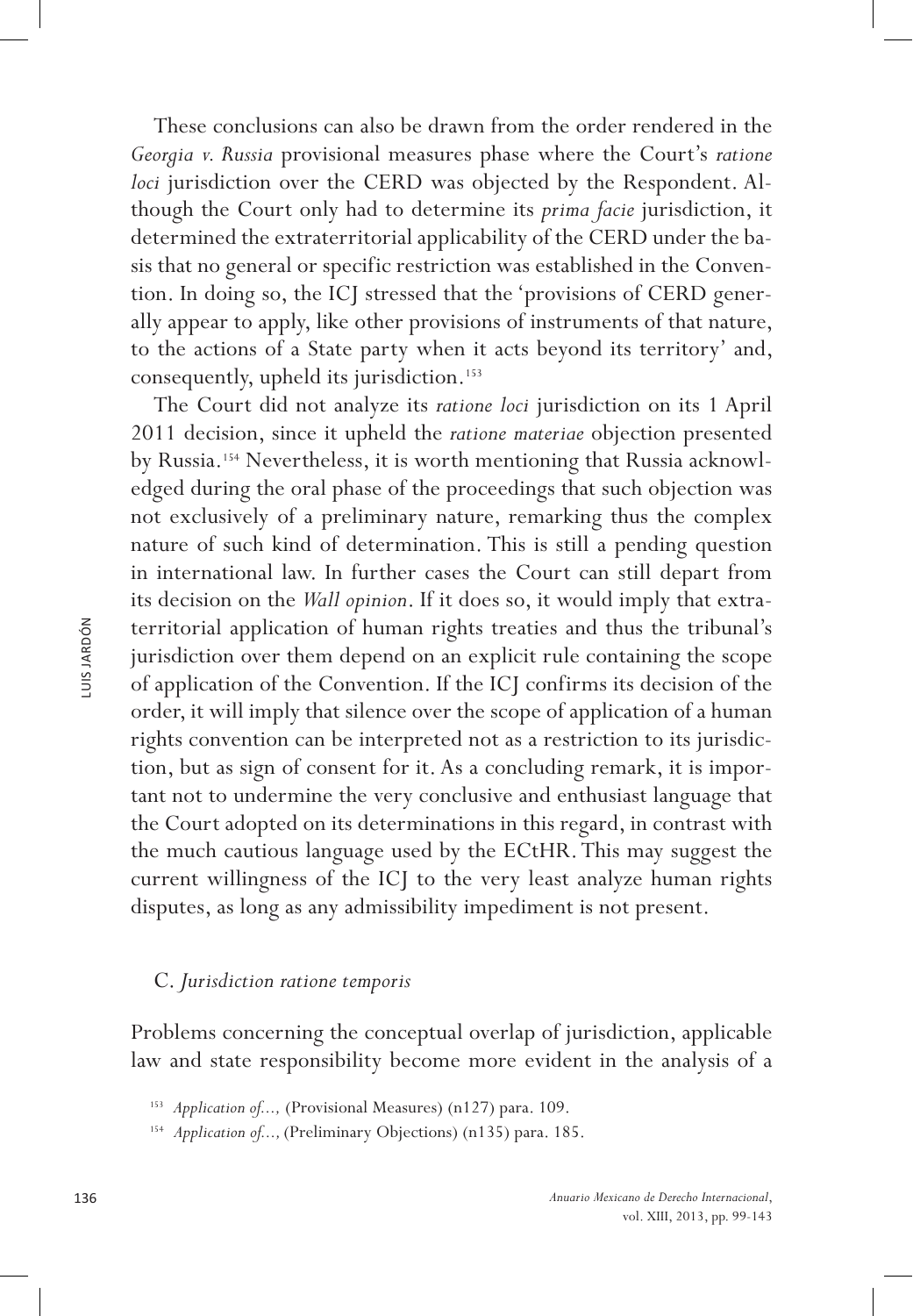tribunal's jurisdiction *ratione temporis* .155 The problem is even more com plicated within the regional human rights systems. A state can only be bound by the ECHR or the ACHR after they have signed and ratified them.<sup>156</sup> In principle, since the VCLT prohibits the retroactive application of treaties<sup>157</sup> and neither the ECHR nor the IACHR indicate otherwise, it is until then that the ECtHR and IACtHR may exercise jurisdic tion over them. However, both the ECHR<sup>158</sup> and the IACHR provide that the jurisdiction of the tribunals is subject to an optional declaration of the Parties. It is common that such declarations indicate time and acts for which the tribunals have jurisdiction. Moreover, acts, that in breach of an obligation can generate international responsibility, are not neces sarily static. As such, their nature and continuity are also relevant for assessing a tribunal's jurisdiction.

In this scenario, the task for the tribunals is difficult. First, they have to determine the critical date for their jurisdiction in accordance with the intention of the Parties as expressed in their declaration. Second, they must determine the nature of the acts at stake by a mere factual assessment. Third, in accordance with the general rule of interpreta tion, they are to construe the nature of the claimed breach contained in the conventions in relation to the nature acts or omissions that can constitute it, in order to determine which were committed, after or be fore the critical date, and which have a continuous nature. The decisions hereby explored, constitute the minimum common ground between both tribunals and their understanding of the three core concepts in relation with time.

*a.* Martín del Campo *v.* Mexico/Blecic *v.* Croatia

In *Martín del Campo v. Mexico* the applicant claimed to have been tor tured by police agents in 1992. Under its optional declaration, Mexico

<sup>155</sup> *See* Higgins, Rosalyn, "The Time and the Law: International Perspectives on an Old Problem (1997) 46 *ICLQ* 501.

<sup>158</sup> With the adoption of Protocol 11, this provision became moot for the new Parties to the ECHR.

<sup>156</sup> VCLT, (n60) Articles 2, 24.

<sup>157</sup> *Idem*, Article 28.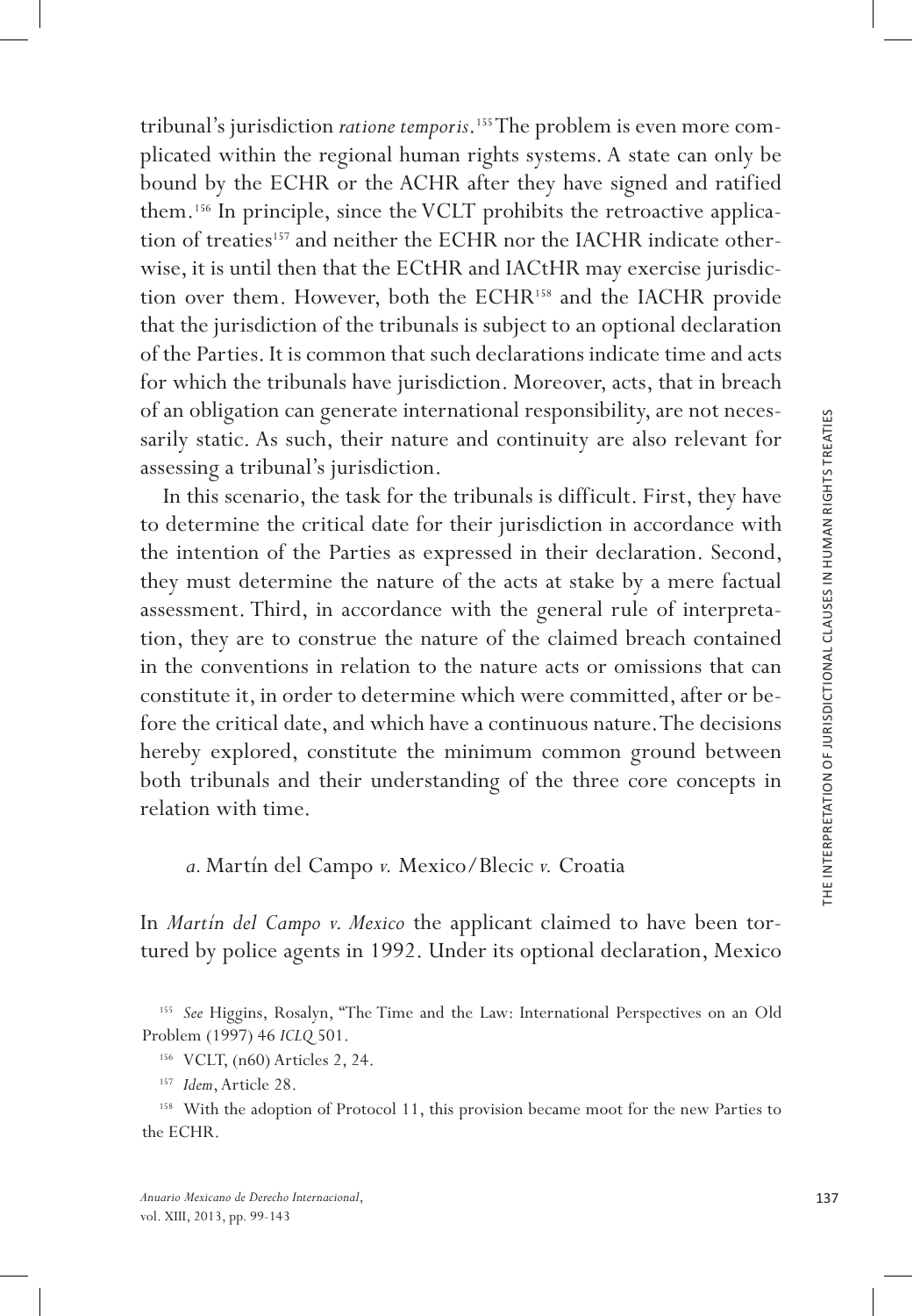recognized the jurisdiction of IACtHR from December 1998 onwards. In relation to the alleged torture, the Court submitted it had to assess the acts were instantaneous or continuous.<sup>159</sup> Concluding that acts of torture are instantaneous, the Court held that in accordance with the principle of non-retroactivity of treaties and Mexico's declaration, it had to decline jurisdiction.<sup>160</sup> In recalling both the principle and the declaration the Court was implying the double nature of its analysis pursuant to it would have to apply both the rule of interpretation of treaties and the intention approach to interpret unilateral declarations.

*Blecic v. Croatia* is a case relating the decisions of several domestic tribunals to terminate an applicant's protected tenancy. In its decision the ECtHR analyzed the continuity of a judicial procedure as a single act and determined that interference, if any, with a person's rights has to be determined when a judgment becomes *res judicata*. The ECtHR held that being that the relevant judicial decision was rendered before the critical date, it could not uphold its jurisdiction.<sup>161</sup> In reaching this decision, the Court considered as applicable law the prohibition on the retroactive application of treaties contained in the VCLT and the customary rules of state responsibility and submitted that in order to establish a Court's temporal jurisdiction it is essential to determine the exact time of the alleged interference, taking into account both the facts and the scope of the rights allegedly breached.<sup>162</sup>

From both decisions it can be envisaged that, in principle, jurisdiction *ratione temporis* over breaches concluded before the critical date implies a factual assessment of treaty application and not of treaty interpretation, as there is simply no clause to interpret. Nevertheless, it is relevant to stress how both tribunals fell back to the general rules of application of a treaty contained the VCLT and the rules of responsibility in order to determine the continuity of the acts and the moment in which the breach was perfected.

<sup>159</sup> *Martín del Campo v Mexico*, Preliminary Objections, IACtHR, 3 september 2004, para. 78.

<sup>160</sup> *Ibidem*, para. 85.

<sup>161</sup> *Blecic v Croatia* App no 59532 (ECtHr, 8 March 2006) para. 92.

<sup>162</sup> *Idem*, paras. 77, 81.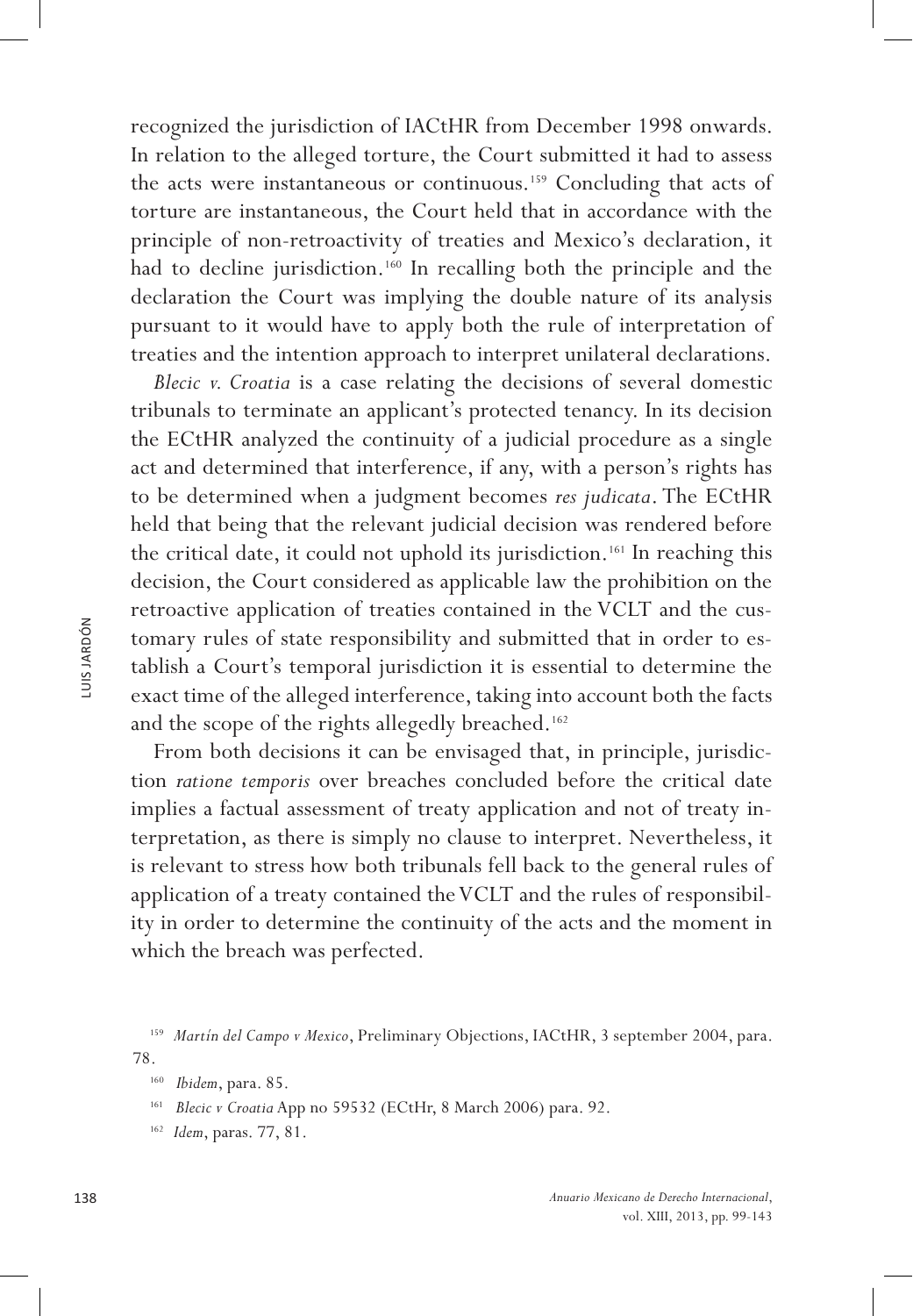The task for human rights tribunals becomes more complicated when the breach is committed prior to the ratification of conventions or the acceptance of their compulsory jurisdiction, but has effects that con tinuously develop through the critical dates. This is the case of criminal investigations derived from a breach of an instantaneous nature.

This situation was analyzed by the IACtHR in its *Moiwana village* case, which involved the obligation to punish and prosecute the responsible parties of a massacre occurred prior to Suriname's ratification of the ACHR. After assessing that Suriname's optional declaration contained no temporal limits and submitting the applicability of the non-retroac tivity principle envisaged in the VCLT, the Court determined that the obligation to prosecute is of a continuous nature and, as such, even if the act that gave rise to those obligations fell outside the jurisdiction of the IACtHR, it could know of that claim starting from the date when Surinam recognized the Court's competence.<sup>163</sup> While the non-retroactivity analysis, in relation with the intent of the Party, seems perfectly accurate, the fact that the Court explicitly referred to continuous obli gations and not continuous acts seems to be a preliminary assessment of responsibility that would fall under the merits phase of the proceedings. Nevertheless, this determination seems reasonable in light of all the fac tors the Court has to take into consideration in order to determine its temporal jurisdiction.

In contrast with the IACtHR, before *Silih v Slovenia* the ECtHR had considered the obligation to carry an investigation as an accessory pro cedural obligation of the other rights envisaged in the ECHR.<sup>164</sup> Therefore, when an allegation regarding a failure to prosecute acts committed before the critical date was presented, the Court normally dismissed claiming lack of jurisdiction *ratione temporis* .165 Citing the *Moiwana village* precedent and the *Blecic* test as the applicable standard for the examina -

<sup>163</sup> *Moiwana village v Suriname* [Preliminary Objections, Merits, Reparations and Costs] (IACtHR, 15 June 2005) para. 43.

<sup>164</sup> *B v United Kingdom* App no 9840/82 (ECtHR, Judgment 8 July 1987*)* para 63.

<sup>165</sup> *See Moldovan and others v Romania* Apps nos 41138/98 and 64320/01 (ECtHR, 13 March 2001).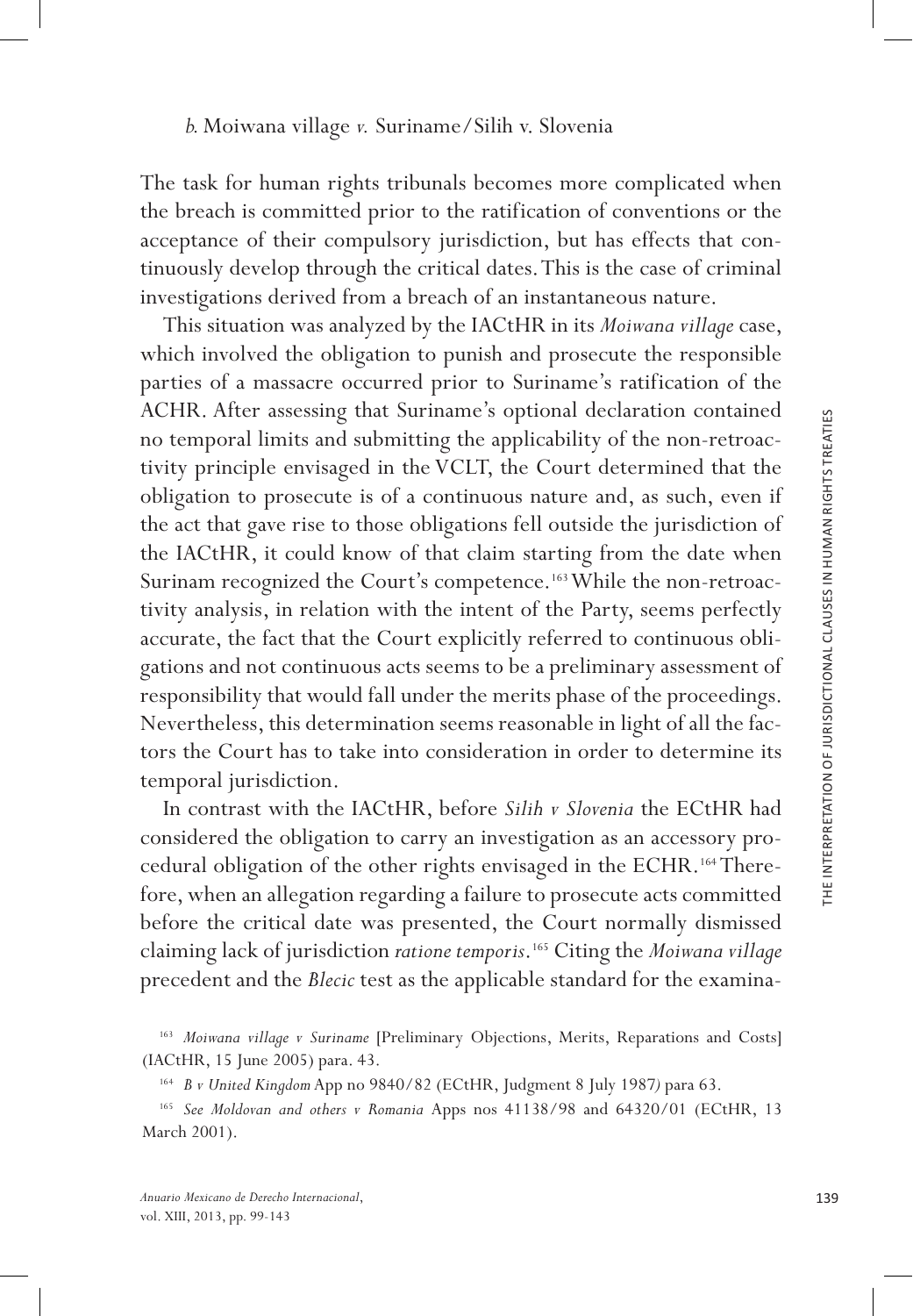tion of jurisdiction *ratione temporis,* the ECtHR reversed this criterion in *Silih v. Slovenia*. In the case involving a failure to investigate the death of a person due to medical negligence prior to the state's ratification of the ECHR and referring to the principle of non-retroactivity and the general rules of responsibility, the Court determined that the obligation to prosecute a murder has 'evolved into a separate and autonomous duty'.<sup>166</sup>Nevertheless, the ECtHR stressed that only procedural acts can fall within its temporal jurisdiction and that there must exist a genuine connection between them and alleged death.167 Under these circumstances, the Court upheld its jurisdiction *ratione temporis.*

Once again, the decisions of both Courts show that assessing a tribunal's temporal jurisdiction is a factual question that has to be solved between the boundaries of Article 28 of the VCLT, and not a question of interpretation. Moreover, implicitly, both tribunals show a tendency to evolve the protection envisaged in their respective Conventions by virtually submitting the ever-continuous nature of omissions regarding criminal prosecutions. However, the fact that both tribunals undertake their analysis under a continuity of obligations approach, rather than a continuity of acts or omissions seems not in accordance with the questions at stake. The continuity of an obligation can only be determined if its nature is analyzed in light with the facts of a particular situation. That would be an analysis of responsibility and thus falling outside the jurisdiction phase of the proceedings. This problem is usually presented in forced disappearance cases.168 Besides, the evidentiary assessments necessary for determining the continuity of acts are less than the required for the continuity of obligations. As such, both tribunals seem to be *overworking* in a situation that does not require it.

<sup>166</sup> *Silih v Slovenia* App no 71463/01 (EctHR, 9 April 2009) para. 159.

<sup>167</sup> Idem, paras. 161-162.

<sup>168</sup> *Serrano-Cruz Sisters v El Salvador* [Preliminary Objections] (IACtHR, 23 November 2004) para 68; *Radilla-Pacheco v. Mexico* [Preliminary Objections, Merits, Reparations, and Costs] (IACtHR, 23 November 2009) para 21.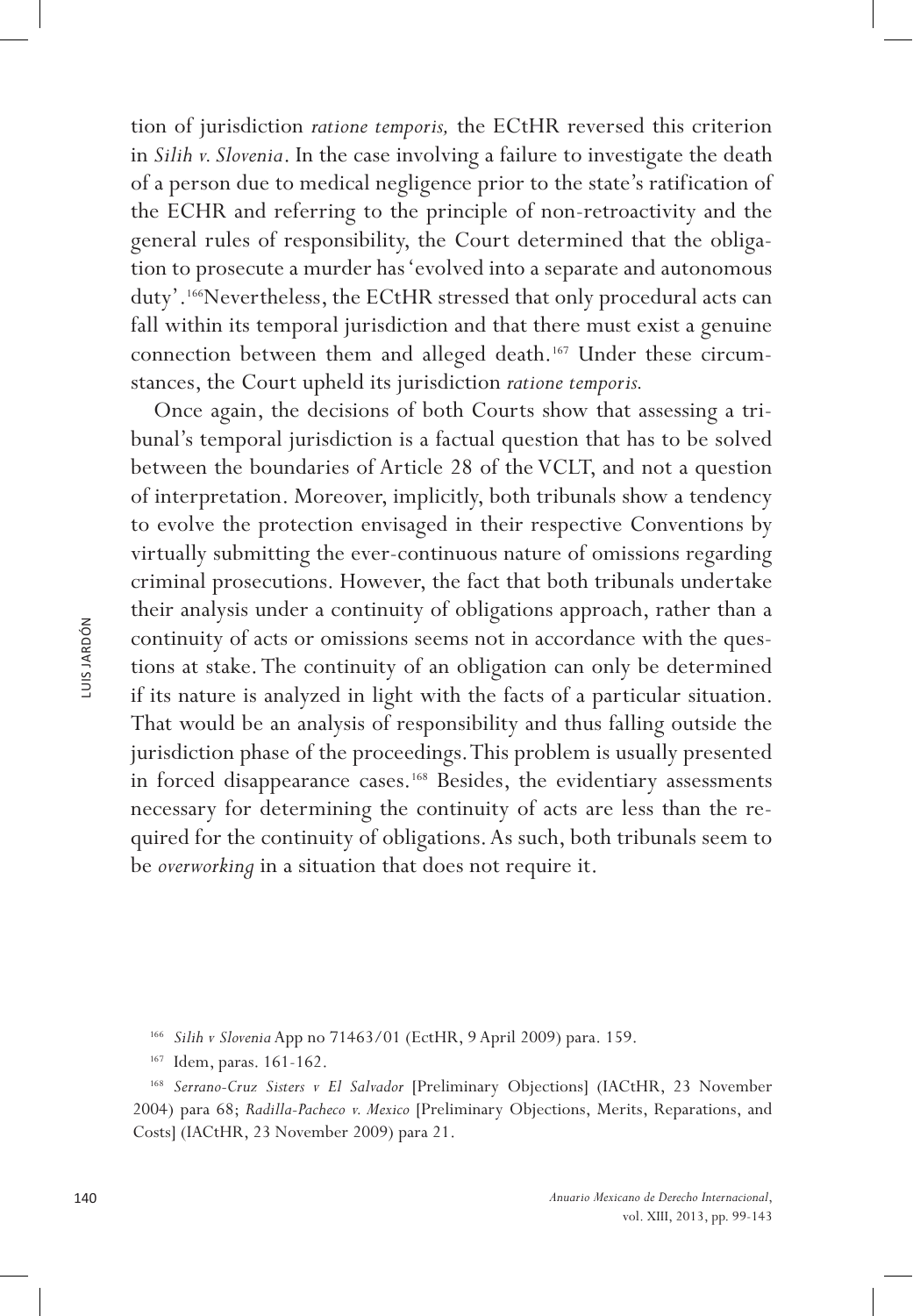In essence, whether explicitly or implicitly mentioned, all tribunals seem to rely on the rules established in the VCLT for the interpretation of jurisdictional clauses. However, this interpretation can also reason ably be affected by previous decisions and understanding of the concept of jurisdiction and procedural aspects of adjudication, as the ICJ's deci sions on its jurisdiction *ratione materiae* suggest. This shall not be under stood as a dismissal of the content of the rule of interpretation, but as evidence of the process that procedural rules follow before tribunals, the context in which they develop, and their purpose.

The values of the human rights protection systems have also proven to play an important role on interpreting overlapping concepts, the absence of provisions and in assessing the strictness on the satisfaction of procedural requirements as the decisions *ratione materiae* and *ratione tem poris* of the IACtHR and the ICJ's judgments on its jurisdiction *ratione loci* demonstrate.

The abovementioned seems reasonable if the context in which these decisions are adopted is considered. The *Georgia v. Russia* case involves massive human rights violations in the territory of the former. The *Cot tonfield* case is inserted in the worst scenario of gender violence that Latin America has ever seen. The cases arising from the Kosovo crisis and the Cypriot incident all raise important human rights and political issues. All these values and concerns are known by judges. They inevita bly hold personal views and since the process of interpretation eventu ally culminates in their own assessments of the facts and the law, it would be incorrect to assume these considerations do not permeate in their analysis. The tension will always remain in their capacity to insert these considerations under the scope of application of the rules regarding interpretation, and as such apply the other elements of the process, or their pursuit to apply them as a subterfuge to uphold their jurisdiction.

The interpretation of a tribunal's jurisdiction has also proven to be a challenging art. It is a complex procedure where factual determinations, procedural aspects, and substantive assessments collide. De cisions may vary within this composite scenario, but the true key for a correct interpretation and determination of a tribunal's jurisdiction relies in the analytical rigor as shown by the ECtHR in the *Loizidou* case.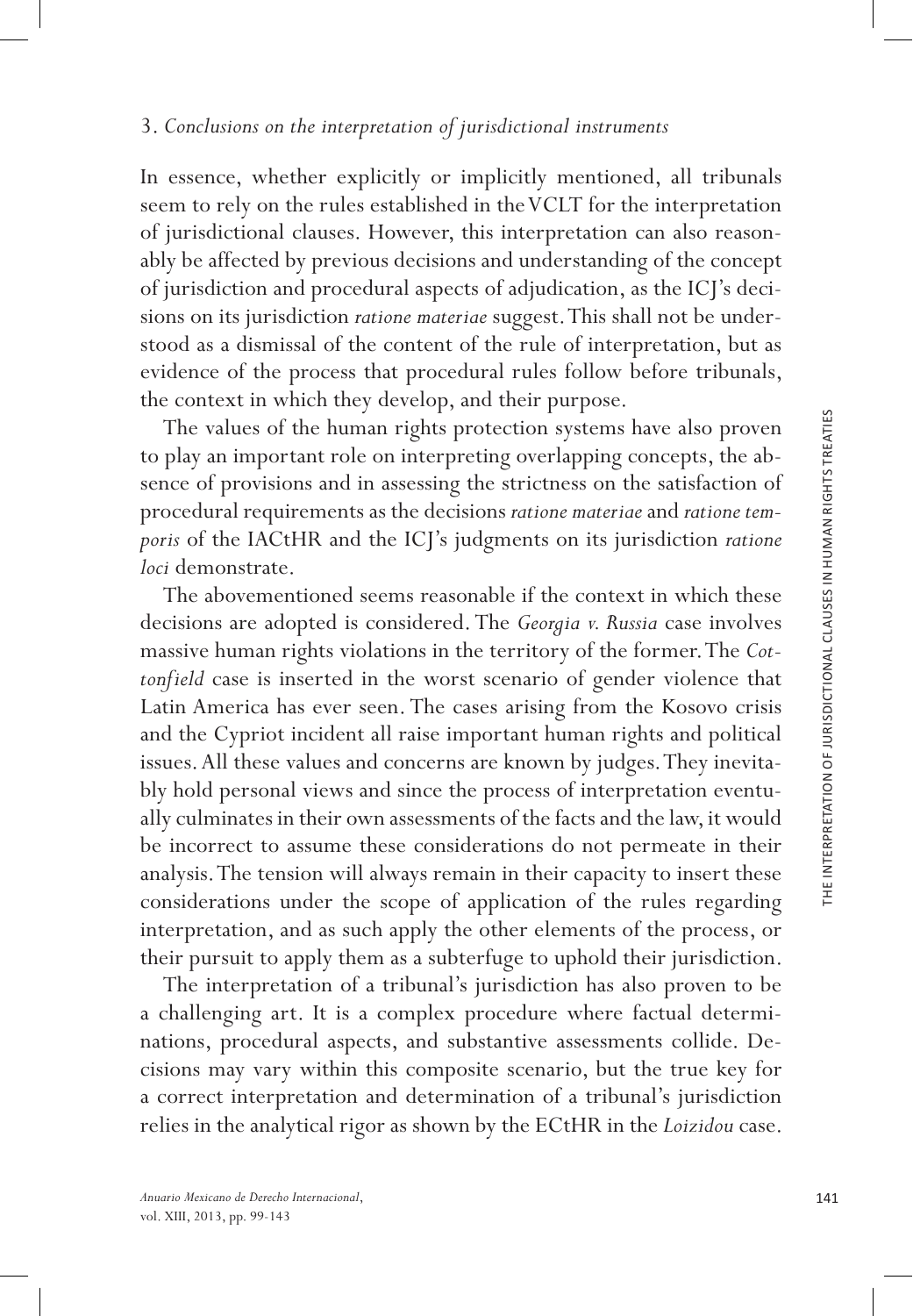At the end of the day, it also has to be accepted that the rule of interpretation of the VCLT may not always be applicable, as there may be times in which there is no rule to interpret. Analyzing the jurisdiction of a tribunal also requires other processes and factual assessments that in some circumstances fall outside the scope of application of the VCLT itself.

However, the mere existence of a jurisdictional clause under a treaty opens the door for interpreting it in accordance with the principles and values protected by the Convention as enshrined in its object and purpose. This is not a feature of human rights treaties, but of any treaty that contains a jurisdictional clause.

While the principles and values underlying each treaty may indeed affect the interpretation of its substantive and adjudication rules, they do not create rights or legal entitlements. Invoking them for such purposes constitutes a way of diluting the structure of international law and, hence, cause its inefficacy. The common ground between true international legal scholars and practitioners relies in the understanding that only through a rigorous and serious analysis of the rules at stake, the values of the system can be protected.<sup>169</sup> The art of interpretation is not designed to apply to canons that are simply nonexistent.

The international legal system can still explain and has the capacity to accommodate all the values, tensions and anxieties of all its subsystems. Such capacity is treasured under the VCLT.

#### V. Conclusion

The general rule of interpretation contained in the VCLT has proven to be applicable, not only for human rights substantive treaty rules, but also for the clauses that give rise to an international tribunal's capacity

169 Crawford, James, "Continuity and Discontinuity in International Dispute Settlement: An Inaugural Lecture" (2010), 1 *J Int'l Disp Sett* 3,24; Pellet, Alain, "Remarques sur l'(in) efficacité de la Cour Internationale de Justice et d'autres jurictions internationales", in *Liber amicorum Jean-Pierre Cot: Le procès international,* Antwerp, Bruylant, 2009, 193; 211; Orrego Vicuña, Francisco, *International Dispute Settlement in an Evolving Global Society*, Cambridge, CUP, 2004, 30; Schwebel, Stephen*, Justice in International Law*, Cambridge, CUP, 1994, 603.